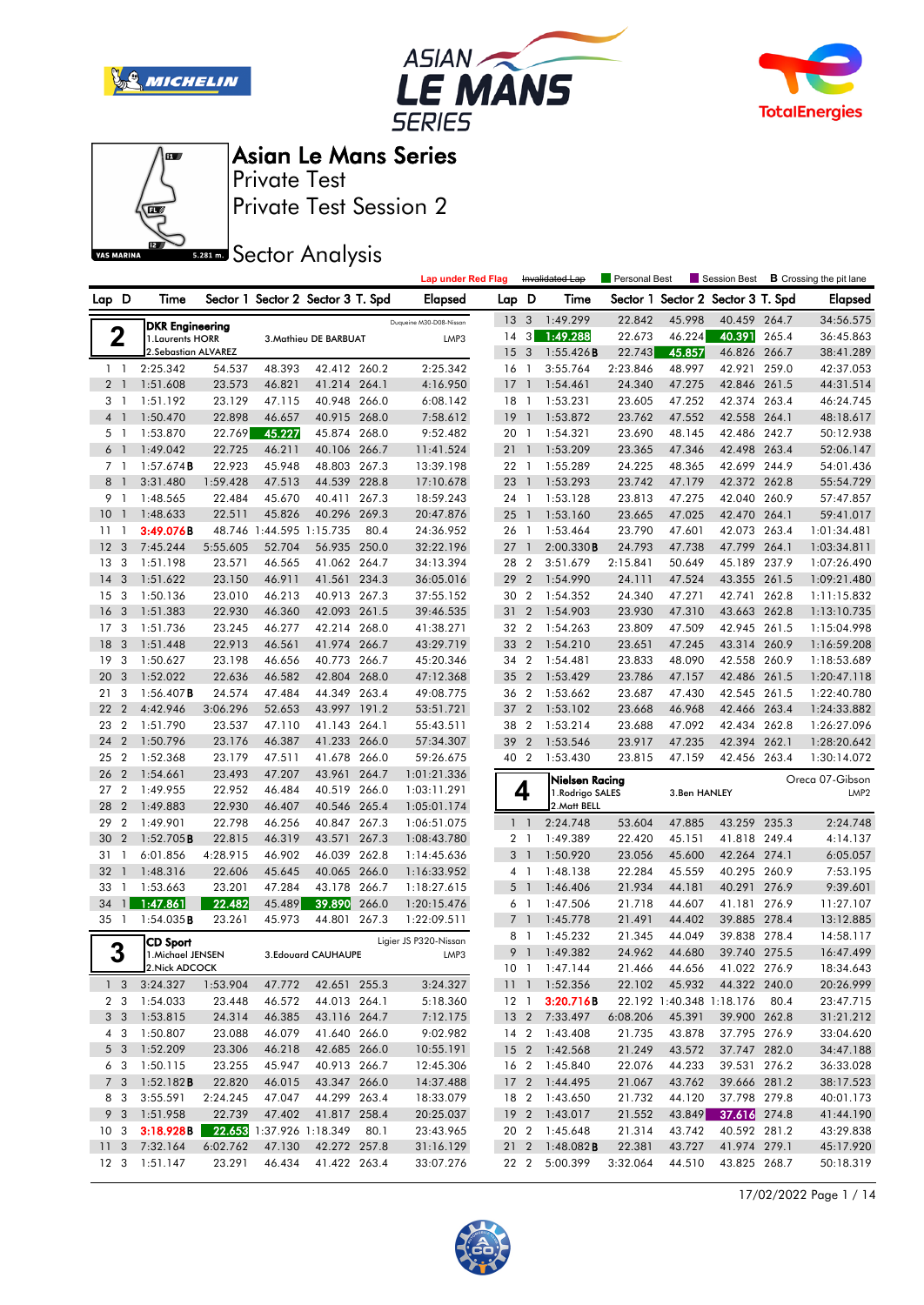







Private Test Session 2 Private Test

**SREAD** Sector Analysis

|                 |                  |                        |          |                |                                   |       | <b>Lap under Red Flag</b> |                 |                | Invalidated Lap            | <b>Personal Best</b> |        | Session Best                   |       | <b>B</b> Crossing the pit lane |
|-----------------|------------------|------------------------|----------|----------------|-----------------------------------|-------|---------------------------|-----------------|----------------|----------------------------|----------------------|--------|--------------------------------|-------|--------------------------------|
| Lap D           |                  | Time                   |          |                | Sector 1 Sector 2 Sector 3 T. Spd |       | <b>Elapsed</b>            | Lap D           |                | Time                       | Sector 1             |        | Sector 2 Sector 3 T. Spd       |       | <b>Elapsed</b>                 |
| 23              | $\overline{2}$   | 1:45.537               | 20.939   | 43.683         | 40.915 280.5                      |       | 52:03.856                 | 32 <sub>3</sub> |                | 3:19.901                   | 1:47.146             | 49.264 | 43.491                         | 255.3 | 1:19:33.260                    |
| 24              | $\overline{2}$   | 1:43.243               | 20.989   | 43.419         | 38.835 279.8                      |       | 53:47.099                 | 33              | 3              | 1:52.998                   | 23.966               | 47.100 | 41.932                         | 258.4 | 1:21:26.258                    |
| 25              | $\overline{2}$   | 1:43.577               | 21.284   | 43.665         | 38.628 279.8                      |       | 55:30.676                 | $34 \quad 3$    |                | 1:52.304                   | 23.922               | 46.978 | 41.404                         | 257.8 | 1:23:18.562                    |
| 26              | $\overline{2}$   | 1:50.814B              | 22.201   | 43.799         | 44.814 280.5                      |       | 57:21.490                 | 35              | 3              | 1:54.478                   | 23.843               | 47.839 | 42.796 257.8                   |       | 1:25:13.040                    |
| 27              | $\overline{2}$   | 3:11.326               | 1:49.127 | 44.431         | 37.768 275.5                      |       | 1:00:32.816               | 36              | $\mathbf{3}$   | 1:53.944                   | 23.722               | 46.969 | 43.253 257.1                   |       | 1:27:06.984                    |
| 28              | $\overline{2}$   | 1:51.057               | 20.964   | 43.831         | 46.262 279.1                      |       | 1:02:23.873               |                 | 37 3           | 1:53.148                   | 23.888               | 47.201 | 42.059                         | 257.8 | 1:29:00.132                    |
| 29              | $\overline{2}$   | 1:43.842               | 20.982   | 43.379         | 39.481 279.8                      |       | 1:04:07.715               | 38 3            |                | 1:58.554B                  | 23.851               | 47.922 | 46.781 257.1                   |       | 1:30:58.686                    |
| 30              | $\overline{2}$   | 1:45.586B              | 21.225   | 43.677         | 40.684 279.1                      |       | 1:05:53.301               |                 |                | Inception Racing           |                      |        |                                |       | McLaren 720S GT3               |
| 31              | 3                | 4:05.615               | 2:41.569 | 44.424         | 39.622 275.5                      |       | 1:09:58.916               |                 | 7              | 1.Brendan IRIBE            |                      |        | 3. Ben BARNICOAT               |       | GT                             |
| 32              | 3                | 1:43.214               | 21.417   | 43.722         | 38.075 282.0                      |       | 1:11:42.130               |                 |                | 2.Ollie MILLROY            |                      |        |                                |       |                                |
| 33              | 3                | 1:43.404               | 21.363   | 44.128         | 37.913 279.8                      |       | 1:13:25.534               |                 | 1 <sub>2</sub> | 3:26.279                   | 1:38.772             | 57.596 | 49.911 143.0                   |       | 3:26.279                       |
| 34              | 3                | 1:46.451               | 22.952   | 43.902         | 39.597 281.2                      |       | 1:15:11.985               |                 | 2 <sub>2</sub> | 2:12.153                   | 26.961               | 55.466 | 49.726 151.3                   |       | 5:38.432                       |
| 35              | 3                | 1:46.082               | 21.062   | 44.104         | 40.916 275.5                      |       | 1:16:58.067               | 3               | $\overline{2}$ | 1:54.993                   | 24.337               | 48.027 | 42.629                         | 240.5 | 7:33.425                       |
| 36              | 3 <sup>1</sup>   | 1:42.194               | 20.945   | 43.377         | 37.872 279.8                      |       | 1:18:40.261               |                 | 4 <sup>2</sup> | 2:07.129B                  | 24.157               | 48.890 | 54.082 258.4                   |       | 9:40.554                       |
| 37              | 3                | 1:44.222               | 20.904   | 43.405         | 39.913 280.5                      |       | 1:20:24.483               |                 | 5 2            | 5:45.938                   | 4:14.479             | 48.699 | 42.760 249.4                   |       | 15:26.492                      |
| 38              | 3                | 1:44.251               | 21.208   | 44.011         | 39.032 264.1                      |       | 1:22:08.734               |                 | 6 <sub>2</sub> | 1:54.694                   | 24.179               | 47.611 | 42.904 257.1                   |       | 17:21.186                      |
| 39              | 3                | 1:46.093               | 22.234   | 43.603         | 40.256 281.2                      |       | 1:23:54.827               |                 | 7 <sub>2</sub> | 1:54.433                   | 24.261               | 47.325 | 42.847                         | 258.4 | 19:15.619                      |
| 40              | 3                | 1:45.180               | 20.975   | 43.477         | 40.728                            | 280.5 | 1:25:40.007               | 8               | $\overline{2}$ | 2:09.382B                  | 24.347               | 47.363 | 57.672 258.4                   |       | 21:25.001                      |
| 41 3            |                  | 1:52.250B              | 22.656   | 43.915         | 45.679 277.6                      |       | 1:27:32.257               |                 |                | 9 1 10:08.695              | 8:31.765             | 50.611 | 46.319 240.5                   |       | 31:33.696                      |
|                 |                  | Haupt Racing Team      |          |                |                                   |       | Mercedes AMG GT3          | 10              | $\mathbf{1}$   | 1:56.284                   | 24.786               | 48.051 | 43.447 258.4                   |       | 33:29.980                      |
|                 | 6                | 1.Hubert HAUPT         |          | 3. Arjun MAINI |                                   |       | GT                        | 11              | $\overline{1}$ | 1:55.517                   | 24.513               | 47.800 | 43.204                         | 258.4 | 35:25.497                      |
|                 |                  | 2. Rory PENTTINEN      |          |                |                                   |       |                           | 12              |                | 1:56.062                   | 24.555               | 47.863 | 43.644 258.4                   |       | 37:21.559                      |
|                 | 1 <sub>2</sub>   | 2:12.429               | 38.566   | 50.007         | 43.856 222.7                      |       | 2:12.429                  | $13-1$          |                | $1:59.009$ <b>B</b>        | 24.456               | 47.802 | 46.751 259.0                   |       | 39:20.568                      |
|                 | 2 <sub>2</sub>   | 1:55.646               | 24.459   | 48.030         | 43.157 255.9                      |       | 4:08.075                  | 14              |                | 3:41.294                   | 2:09.587             | 48.378 | 43.329 255.3                   |       | 43:01.862                      |
|                 | 3 <sub>2</sub>   | 1:58.029               | 24.381   | 47.768         | 45.880                            | 257.1 | 6:06.104                  | 15              | $\overline{1}$ | 1:55.041                   | 24.257               | 47.794 | 42.990                         | 258.4 | 44:56.903                      |
| $\overline{4}$  | $\overline{2}$   | 1:57.170               | 24.321   | 48.643         | 44.206 256.5                      |       | 8:03.274                  | <b>16</b>       |                | 1:55.084                   | 24.229               | 47.793 | 43.062 257.8                   |       | 46:51.987                      |
| 5               | $\overline{2}$   | 1:57.748               | 25.296   | 49.291         | 43.161 257.1                      |       | 10:01.022                 | $17-1$          |                | 1:54.862                   | 24.074               | 47.749 | 43.039 258.4                   |       | 48:46.849                      |
| 6               | $\overline{2}$   | 1:54.350               | 24.191   | 47.465         | 42.694 257.8                      |       | 11:55.372                 | 18              | $\overline{1}$ | 1:55.002                   | 24.373               | 47.801 | 42.828 258.4                   |       | 50:41.851                      |
|                 | 7 <sup>2</sup>   | 1:57.457               | 24.048   | 47.396         | 46.013                            | 258.4 | 13:52.829                 | 19              | $\mathbf{1}$   | 1:54.790                   | 24.571               | 47.660 | 42.559 259.0                   |       | 52:36.641                      |
|                 | 8 2              | 1:55.003               | 23.954   | 47.440         | 43.609 257.8                      |       | 15:47.832                 | 20              |                | 1:55.355                   | 24.377               | 47.957 | 43.021 258.4                   |       | 54:31.996                      |
| 9               | $\overline{2}$   | 2:00.942B              | 24.381   | 47.570         | 48.991 257.1                      |       | 17:48.774                 | 21 1            |                | 1:55.149                   | 24.638               | 47.738 | 42.773 258.4                   |       | 56:27.145                      |
| 10              | $\overline{2}$   | 4:34.082B              | 2:19.948 |                | 56.848 1:17.286                   | 255.9 | 22:22.856                 | 22              | $\overline{1}$ | 1:56.032                   | 24.500               | 47.849 | 43.683 260.2                   |       | 58:23.177                      |
| 11              | $\boldsymbol{2}$ | 9:45.697               | 8:15.094 | 47.714         | 42.889                            | 254.7 | 32:08.553                 | 23              | $\overline{1}$ | 1:55.877                   | 24.559               | 48.179 | 43.139                         | 260.2 | 1:00:19.054                    |
| 12              | $\overline{2}$   | 2:03.013               | 23.748   | 47.466         | 51.799                            | 257.1 | 34:11.566                 | 24              | $\mathbf{1}$   | 1:54.914                   | 24.206               | 47.852 | 42.856 258.4                   |       | 1:02:13.968                    |
| 13              | $\overline{2}$   | 2:02.129               | 23.999   | 49.509         | 48.621 258.4                      |       | 36:13.695                 | 25              | $\overline{1}$ | 1:59.193B                  | 24.371               | 47.771 | 47.051                         | 259.0 | 1:04:13.161                    |
| 14              | $\overline{2}$   | 1:53.356               | 23.708   | 47.574         | 42.074 257.1                      |       | 38:07.051                 | 26              | $\overline{2}$ | 3:40.255                   | 2:09.584             | 47.986 | 42.685 255.9                   |       | 1:07:53.416                    |
| 15              | $\overline{2}$   | 1:53.285               | 23.768   | 47.101         | 42.416 257.1                      |       | 40:00.336                 | 27              | $\overline{2}$ | 1:54.210                   | 24.074               | 47.537 | 42.599                         | 258.4 | 1:09:47.626                    |
| 16              | $\overline{2}$   | 1:58.415B              | 24.350   | 47.057         | 47.008 257.8                      |       | 41:58.751                 |                 | $28 \quad 2$   | 1:54.016                   | 24.052               | 47.470 | 42.494                         | 258.4 | 1:11:41.642                    |
| 17              | $\mathbf{1}$     | 3:37.460               | 2:06.364 | 47.866         | 43.230 255.9                      |       | 45:36.211                 |                 |                | Nielsen Racing             |                      |        |                                |       | Ligier JS P320-Nissan          |
| 18              |                  | $1 \quad 1:55.157$     | 24.439   | 47.439         | 43.279 257.8                      |       | 47:31.368                 |                 | 8              | 1. Anthony WELLS           |                      |        |                                |       | LMP3                           |
|                 |                  | 19 1 1:54.715          | 24.229   | 47.199         | 43.287 258.4                      |       | 49:26.083                 |                 |                | 2.Colin NOBLE              |                      |        |                                |       |                                |
|                 |                  | 20 1 1:56.821          | 24.986   | 47.693         | 44.142 257.8                      |       | 51:22.904                 |                 |                | $1 \quad 1 \quad 2:25.210$ | 50.720               | 49.401 | 45.089 231.3                   |       | 2:25.210                       |
|                 |                  | 21 1 1:54.959          | 24.225   | 47.200         | 43.534 259.0                      |       | 53:17.863                 |                 |                | 2 1 1:54.573               | 24.578               | 47.794 | 42.201 261.5                   |       | 4:19.783                       |
|                 |                  | 22 1 1:55.017          | 24.361   | 47.204         | 43.452 259.0                      |       | 55:12.880                 |                 |                | 3 1 1:52.864               | 23.763               | 46.959 | 42.142 260.2                   |       | 6:12.647                       |
| 23 1            |                  | 1:58.855B              | 24.410   | 47.583         | 46.862 257.8                      |       | 57:11.735                 |                 |                | 4 1 1:52.354               | 23.762               | 46.745 | 41.847 262.8                   |       | 8:05.001                       |
|                 | 24 1             | 3:28.289               | 1:55.544 | 48.279         | 44.466 250.0                      |       | 1:00:40.024               |                 |                | 5 1 1:53.740               | 23.755               | 48.019 | 41.966 261.5                   |       | 9:58.741                       |
| 25 1            |                  | 1:53.246               | 24.021   | 46.984         | 42.241 258.4                      |       | 1:02:33.270               |                 |                | 6 1 1:53.180               | 24.381               | 46.941 | 41.858 262.1                   |       | 11:51.921                      |
| 26 1            |                  | 1:53.132               | 23.964   | 46.999         | 42.169 259.0                      |       | 1:04:26.402               |                 | 7 1            | 1:54.566                   | 23.688               | 47.252 | 43.626 262.8                   |       | 13:46.487                      |
| 27 <sub>1</sub> |                  | $1:56.482$ <b>B</b>    | 24.077   | 46.947         | 45.458 259.0                      |       | 1:06:22.884               |                 |                | 8 1 1:59.074B              | 23.997               | 47.445 | 47.632 262.1                   |       | 15:45.561                      |
|                 | 28 3             | 4:02.431               | 2:30.330 | 48.415         | 43.686 254.7                      |       | 1:10:25.315               |                 |                | 9 1 4:04.437               | 2:33.518             | 48.205 | 42.714 257.8                   |       | 19:49.998                      |
|                 |                  | 29 3 1:53.759          | 24.310   | 47.350         | 42.099 257.1                      |       | 1:12:19.074               |                 |                | 10 1 2:44.234B             |                      |        | 23.680 1:00.044 1:20.510 261.5 |       | 22:34.232                      |
|                 |                  | 30 3 1:55.334          | 23.968   | 47.142         | 44.224 258.4                      |       | 1:14:14.408               |                 |                | 11 1 8:54.045              | 7:23.926             | 48.359 | 41.760 259.6                   |       | 31:28.277                      |
|                 |                  | 31 3 1:58.951 <b>B</b> | 24.494   | 47.503         | 46.954 255.9                      |       | 1:16:13.359               |                 |                | 12 1 1:52.459              | 23.642               | 47.197 | 41.620 262.8                   |       | 33:20.736                      |
|                 |                  |                        |          |                |                                   |       |                           |                 |                |                            |                      |        |                                |       |                                |

17/02/2022 Page 2 / 14

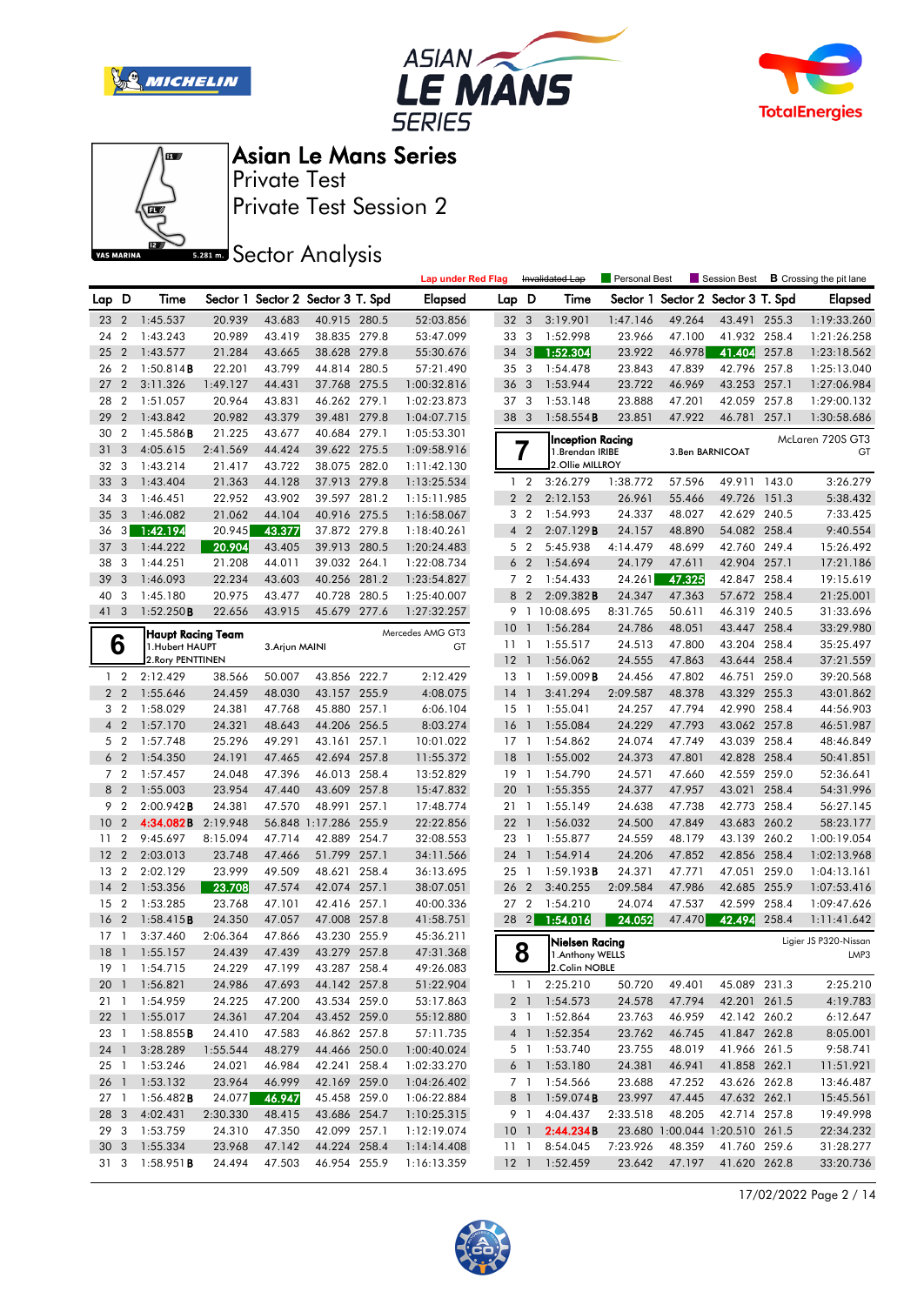







Private Test Session 2 Private Test

**SREAD** Sector Analysis

|                 |                          |                                       |                  |                  |                                   |       | <b>Lap under Red Flag</b>  |                 |                         | Invalidated Lap              | Personal Best                    |                  | Session Best                 |              | <b>B</b> Crossing the pit lane |
|-----------------|--------------------------|---------------------------------------|------------------|------------------|-----------------------------------|-------|----------------------------|-----------------|-------------------------|------------------------------|----------------------------------|------------------|------------------------------|--------------|--------------------------------|
| Lap D           |                          | Time                                  |                  |                  | Sector 1 Sector 2 Sector 3 T. Spd |       | <b>Elapsed</b>             | Lap D           |                         | Time                         | Sector 1                         |                  | Sector 2 Sector 3 T. Spd     |              | <b>Elapsed</b>                 |
| 13              | $\overline{1}$           | 1:53.267                              | 23.483           | 47.016           | 42.768 264.7                      |       | 35:14.003                  | 26 1            |                         | 4:08.984                     | 2:28.851                         | 54.759           | 45.374 250.0                 |              | 1:11:02.496                    |
| 14              | $\overline{\phantom{a}}$ | 1:51.752                              | 23.405           | 46.765           | 41.582 260.2                      |       | 37:05.755                  | 27              | $\overline{1}$          | 1:56.233                     | 24.639                           | 47.749           | 43.845 261.5                 |              | 1:12:58.729                    |
| 15              | $\overline{1}$           | 1:52.089                              | 23.333           | 46.908           | 41.848 262.8                      |       | 38:57.844                  | 28 1            |                         | 1:57.025                     | 24.431                           | 47.846           | 44.748 259.0                 |              | 1:14:55.754                    |
| 16              | $\overline{1}$           | $1:58.058$ B                          | 23.446           | 46.867           | 47.745 262.1                      |       | 40:55.902                  | 29              | $\overline{1}$          | 1:56.842                     | 24.442                           | 47.739           | 44.661                       | 260.2        | 1:16:52.596                    |
| 17              | $\overline{1}$           | 4:33.535                              | 3:00.479         | 48.382           | 44.674 264.7                      |       | 45:29.437                  | 30 1            |                         | 1:55.075                     | 24.345                           | 47.767           | 42.963 257.1                 |              | 1:18:47.671                    |
| 18              | $\mathbf{1}$             | 1:53.612                              | 23.812           | 47.819           | 41.981                            | 261.5 | 47:23.049                  | 31              | $\mathbf{1}$            | 1:55.350                     | 24.061                           | 47.770           | 43.519 258.4                 |              | 1:20:43.021                    |
| 19              | $\overline{1}$           | 2:02.209B                             | 23.546           | 46.794           | 51.869 263.4                      |       | 49:25.258                  | 32 1            |                         | 2:00.522                     | 27.094                           | 49.520           | 43.908 252.3                 |              | 1:22:43.543                    |
| 20              | $\overline{2}$           | 5:55.783                              | 4:26.151         | 46.940           | 42.692 264.1                      |       | 55:21.041                  | 33 1            |                         | 1:54.913                     | 24.395                           | 47.365           | 43.153 260.9                 |              | 1:24:38.456                    |
| 21              | $\overline{2}$           | 1:51.334                              | 23.682           | 46.335           | 41.317 263.4                      |       | 57:12.375                  | 34 1            |                         | 1:56.216                     | 24.635                           | 47.460           | 44.121                       | 259.6        | 1:26:34.672                    |
| 22              | $\overline{2}$           | 1:50.158                              | 22.900           | 46.542           | 40.716 262.8                      |       | 59:02.533                  | 35              | $\overline{1}$          | 1:54.835                     | 24.167                           | 47.453           | 43.215 259.0                 |              | 1:28:29.507                    |
| 23              | $\overline{2}$           | 1:49.562                              | 22.798           | 46.140           | 40.624 266.7                      |       | 1:00:52.095                | 36 1            |                         | 1:59.221                     | 25.874                           | 48.196           | 45.151 260.2                 |              | 1:30:28.728                    |
| 24              | $\overline{2}$           | $1:58.054$ <b>B</b>                   | 23.034           | 46.472           | 48.548 260.9                      |       | 1:02:50.149                |                 |                         |                              | <b>Inter Europol Competition</b> |                  |                              |              | Ligier JS P320-Nissan          |
| 25              | $\overline{2}$           | 3:20.085                              | 1:46.328         | 46.880           | 46.877 262.1                      |       | 1:06:10.234                |                 | 13                      | 1. James DAYSON              |                                  |                  | 3.Guilherme MOURA DE OLI     |              | LMP3                           |
| 26              | $\overline{2}$           | 1:49.491                              | 22.848           | 46.242           | 40.401                            | 262.8 | 1:07:59.725                |                 |                         | 2. Nicolas PINO              |                                  |                  |                              |              |                                |
| 27              | $\overline{2}$           | 1:51.771                              | 23.462           | 46.207           | 42.102 265.4                      |       | 1:09:51.496                |                 | 1 <sub>2</sub>          | 2:39.540                     | 1:05.026                         | 50.670           | 43.844 204.9                 |              | 2:39.540                       |
| 28              | $\overline{2}$           | 1:50.382                              | 22.927           | 45.919           | 41.536 264.7                      |       | 1:11:41.878                |                 | 2 <sub>2</sub>          | 1:53.251                     | 23.997                           | 47.557           | 41.697 260.9                 |              | 4:32.791                       |
| 29              | $\overline{2}$           | 1:54.367                              | 25.291           | 46.897           | 42.179                            | 264.7 | 1:13:36.245                | 3               | $\overline{2}$          | $1:59.162$ <b>B</b>          | 23.587                           | 47.899           | 47.676 242.7                 |              | 6:31.953                       |
| 30              |                          | 2 1:49.431                            | 22.766           | 46.083           | 40.582 264.7                      |       | 1:15:25.676                |                 | 4 <sup>2</sup>          | 3:37.954                     | 2:09.725                         | 47.030           | 41.199 261.5                 |              | 10:09.907                      |
| 31              | $\overline{2}$           | 1:50.901                              | 22.830           | 46.803           | 41.268 264.7                      |       | 1:17:16.577                |                 | 5 <sub>2</sub>          | 1:50.641                     | 23.109                           | 46.804           | 40.728 264.7                 |              | 12:00.548                      |
| 32              | $\overline{2}$           | 1:49.684                              | 22.715           | 45.922           | 41.047                            | 266.7 | 1:19:06.261                |                 | 6 <sub>2</sub>          | 1:56.656B                    | 22.986                           | 46.626           | 47.044 264.1                 |              | 13:57.204                      |
| 33              | $\overline{2}$           | 1:51.810                              | 22.879           | 46.873           | 42.058 263.4                      |       | 1:20:58.071                | $\overline{7}$  | $\overline{2}$          | 10:10.711B                   | 7:00.902 1:43.533 1:26.276       |                  |                              | 79.6         | 24:07.915                      |
| 34              | $\overline{2}$           | 1:49.618                              | 22.826           | 46.118           | 40.674 265.4                      |       | 1:22:47.689                |                 | 8 2                     | 7:10.585                     | 5:41.401                         | 47.771           | 41.413 252.9                 |              | 31:18.500                      |
| 35              | $\overline{2}$           | $2:00.069$ <b>B</b>                   | 23.447           | 47.194           | 49.428 264.1                      |       | 1:24:47.758                |                 | 9 <sub>2</sub>          | 1:52.777                     | 23.073                           | 47.316           | 42.388 243.2                 |              | 33:11.277                      |
| 36              | $\overline{1}$           | 3:42.262                              | 2:11.920         | 47.155           | 43.187                            | 261.5 | 1:28:30.020                | 10 <sub>2</sub> |                         | $1:53.570$ B                 | 22.950                           | 46.638           | 43.982 266.0                 |              | 35:04.847                      |
| 37 1            |                          | 1:52.568                              | 24.122           | 46.804           | 41.642 263.4                      |       | 1:30:22.588                | 11              | $\overline{2}$          | 4:53.656                     | 3:17.500                         | 51.618           | 44.538 182.4                 |              | 39:58.503                      |
|                 |                          | <b>Dinamic Motorsport</b>             |                  |                  |                                   |       | Porsche 911 GT3 R          | 12 2<br>13      | $\overline{2}$          | 1:48.886<br>1:49.377         | 22.453<br>22.543                 | 45.792<br>46.405 | 40.641 266.7<br>40.429       | 255.9        | 41:47.389<br>43:36.766         |
| 1               | $\mathbf 2$              | 1. Giorgio RODA<br>2. Benjamin BARKER |                  | 3. Philipp SAGER |                                   |       | GT                         | 14 2            |                         | 1:49.625                     | 22.567                           | 46.007           | 41.051                       | 268.0        | 45:26.391                      |
|                 | $1\quad 2$               | 2:32.875                              | 41.094           | 57.837           | 53.944 162.4                      |       | 2:32.875                   | 15              | $\overline{2}$          | 1:53.851B                    | 22.450                           | 45.982           | 45.419 267.3                 |              | 47:20.242                      |
| 2 <sub>2</sub>  |                          | 2:17.760                              |                  | 55.852           | 53.320 169.8                      |       |                            |                 |                         | 5:03.966                     | 3:33.102                         | 47.064           |                              | 43.800 255.9 | 52:24.208                      |
|                 | 3 <sub>2</sub>           |                                       |                  |                  |                                   |       |                            |                 |                         |                              |                                  |                  |                              |              |                                |
|                 |                          |                                       | 28.588           |                  |                                   |       | 4:50.635                   | 16 <sub>3</sub> |                         |                              |                                  |                  |                              |              |                                |
|                 |                          | 2:04.911                              | 25.459           | 52.491           | 46.961 184.0                      |       | 6:55.546                   | 17 <sub>3</sub> |                         | 1:54.458                     | 23.923                           | 48.450           | 42.085 264.7                 |              | 54:18.666                      |
|                 | 4 <sup>2</sup>           | 2:00.299                              | 25.191           | 50.572           | 44.536 209.3                      |       | 8:55.845                   | 18 3            |                         | 1:51.741                     | 23.614                           | 46.534           | 41.593 261.5                 |              | 56:10.407                      |
| 6 <sub>2</sub>  | 5 <sub>2</sub>           | 1:59.079<br>2:11.997B                 | 24.937<br>24.621 | 50.319<br>53.169 | 43.823 214.7<br>54.207 168.2      |       | 10:54.924<br>13:06.921     | 19<br>20 3      | $\overline{\mathbf{3}}$ | 1:51.413<br>1:52.353         | 23.619<br>24.033                 | 46.468<br>46.904 | 41.326 264.7<br>41.416 234.8 |              | 58:01.820                      |
| $7^{\circ}$     | $\overline{2}$           | 7:59.147B                             | 6:17.816         | 48.647           | 52.684 246.0                      |       | 21:06.068                  | 21 <sub>3</sub> |                         | 1:50.922                     | 23.266                           | 46.366           | 41.290 264.7                 |              | 59:54.173<br>1:01:45.095       |
| 8               |                          | 2 10:16.677                           | 8:44.476         | 49.135           | 43.066 215.1                      |       | 31:22.745                  | 22 3            |                         | 1:55.028                     | 23.632                           | 47.379           | 44.017                       | 266.0        | 1:03:40.123                    |
| 9               | $\overline{2}$           | 1:52.436                              | 23.646           | 46.846           | 41.944 260.2                      |       | 33:15.181                  | 23 3            |                         | $1:55.667$ <b>B</b>          | 23.162                           | 46.225           | 46.280 265.4                 |              | 1:05:35.790                    |
| 10              | $\overline{2}$           | 1:52.635                              | 24.005           | 46.856           | 41.774 260.2                      |       | 35:07.816                  | 24 1            |                         | 4:22.557                     | 2:48.584                         | 49.069           | 44.904 245.5                 |              | 1:09:58.347                    |
| 11              | 2                        | 1:52.269                              | 23.538           | 46.619           | 42.112 258.4                      |       | 37:00.085                  | 25              | $\overline{1}$          | 1:58.743                     | 26.172                           | 47.919           | 44.652 263.4                 |              | 1:11:57.090                    |
| 12              | $\overline{2}$           | 1:56.179B                             | 23.970           | 46.981           | 45.228 259.6                      |       | 38:56.264                  | 26 1            |                         | 1:59.947                     | 24.537                           | 48.694           | 46.716 254.7                 |              | 1:13:57.037                    |
|                 |                          | 13 3 4:19.782                         | 2:42.514         | 50.156           | 47.112 252.3                      |       | 43:16.046                  |                 |                         | 27 1 1:58.292                | 24.401                           | 48.075           | 45.816 263.4                 |              | 1:15:55.329                    |
|                 |                          | 14 3 1:57.869                         | 25.526           | 48.375           | 43.968 256.5                      |       | 45:13.915                  |                 |                         | 28 1 1:58.015                | 24.178                           | 48.007           | 45.830 264.1                 |              | 1:17:53.344                    |
|                 |                          | 15 3 1:57.450                         | 25.159           | 47.999           | 44.292 257.8                      |       | 47:11.365                  |                 |                         | 29 1 1:57.640                | 24.308                           | 48.464           | 44.868 256.5                 |              | 1:19:50.984                    |
| 16 <sub>3</sub> |                          | 2:06.727                              | 25.301           | 52.826           | 48.600 243.2                      |       | 49:18.092                  |                 |                         | 30 1 1:56.498                | 24.404                           | 47.997           | 44.097 264.7                 |              | 1:21:47.482                    |
| 17 <sub>3</sub> |                          | 2:00.311                              | 25.479           | 48.717           | 46.115 254.7                      |       | 51:18.403                  |                 |                         | 31 1 1:56.377                | 24.101                           | 48.057           | 44.219 263.4                 |              | 1:23:43.859                    |
| 18 3            |                          | 1:56.578                              | 24.881           | 47.923           | 43.774 257.8                      |       | 53:14.981                  |                 |                         | 32 1 1:55.953                | 24.019                           | 47.788           | 44.146 263.4                 |              | 1:25:39.812                    |
| 19 3            |                          | 1:57.357                              | 24.776           | 48.136           | 44.445 259.6                      |       | 55:12.338                  |                 |                         | 33 1 1:56.353                | 24.274                           | 47.844           | 44.235 266.7                 |              | 1:27:36.165                    |
| 20 3            |                          | 1:57.001                              | 24.740           | 48.672           | 43.589 237.9                      |       | 57:09.339                  |                 |                         | 34 1 1:56.402                | 24.175                           | 47.875           | 44.352 266.0                 |              | 1:29:32.567                    |
| 21 3            |                          | 1:56.623                              | 24.557           | 48.214           | 43.852 258.4                      |       | 59:05.962                  |                 |                         | 35 1 1:55.647                | 23.924                           | 47.454           | 44.269 267.3                 |              | 1:31:28.214                    |
| 22 3            |                          | 1:55.480                              | 24.637           | 47.573           | 43.270 260.2                      |       | 1:01:01.442                |                 |                         | <b>AF Corse</b>              |                                  |                  |                              |              | Ferrari 488 GT3                |
| 23 3            |                          | 1:57.891                              | 25.720           | 48.367           | 43.804 259.0                      |       | 1:02:59.333                |                 | 17                      | 1. Louis PRETTE              |                                  |                  | 3. Conrad GRUNEWALD          |              | GT                             |
| 24 3            | 25 <sub>3</sub>          | 1:55.499<br>1:58.680B                 | 24.546<br>24.515 | 47.706<br>48.111 | 43.247 259.6<br>46.054 259.6      |       | 1:04:54.832<br>1:06:53.512 |                 | $1\quad1$               | 2. Vincent ABRIL<br>2:39.070 | 1:03.588                         | 50.379           | 45.103 206.5                 |              | 2:39.070                       |

17/02/2022 Page 3 / 14

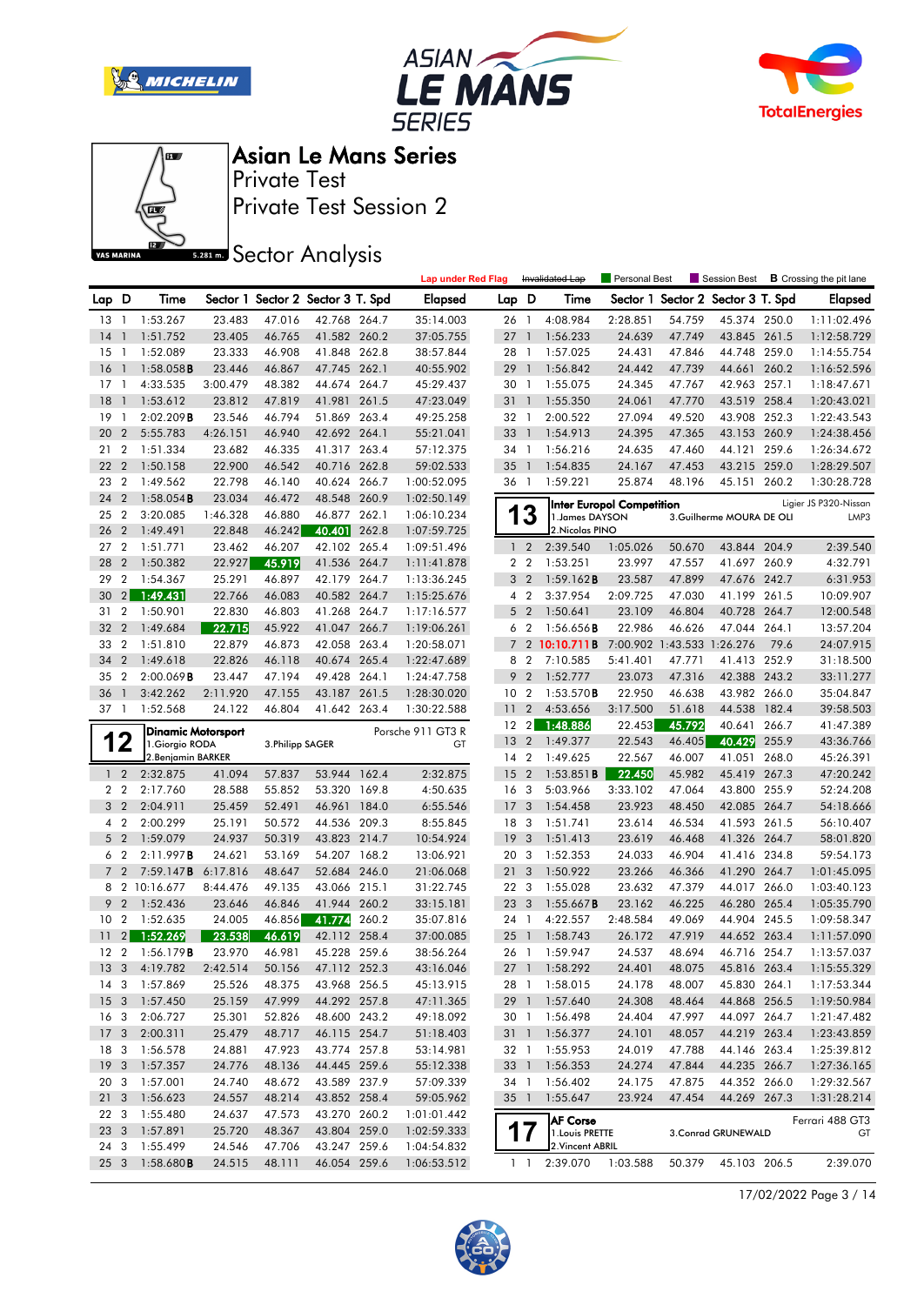







Private Test Session 2 Private Test

**SREAD** Sector Analysis

|                |                |                                           |                                   |                  |                                   |       | <b>Lap under Red Flag</b> |                 |                              | Invalidated Lap                | Personal Best    |                  | Session Best                      |              | <b>B</b> Crossing the pit lane |
|----------------|----------------|-------------------------------------------|-----------------------------------|------------------|-----------------------------------|-------|---------------------------|-----------------|------------------------------|--------------------------------|------------------|------------------|-----------------------------------|--------------|--------------------------------|
| Lap D          |                | Time                                      |                                   |                  | Sector 1 Sector 2 Sector 3 T. Spd |       | <b>Elapsed</b>            | Lap D           |                              | Time                           |                  |                  | Sector 1 Sector 2 Sector 3 T. Spd |              | <b>Elapsed</b>                 |
| $\overline{2}$ | $\overline{1}$ | 1:56.815                                  | 24.237                            | 48.970           | 43.608 256.5                      |       | 4:35.885                  | 14 <sub>2</sub> |                              | 1:57.067                       | 24.867           | 48.607           | 43.593 246.6                      |              | 38:33.995                      |
| 3              | - 1            | 1:54.818                                  | 24.438                            | 47.531           | 42.849 258.4                      |       | 6:30.703                  | 15              | $\overline{2}$               | 1:55.219                       | 24.519           | 47.436           | 43.264 259.6                      |              | 40:29.214                      |
| 4              | $\overline{1}$ | 1:54.954                                  | 24.165                            | 47.851           | 42.938 258.4                      |       | 8:25.657                  | 16 <sub>2</sub> |                              | 1:55.475                       | 24.401           | 47.949           | 43.125 247.7                      |              | 42:24.689                      |
| 5 1            |                | 1:54.587                                  | 24.315                            | 47.506           | 42.766 258.4                      |       | 10:20.244                 | 17 <sub>2</sub> |                              | 1:56.157                       | 24.531           | 47.633           | 43.993 257.8                      |              | 44:20.846                      |
| 6              | $\overline{1}$ | 1:58.535B                                 | 24.447                            | 47.676           | 46.412 257.8                      |       | 12:18.779                 | 18              | $\overline{2}$               | 1:59.333B                      | 24.417           | 47.707           | 47.209 257.8                      |              | 46:20.179                      |
| 7 <sub>1</sub> |                | 3:44.821                                  | 2:09.908                          | 50.778           | 44.135 235.3                      |       | 16:03.600                 | 19              | $\overline{1}$               | 4:07.413                       | 2:33.925         | 48.528           | 44.960 256.5                      |              | 50:27.592                      |
| 8              | $\mathbf{1}$   | 1:53.054                                  | 23.841                            | 47.213           | 42.000 257.8                      |       | 17:56.654                 | 20              | $\overline{1}$               | 1:59.167                       | 24.571           | 47.983           | 46.613 259.6                      |              | 52:26.759                      |
| 9 1            |                | 1:55.781                                  | 23.857                            | 47.770           | 44.154 234.8                      |       | 19:52.435                 | 21              | $\overline{1}$               | 1:55.427                       | 24.596           | 47.536           | 43.295 256.5                      |              | 54:22.186                      |
| 10             | $\mathbf{1}$   | 2:47.488B                                 |                                   |                  | 23.816 1:06.945 1:16.727 257.8    |       | 22:39.923                 | 221             |                              | 1:56.230                       | 25.141           | 48.063           | 43.026 257.1                      |              | 56:18.416                      |
| 11             | 3              | 9:57.982                                  | 8:26.550                          | 48.377           | 43.055 255.9                      |       | 32:37.905                 | 23              | $\overline{1}$               | 2:04.182                       | 29.469           | 49.826           | 44.887 222.7                      |              | 58:22.598                      |
| 12             | 3              | 1:54.425                                  | 24.171                            | 47.714           | 42.540 259.0                      |       | 34:32.330                 | 24              | $\overline{1}$               | 2:00.996B                      | 24.621           | 49.045           | 47.330 242.7                      |              | 1:00:23.594                    |
| 13             | 3              | 1:54.358                                  | 24.118                            | 47.412           | 42.828 258.4                      |       | 36:26.688                 | 25              | $\overline{1}$               | 3:08.203                       | 1:29.825         | 51.171           | 47.207 230.3                      |              | 1:03:31.797                    |
| 14             | 3              | 1:54.349                                  | 24.071                            | 47.408           | 42.870                            | 259.6 | 38:21.037                 | 26 1            |                              | 1:53.760                       | 23.958           | 47.074           | 42.728 258.4                      |              | 1:05:25.557                    |
| 15             | 3              | 1:53.713                                  | 24.085                            | 47.356           | 42.272 258.4                      |       | 40:14.750                 | 27 1            |                              | 1:59.079                       | 24.730           | 49.628           | 44.721                            | 258.4        | 1:07:24.636                    |
| 16             | 3              | 1:53.782                                  | 23.951                            | 47.332           | 42.499 259.0                      |       | 42:08.532                 | 28              | $\overline{1}$               | 1:55.094                       | 24.060           | 47.287           | 43.747 259.0                      |              | 1:09:19.730                    |
| 17             | 3              | 1:53.823                                  | 23.940                            | 47.432           | 42.451 258.4                      |       | 44:02.355                 | 29 1            |                              | 1:54.000                       | 23.998           | 47.217           | 42.785 257.8                      |              | 1:11:13.730                    |
| 18             | 3              | 1:58.183B                                 | 24.042                            | 47.484           | 46.657 258.4                      |       | 46:00.538                 | 30              | $\overline{1}$               | 1:59.515                       | 24.135           | 47.341           | 48.039                            | 260.2        | 1:13:13.245                    |
| 19             | 3              | 3:29.527                                  | 1:53.660                          | 50.278           | 45.589 248.3                      |       | 49:30.065                 | 31              | -1                           | 2:01.239B                      | 24.150           | 48.535           | 48.554 258.4                      |              | 1:15:14.484                    |
| 20             | 3              | 1:57.348                                  | 24.052                            | 48.318           | 44.978                            | 255.3 | 51:27.413                 | 32 <sub>3</sub> |                              | 3:50.384                       | 2:11.928         | 48.083           | 50.373 255.3                      |              | 1:19:04.868                    |
| 21             | 3              | 1:54.608                                  | 24.075                            | 47.366           | 43.167 259.6                      |       | 53:22.021                 | 33              | $\overline{\mathbf{3}}$      | 1:56.431                       | 24.006           | 48.493           | 43.932 257.8                      |              | 1:21:01.299                    |
| 22             | 3              | 1:53.427                                  | 23.840                            | 47.174           | 42.413 260.2                      |       | 55:15.448                 | 34 3            |                              | 1:52.394                       | 23.804           | 46.933           | 41.657 258.4                      |              | 1:22:53.693                    |
| 23             | 3              | 1:57.655B                                 | 23.891                            | 47.321           | 46.443 259.0                      |       | 57:13.103                 | $35\quad3$      |                              | 1:52.056                       | 23.708           | 46.767           | 41.581                            | 257.8        | 1:24:45.749                    |
| 24             | $\overline{2}$ | 3:24.833                                  | 1:52.935                          | 48.079           | 43.819 256.5                      |       | 1:00:37.936               | 36 <sub>3</sub> |                              | 1:52.371                       | 23.672           | 46.947           | 41.752 257.8                      |              | 1:26:38.120                    |
| 25             | $\overline{2}$ | 1:53.386                                  | 23.734                            | 47.663           | 41.989 257.1                      |       | 1:02:31.322               | 373             |                              | 1:52.397                       | 23.685           | 46.796           | 41.916 258.4                      |              | 1:28:30.517                    |
| 26             | $\overline{2}$ | 1:59.622                                  | 25.019                            | 49.506           | 45.097 226.9                      |       | 1:04:30.944               | 38 3            |                              | 1:56.982B                      | 24.797           | 47.153           | 45.032 257.8                      |              | 1:30:27.499                    |
| 27             | $\overline{2}$ | 1:53.513                                  | 24.201                            | 47.396           | 41.916                            | 259.0 | 1:06:24.457               |                 |                              | <b>Konrad Motorsport</b>       |                  |                  |                                   |              | Ginetta G61-LT-P315-EVO-Nissan |
| 28             | $\overline{2}$ | 1:56.506B                                 | 24.021                            | 47.661           | 44.824                            | 259.0 | 1:08:20.963               | 21              |                              | 1.Gabriele RINDONE             |                  |                  | 3. Shaun THONG                    |              | LMP3                           |
| 29             | $\overline{2}$ | 3:48.904                                  | 2:11.266                          | 51.912           | 45.726 242.2                      |       | 1:12:09.867               |                 |                              | 2.Jordan GROGOR                |                  |                  |                                   |              |                                |
|                |                |                                           |                                   |                  |                                   |       |                           |                 |                              | 3:00.300                       |                  |                  |                                   |              |                                |
| 30             | $\overline{2}$ | 1:54.458                                  | 23.771                            | 47.358           | 43.329 257.8                      |       | 1:14:04.325               | $\mathbf{1}$    | $\overline{2}$               |                                | 1:20.556         | 50.279           |                                   | 49.465 229.8 | 3:00.300                       |
| 31             | $\overline{2}$ | 1:59.498                                  | 25.768                            | 50.010           | 43.720 253.5                      |       | 1:16:03.823               | 2 <sub>2</sub>  |                              | 1:52.459                       | 23.073           | 47.132           | 42.254 259.0                      |              | 4:52.759                       |
| 32             | $\overline{2}$ | 1:58.716B                                 | 23.907                            | 47.322           | 47.487 257.8                      |       | 1:18:02.539               | 3               | $\overline{2}$               | 2:00.748                       | 24.333           | 49.863           | 46.552 240.5                      |              | 6:53.507                       |
| 33             | $\mathbf{1}$   | 3:51.461                                  | 2:18.891                          | 48.289           | 44.281 256.5                      |       | 1:21:54.000               | $\overline{4}$  | $\left  \frac{2}{2} \right $ | 1:50.603                       | 22.918           | 46.455           | 41.230 260.2                      |              | 8:44.110                       |
| 34             | 1              | 1:53.305                                  | 23.841                            | 47.306           | 42.158 257.8                      |       | 1:23:47.305               | 5 <sub>2</sub>  |                              | $1:58.248$ <b>B</b>            | 23.973           | 46.821           | 47.454                            | 261.5        | 10:42.358                      |
| 35             | -1             | 1:57.734                                  | 23.887                            | 47.249           | 46.598 257.8                      |       | 1:25:45.039               | 6               | $\overline{2}$               | 4:06.003                       | 2:34.446         | 47.089           | 44.468 259.6                      |              | 14:48.361                      |
| 36             | $\mathbf{1}$   | 1:53.262                                  | 23.919                            | 47.240           | 42.103 257.1                      |       | 1:27:38.301               |                 | 7 <sub>2</sub>               | 1:53.812                       | 22.843           | 46.471           | 44.498 260.9                      |              | 16:42.173                      |
| 37             | $\overline{1}$ | 1:57.042                                  | 23.926                            | 47.707           | 45.409                            | 256.5 | 1:29:35.343               | 8               | $\overline{2}$               | 1:51.485                       | 23.008           | 46.528           | 41.949                            | 261.5        | 18:33.658                      |
| 38             | $\overline{1}$ | 1:57.767B                                 | 23.962                            | 47.361           | 46.444 257.8                      |       | 1:31:33.110               | 9               | $\overline{2}$               | $1:58.501$ <b>B</b>            | 22.934           | 47.113           | 48.454 264.1                      |              | 20:32.159                      |
|                |                |                                           |                                   |                  |                                   |       | Mercedes AMG GT3          | 10              |                              | 1 11:24.231                    | 9:50.148         | 49.576           | 44.507 239.5                      |              | 31:56.390                      |
|                |                | 1.Valentin PIERBURG                       | <b>SPS Automotive Performance</b> |                  | 3. Mikael GRENIER                 |       | GT AM                     | 11              | -1                           | 1:56.979                       | 25.062           | 48.015           | 43.902 252.3                      |              | 33:53.369                      |
| 20             |                | 2.John LOGGIE                             |                                   |                  |                                   |       |                           | $12-1$          |                              | 1:55.236                       | 24.338           | 47.923           | 42.975 252.3                      |              | 35:48.605                      |
| $\mathbf{1}$   | $\overline{2}$ | 3:20.774 1:47.100                         |                                   | 49.369           | 44.305 252.3                      |       | 3:20.774                  |                 |                              | 13 1 1:54.685                  | 24.192           | 47.626           | 42.867 258.4                      |              | 37:43.290                      |
|                |                | 2 2 1:58.315                              | 24.468                            | 47.961           | 45.886 256.5                      |       | 5:19.089                  |                 |                              | 14 1 1:56.066                  | 24.030           | 47.526           | 44.510 256.5                      |              | 39:39.356                      |
|                |                | 3 2 1:57.121                              | 25.058                            | 47.808           | 44.255 259.0                      |       | 7:16.210                  |                 |                              | 15 1 1:54.012                  | 24.114           | 47.360           | 42.538 259.6                      |              | 41:33.368                      |
|                |                | 4 2 1:56.919                              | 25.589                            | 47.876           | 43.454 259.6                      |       | 9:13.129                  |                 |                              | 16 1 1:55.345                  | 24.107           | 47.551           | 43.687 258.4                      |              | 43:28.713                      |
|                | 5 2            | 1:55.607                                  | 24.553                            | 47.722           | 43.332 257.8                      |       | 11:08.736                 | 17 1            |                              | 2:01.860B                      | 24.225           | 48.910           | 48.725 254.1                      |              | 45:30.573                      |
|                |                | 6 2 1:55.193                              | 24.630                            | 47.581           | 42.982 263.4                      |       | 13:03.929                 | 18 1            |                              | 5:20.296                       | 3:48.359         | 48.405           | 43.532 254.1                      |              | 50:50.869                      |
|                |                | 7 2 1:55.696                              | 24.353                            | 47.591           | 43.752 257.8                      |       | 14:59.625                 | 19 1            |                              | 1:54.608                       | 24.206           | 47.480           | 42.922 260.2                      |              | 52:45.477                      |
|                | 8 2            | 1:56.660                                  | 24.520                            | 48.404           | 43.736 257.1                      |       | 16:56.285                 |                 |                              | 20 1 1:54.786                  | 24.186           | 47.547           | 43.053 259.6                      |              | 54:40.263                      |
|                | 9 2            | 2:04.312B                                 | 24.638                            | 47.835           | 51.839 259.0                      |       | 19:00.597                 | 21 1            |                              | 1:54.999                       | 24.165           | 47.509           | 43.325 259.6                      |              | 56:35.262                      |
|                |                | 10 2 5:17.911B 2:13.214 1:35.402 1:29.295 |                                   |                  |                                   | 78.5  | 24:18.508                 | 22 1            |                              | 2:03.045B                      | 24.843           | 49.124           | 49.078 255.3                      |              | 58:38.307                      |
|                |                | 11 2 8:25.735                             | 6:54.276                          | 48.285           | 43.174 256.5                      |       | 32:44.243                 | 23 1            |                              | 4:49.031                       | 3:09.451         | 50.559           | 49.021 244.9                      |              | 1:03:27.338                    |
|                |                | 12 2 1:55.453<br>13 2 1:57.232            | 24.430<br>24.492                  | 47.656<br>48.875 | 43.367 258.4<br>43.865 258.4      |       | 34:39.696<br>36:36.928    |                 |                              | 24 1 1:56.841<br>25 1 1:56.715 | 24.454<br>25.432 | 47.673<br>48.049 | 44.714 262.8<br>43.234 260.9      |              | 1:05:24.179<br>1:07:20.894     |

17/02/2022 Page 4 / 14

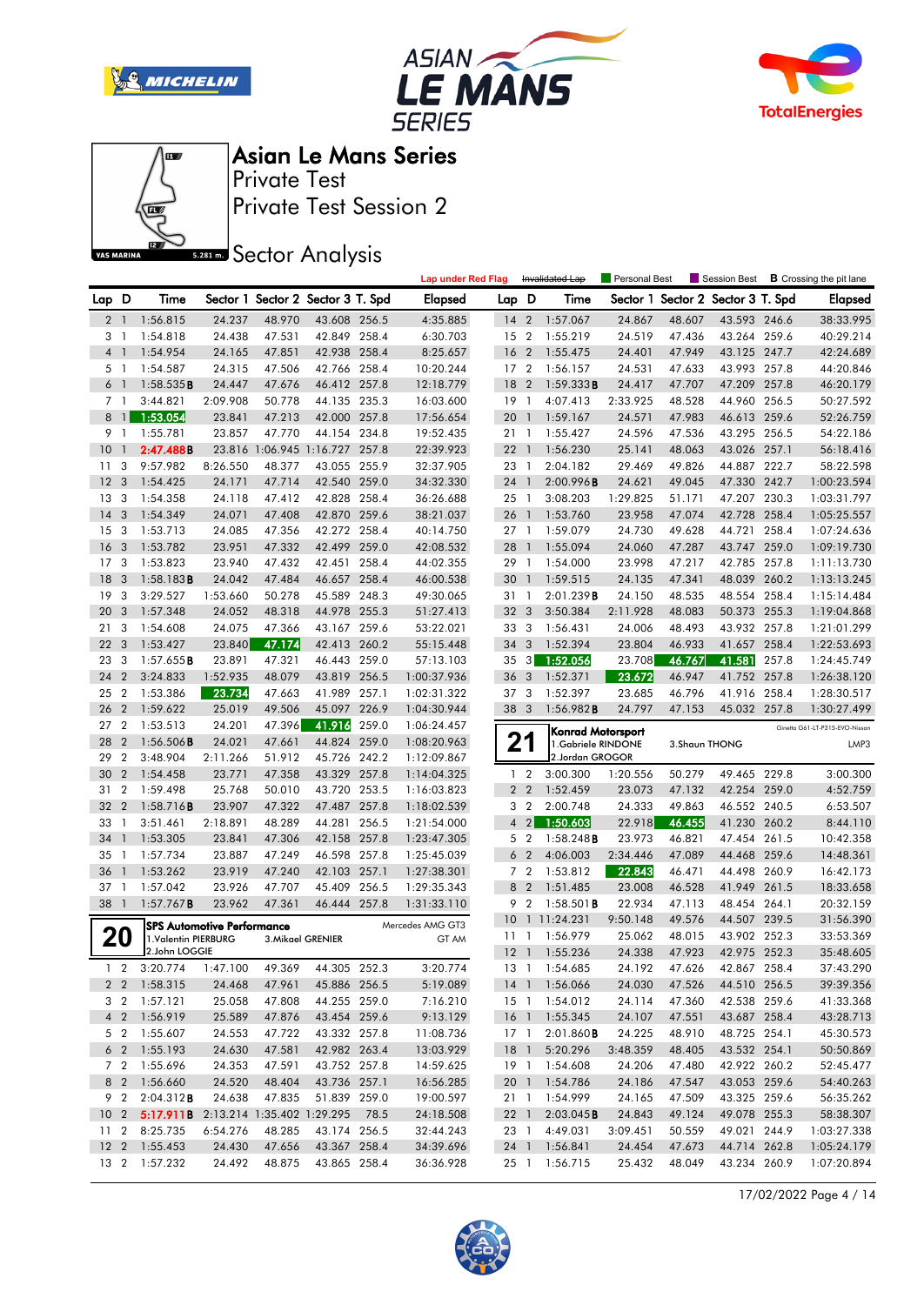







Private Test Asian Le Mans Series

Private Test Session 2

**S281ms** Sector Analysis

|                |                         |                                   |          |                   |                                   |       | <b>Lap under Red Flag</b> |                 |                          | Invalidated Lap       | Personal Best |                 | Session Best                      |       | <b>B</b> Crossing the pit lane |
|----------------|-------------------------|-----------------------------------|----------|-------------------|-----------------------------------|-------|---------------------------|-----------------|--------------------------|-----------------------|---------------|-----------------|-----------------------------------|-------|--------------------------------|
| Lap D          |                         | Time                              |          |                   | Sector 1 Sector 2 Sector 3 T. Spd |       | <b>Elapsed</b>            | Lap D           |                          | Time                  |               |                 | Sector 1 Sector 2 Sector 3 T. Spd |       | Elapsed                        |
| 26             | $\overline{1}$          | 2:00.686B                         | 24.009   | 47.988            | 48.689 256.5                      |       | 1:09:21.580               |                 | 7 <sub>2</sub>           | 1:48.461              | 22.725        | 44.930          | 40.806 255.9                      |       | 17:05.875                      |
| 27             | 3                       | 4:18.815                          | 2:46.791 | 48.117            | 43.907 253.5                      |       | 1:13:40.395               | 8               | $\overline{2}$           | 1:43.366              | 20.785        | 43.194          | 39.387 285.0                      |       | 18:49.241                      |
| 28             | 3                       | 1:54.526                          | 23.491   | 46.983            | 44.052 260.2                      |       | 1:15:34.921               |                 | 9 2                      | 1:47.297B             | 20.819        | 43.302          | 43.176 285.0                      |       | 20:36.538                      |
| 29             | 3                       | 1:52.526                          | 23.913   | 47.158            | 41.455 262.1                      |       | 1:17:27.447               | 10 <sup>°</sup> |                          | 2 10:38.789           | 9:16.021      | 44.100          | 38.668 275.5                      |       | 31:15.327                      |
| 30             | 3                       | 1:50.804                          | 22.987   | 46.595            | 41.222                            | 263.4 | 1:19:18.251               | 11              | $\overline{2}$           | 1:41.850              | 20.866        | 43.328          | 37.656                            | 281.2 | 32:57.177                      |
| 31             | 3                       | 1:51.301                          | 23.383   | 46.563            | 41.355 263.4                      |       | 1:21:09.552               | 12 <sub>2</sub> |                          | 1:43.350              | 20.790        | 43.294          | 39.266 283.5                      |       | 34:40.527                      |
| 32             | 3                       | 1:51.881                          | 23.168   | 46.716            | 41.997 263.4                      |       | 1:23:01.433               | 13 2            |                          | 1:45.454              | 23.596        | 43.436          | 38.422 278.4                      |       | 36:25.981                      |
| 33             | 3                       | 1:53.266                          | 23.411   | 47.228            | 42.627 259.6                      |       | 1:24:54.699               | $14 \quad 2$    |                          | 1:46.941B             | 22.174        | 43.356          | 41.411 277.6                      |       | 38:12.922                      |
| 34             | 3                       | 1:56.939                          | 23.163   | 47.778            | 45.998                            | 207.7 | 1:26:51.638               | $15-1$          |                          | 6:05.849              | 4:40.524      | 45.401          | 39.924 260.9                      |       | 44:18.771                      |
| 35             | 3                       | 1:51.888                          | 23.066   | 47.278            | 41.544 262.1                      |       | 1:28:43.526               | 16              | $\overline{1}$           | 1:43.938              | 21.168        | 44.161          | 38.609 273.4                      |       | 46:02.709                      |
| 36 3           |                         | 1:50.923                          | 23.181   | 46.460            | 41.282 265.4                      |       | 1:30:34.449               | $17-1$          |                          | 1:43.183              | 21.063        | 43.866          | 38.254 281.2                      |       | 47:45.892                      |
|                |                         |                                   |          |                   |                                   |       | Duqueine M30-D08-Nissan   | 18              | $\overline{\phantom{a}}$ | 1:45.728              | 21.360        | 44.398          | 39.970 268.7                      |       | 49:31.620                      |
|                | 22                      | Rinaldi Racing<br>1.Leonard WEISS |          | 3. Hendrik STILL  |                                   |       | LMP3                      | 19 1            |                          | 1:47.139              | 22.387        | 44.447          | 40.305 281.2                      |       | 51:18.759                      |
|                |                         | 2. Torsten KRATZ                  |          |                   |                                   |       |                           | 20              | 1                        | 1:44.702              | 21.103        | 44.252          | 39.347 282.0                      |       | 53:03.461                      |
|                |                         | $1 \quad 1 \quad 23:42.883B$      |          | 1:39.401 1:17.971 |                                   | 79.0  | 23:42.883                 | 21 1            |                          | 1:45.631              | 22.284        | 43.914          | 39.433 273.4                      |       | 54:49.092                      |
| 2 <sub>1</sub> |                         | 9:39.357                          | 8:08.899 | 48.257            | 42.201                            | 249.4 | 33:22.240                 | 221             |                          | 1:46.269              | 21.222        | 43.566          | 41.481 279.1                      |       | 56:35.361                      |
| 3 <sub>1</sub> |                         | 1:52.436                          | 23.484   | 46.887            | 42.065 264.7                      |       | 35:14.676                 | 23 1            |                          | 1:46.211              | 21.222        | 44.022          | 40.967 277.6                      |       | 58:21.572                      |
| 4 <sub>1</sub> |                         | 1:51.583                          | 23.374   | 46.771            | 41.438 266.0                      |       | 37:06.259                 | 24              | $\mathbf{1}$             | 1:47.428B             | 22.310        | 43.915          | 41.203 281.2                      |       | 1:00:09.000                    |
| 5 <sub>1</sub> |                         | 1:54.178                          | 23.452   | 47.002            | 43.724 266.7                      |       | 39:00.437                 | 25 1            |                          | 6:19.798              | 4:52.213      | 44.237          | 43.348 282.0                      |       | 1:06:28.798                    |
| 6 <sup>1</sup> |                         | 1:51.401                          | 23.343   | 46.764            | 41.294 264.7                      |       | 40:51.838                 | 26 1            |                          | 1:46.198              | 20.981        | 43.629          | 41.588 282.7                      |       | 1:08:14.996                    |
| 7 <sub>1</sub> |                         | 1:50.582                          | 23.114   | 46.536            | 40.932                            | 264.7 | 42:42.420                 | 27 1            |                          | 1:44.319              | 21.871        | 43.710          | 38.738 281.2                      |       | 1:09:59.315                    |
| 8              | $\overline{1}$          | 1:50.752                          | 23.238   | 46.546            | 40.968 263.4                      |       | 44:33.172                 | 28              | 1                        | 1:43.693              | 21.620        | 44.018          | 38.055 268.7                      |       | 1:11:43.008                    |
| 9 1            |                         | 1:55.433B                         | 23.479   | 46.520            | 45.434 266.0                      |       | 46:28.605                 | 29 1            |                          | 1:49.017              | 22.639        | 44.657          | 41.721 270.7                      |       | 1:13:32.025                    |
| 10             | $\overline{2}$          | 3:43.476                          | 2:12.968 | 47.900            | 42.608 262.8                      |       | 50:12.081                 | 30              | $\overline{1}$           | 1:46.816B             | 20.874        | 43.492          | 42.450 285.0                      |       | 1:15:18.841                    |
| 11             | $\overline{2}$          | 1:53.708                          | 23.483   | 46.940            | 43.285 263.4                      |       | 52:05.789                 | 31 1            |                          | 6:40.304              | 5:10.938      | 45.408          | 43.958 252.3                      |       | 1:21:59.145                    |
| 12             | $\overline{2}$          | 1:54.171                          | 24.360   | 47.659            | 42.152 260.9                      |       | 53:59.960                 | 32              | $\mathbf{1}$             | 1:44.859              | 21.333        | 43.721          | 39.805 258.4                      |       | 1:23:44.004                    |
| 13             | $\overline{2}$          | 1:52.572                          | 23.444   | 46.812            | 42.316 264.1                      |       | 55:52.532                 | 33 1            |                          | 1:43.012              | 20.882        | 43.291          | 38.839 283.5                      |       | 1:25:27.016                    |
| 14             | $\overline{2}$          | 1:52.499                          | 23.352   | 47.182            | 41.965 262.8                      |       | 57:45.031                 | 34 1            |                          | 1:42.488              | 20.819        | 43.438          | 38.231                            | 281.2 | 1:27:09.504                    |
| 15             | $\overline{2}$          | 1:51.977                          | 23.463   | 46.805            | 41.709 263.4                      |       | 59:37.008                 | 35 1            |                          | 1:51.512B             | 21.102        | 43.851          | 46.559 283.5                      |       | 1:29:01.016                    |
| 16             | $\overline{2}$          | 1:52.626                          | 23.345   | 46.796            | 42.485 262.8                      |       | 1:01:29.634               |                 |                          | <b>G-Drive Racing</b> |               |                 |                                   |       | Ligier JS P320-Nissan          |
| 17             | 2                       | 1:53.454                          | 23.622   | 47.050            | 42.782 254.7                      |       | 1:03:23.088               |                 | 26                       | 1. Fabrice ROSSELLO   |               |                 | 3. Viacheslav GUTAK               |       | LMP3                           |
| 18             | $\overline{2}$          | 1:55.349                          | 25.015   | 47.384            | 42.950 263.4                      |       | 1:05:18.437               |                 |                          | 2.Xavier LLOVERAS     |               |                 |                                   |       |                                |
| 19             | $\overline{2}$          | 1:52.457                          | 23.451   | 46.755            | 42.251                            | 264.1 | 1:07:10.894               |                 | $1\quad$                 | 3:11.830              |               |                 | 50.691 1:15.272 1:05.867 132.7    |       | 3:11.830                       |
| 20             | $\overline{2}$          | 2:00.510B                         | 24.006   | 47.270            | 49.234 258.4                      |       | 1:09:11.404               |                 | 2 <sub>1</sub>           | 2:53.769              |               |                 | 38.099 1:13.049 1:02.621 139.4    |       | 6:05.599                       |
| 21             | 3                       | 3:43.314                          | 2:11.365 | 47.515            | 44.434 250.6                      |       | 1:12:54.718               | 3               | $\overline{1}$           | 2:42.924              |               |                 | 35.584 1:06.183 1:01.157 133.2    |       | 8:48.523                       |
| 22             | 3                       | 2:00.147                          | 23.441   | 50.489            | 46.217 145.9                      |       | 1:14:54.865               |                 | $4-1$                    | 2:36.978              |               | 34.678 1:08.584 | 53.716 164.1                      |       | 11:25.501                      |
| 23             | 3                       | 1:51.720                          | 23.626   | 46.533            | 41.561                            | 262.8 | 1:16:46.585               | 5               | $\overline{1}$           | 2:28.741              |               | 29.760 1:01.852 | 57.129 169.5                      |       | 13:54.242                      |
| 24             | $\overline{3}$          | 1:51.269                          | 23.529   | 46.269            | 41.471 262.1                      |       | 1:18:37.854               |                 | 6 1                      | 2:27.556              |               | 32.947 1:00.197 | 54.412 177.0                      |       | 16:21.798                      |
| 25             | 3                       | 1:51.222                          | 23.328   | 46.344            | 41.550 264.7                      |       | 1:20:29.076               |                 | 7 <sub>1</sub>           | 2:19.038              | 26.199        | 57.262          | 55.577 204.5                      |       | 18:40.836                      |
| 26             | $\overline{\mathbf{3}}$ | 2:02.946                          | 23.515   | 55.808            | 43.623 167.2                      |       | 1:22:32.022               |                 | $8-1$                    | 2:01.657              | 25.614        | 50.562          | 45.481 210.5                      |       | 20:42.493                      |
|                |                         | 27 3 1:50.665                     | 23.318   | 46.199            | 41.148 264.1                      |       | 1:24:22.687               |                 | 9 <sub>1</sub>           | 3:34.205B             |               |                 | 27.658 1:36.647 1:29.900 85.9     |       | 24:16.698                      |
|                |                         | 28 3 1:50.517                     | 23.247   | 46.007            | 41.263 263.4                      |       | 1:26:13.204               |                 |                          | 10 1 7:24.283         | 5:49.381      | 51.553          | 43.349 187.5                      |       | 31:40.981                      |
| 29 3           |                         | 2:03.911                          | 23.065   | 53.046            | 47.800 200.4                      |       | 1:28:17.115               |                 |                          | 11 1 1:53.807         | 23.668        | 47.901          | 42.238 257.8                      |       | 33:34.788                      |
| 30 3           |                         | 1:51.147                          | 23.198   | 46.153            | 41.796 265.4                      |       | 1:30:08.262               | 12 1            |                          | 1:52.221              | 23.450        | 47.389          | 41.382 259.0                      |       | 35:27.009                      |
|                |                         | <b>United Autosports</b>          |          |                   |                                   |       | Oreca 07 - Gibson         |                 |                          | 13 1 1:52.741         | 23.576        | 47.355          | 41.810 257.8                      |       | 37:19.750                      |
|                | 23                      | 1. Joshua PIERSON                 |          |                   |                                   |       | LMP <sub>2</sub>          |                 |                          | 14 1 1:52.173         | 23.620        | 47.258          | 41.295 259.6                      |       | 39:11.923                      |
|                |                         | 2. Paul DI RESTA                  |          |                   |                                   |       |                           |                 |                          | 15 1 1:51.492         | 23.375        | 46.553          | 41.564 259.0                      |       | 41:03.415                      |
|                | $1\quad 2$              | 2:06.076                          | 39.811   | 45.470            | 40.795 259.0                      |       | 2:06.076                  | 16 1            |                          | 1:53.488              | 23.364        | 47.430          | 42.694 259.6                      |       | 42:56.903                      |
|                | 2 <sub>2</sub>          | 1:43.221                          | 21.126   | 43.618            | 38.477 282.7                      |       | 3:49.297                  | 17 <sup>1</sup> |                          | 1:53.014              | 23.417        | 48.036          | 41.561 258.4                      |       | 44:49.917                      |
|                | 3 2                     | 1:43.917                          | 21.043   | 43.609            | 39.265 285.7                      |       | 5:33.214                  | 18 1            |                          | 1:55.447 <b>B</b>     | 23.630        | 47.170          | 44.647 260.2                      |       | 46:45.364                      |
|                | 4 <sub>2</sub>          | 1:43.002                          | 21.455   | 43.479            | 38.068 284.2                      |       | 7:16.216                  | 19 <sup>3</sup> |                          | 4:42.755              | 3:07.434      | 48.907          | 46.414 257.8                      |       | 51:28.119                      |
|                | 5 <sub>2</sub>          | 1:50.149B                         | 21.964   | 43.696            | 44.489 285.0                      |       | 9:06.365                  | 20 3            |                          | 1:56.939              | 25.670        | 48.379          | 42.890 258.4                      |       | 53:25.058                      |
|                | 6 <sub>2</sub>          | 6:11.049                          | 4:42.186 | 48.033            | 40.830 237.9                      |       | 15:17.414                 |                 |                          | 21 3 1:55.503         | 24.596        | 47.875          | 43.032 260.2                      |       | 55:20.561                      |

17/02/2022 Page 5 / 14

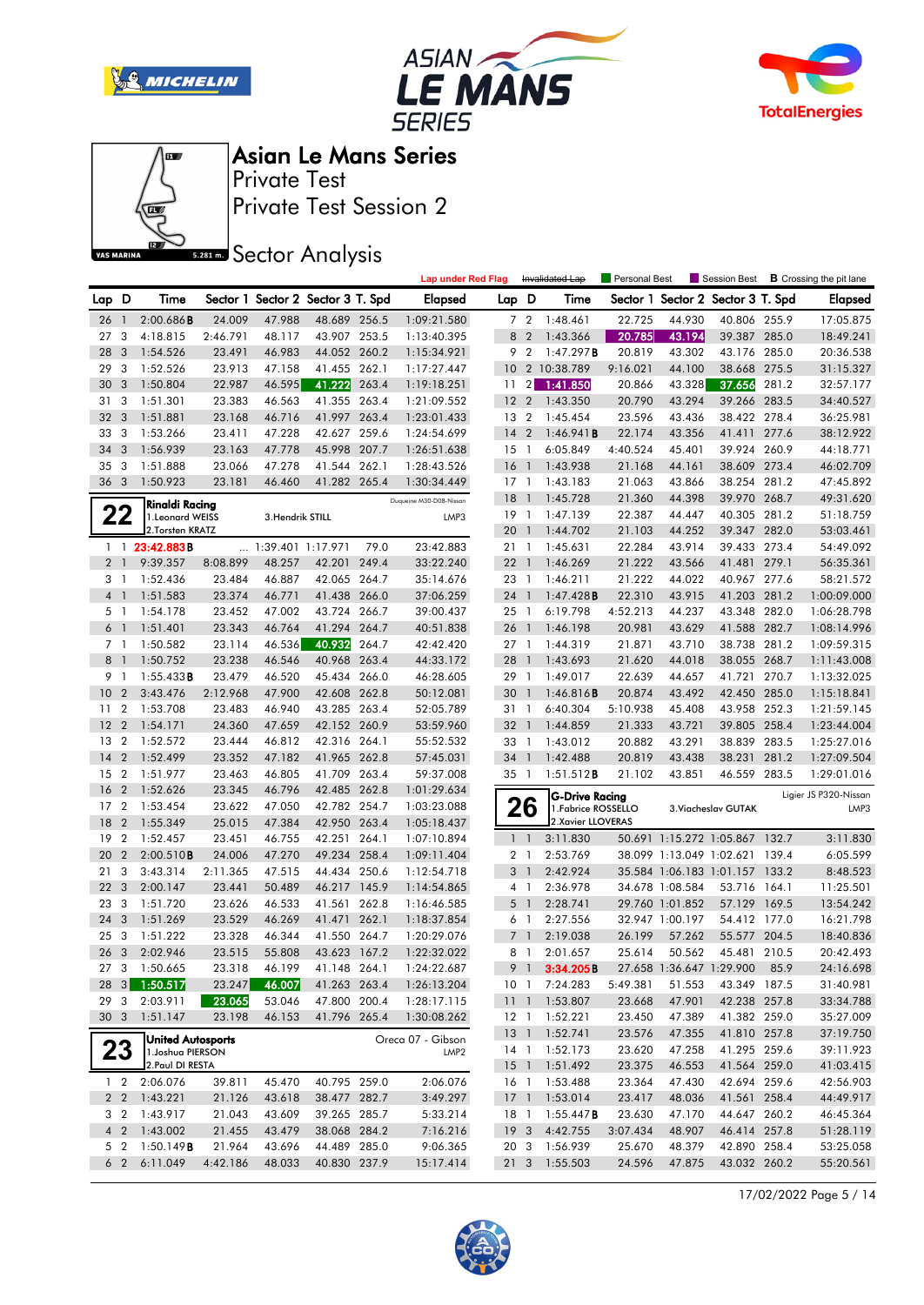







Private Test Session 2 Private Test

**SREAD** Sector Analysis

|                |                         |                     |          |                   |                                   |       | <b>Lap under Red Flag</b> |                 |                | Invalidated Lap    | <b>Personal Best</b>          |        | Session Best                      |       | <b>B</b> Crossing the pit lane |
|----------------|-------------------------|---------------------|----------|-------------------|-----------------------------------|-------|---------------------------|-----------------|----------------|--------------------|-------------------------------|--------|-----------------------------------|-------|--------------------------------|
| Lap D          |                         | Time                |          |                   | Sector 1 Sector 2 Sector 3 T. Spd |       | <b>Elapsed</b>            | Lap D           |                | Time               |                               |        | Sector 1 Sector 2 Sector 3 T. Spd |       | Elapsed                        |
| 22 3           |                         | 1:54.815            | 23.683   | 47.696            | 43.436 243.2                      |       | 57:15.376                 | 35 2            |                | 1:51.122           | 23.143                        | 46.208 | 41.771 264.7                      |       | 1:19:43.538                    |
| 23             | 3                       | 1:52.836            | 23.604   | 47.396            | 41.836 261.5                      |       | 59:08.212                 | 36 2            |                | 1:56.538B          | 23.921                        | 46.213 | 46.404 265.4                      |       | 1:21:40.076                    |
| 24             | 3                       | 1:53.437            | 23.506   | 47.262            | 42.669                            | 260.2 | 1:01:01.649               | 37 3            |                | 3:50.765           | 2:21.128                      | 47.323 | 42.314                            | 243.8 | 1:25:30.841                    |
| 25             | $\overline{\mathbf{3}}$ | 1:53.729            | 23.987   | 47.711            | 42.031 259.6                      |       | 1:02:55.378               | 38 3            |                | 1:53.440           | 23.325                        | 48.463 | 41.652 230.8                      |       | 1:27:24.281                    |
| 26             | 3                       | 1:51.927            | 23.415   | 46.959            | 41.553 260.2                      |       | 1:04:47.305               | 39 3            |                | 1:50.783           | 23.093                        | 46.507 | 41.183                            | 263.4 | 1:29:15.064                    |
| 27             | 3                       | 1:54.469            | 23.647   | 47.808            | 43.014 255.3                      |       | 1:06:41.774               | 40 3            |                | 1:50.678           | 23.038                        | 46.522 | 41.118 264.7                      |       | 1:31:05.742                    |
| 28             | 3                       | 1:58.111B           | 24.091   | 47.116            | 46.904 260.9                      |       | 1:08:39.885               |                 |                |                    | Herberth Motorsport           |        |                                   |       | Porsche 911 GT3 R              |
| 29             | $\overline{2}$          | 4:16.853            | 2:46.369 | 47.714            | 42.770 259.6                      |       | 1:12:56.738               |                 | 33             | 1. Antares AU      |                               |        | 3.Klaus BACHLER                   |       | GT                             |
| 30             | $\overline{2}$          | 1:53.002            | 23.682   | 47.342            | 41.978 206.1                      |       | 1:14:49.740               |                 |                | 2. Yifei YE        |                               |        |                                   |       |                                |
| 31             | $\overline{2}$          | 1:51.295            | 23.043   | 47.837            | 40.415 245.5                      |       | 1:16:41.035               |                 | $1\quad 2$     | 2:36.408           | 58.446                        | 48.945 | 49.017 254.7                      |       | 2:36.408                       |
| 32             | $\overline{2}$          | 1:49.472            | 22.801   | 46.252            | 40.419 259.6                      |       | 1:18:30.507               |                 | 2 <sub>2</sub> | 1:55.417           | 24.480                        | 47.880 | 43.057 257.8                      |       | 4:31.825                       |
| 33             | $\overline{2}$          | 1:50.671            | 23.726   | 46.602            | 40.343                            | 252.9 | 1:20:21.178               |                 | 3 <sub>2</sub> | 1:54.518           | 24.100                        | 47.610 | 42.808 257.8                      |       | 6:26.343                       |
| 34             | 2 <sub>l</sub>          | 1:49.105            | 22.821   | 45.939            | 40.345 260.9                      |       | 1:22:10.283               |                 | 4 <sup>2</sup> | 1:53.923           | 23.924                        | 47.624 | 42.375 256.5                      |       | 8:20.266                       |
| 35             | $\overline{2}$          | 1:57.250B           | 24.489   | 46.323            | 46.438 263.4                      |       | 1:24:07.533               |                 | 5 <sub>2</sub> | 1:53.799           | 24.046                        | 47.480 | 42.273 258.4                      |       | 10:14.065                      |
| 36             | $\overline{2}$          | 4:07.968            | 2:23.728 | 50.563            | 53.677 259.6                      |       | 1:28:15.501               |                 | 6 <sub>2</sub> | 1:54.203           | 23.925                        | 47.716 | 42.562 257.8                      |       | 12:08.268                      |
| 37 2           |                         | 1:50.308            | 22.953   | 46.212            | 41.143 260.9                      |       | 1:30:05.809               |                 | 7 <sub>2</sub> | 1:54.861           | 24.826                        | 47.715 | 42.320 256.5                      |       | 14:03.129                      |
|                |                         | CD Sport            |          |                   |                                   |       | Ligier JS P320-Nissan     | 8               | $\overline{2}$ | 1:56.130           | 24.531                        | 48.510 | 43.089 255.9                      |       | 15:59.259                      |
| 21             |                         | 1. Christophe CRESP |          | 3. Steven PALETTE |                                   |       | LMP3                      | 9               | $\overline{2}$ | 1:53.773           | 24.110                        | 47.376 | 42.287 256.5                      |       | 17:53.032                      |
|                |                         | 2.Antoine DOQUIN    |          |                   |                                   |       |                           | 10 <sub>2</sub> |                | 1:54.140           | 24.114                        | 47.727 | 42.299 256.5                      |       | 19:47.172                      |
|                | 1 <sub>3</sub>          | 2:22.128            | 49.394   | 49.611            | 43.123 230.3                      |       | 2:22.128                  | 11 <sub>2</sub> |                | 2:36.738B          | 24.128                        |        | 55.416 1:17.194 259.6             |       | 22:23.910                      |
|                | 2 <sub>3</sub>          | 1:51.608            | 23.455   | 46.308            | 41.845 262.1                      |       | 4:13.736                  | 12              | $\overline{1}$ | 9:25.675           | 7:48.517                      | 50.595 | 46.563 203.8                      |       | 31:49.585                      |
| 3              | 3                       | 1:53.361            | 23.185   | 48.035            | 42.141 262.1                      |       | 6:07.097                  | 13              | $\overline{1}$ | 1:57.812           | 25.179                        | 48.291 | 44.342 258.4                      |       | 33:47.397                      |
| $4 \quad 3$    |                         | 1:55.047            | 23.395   | 48.314            | 43.338 251.2                      |       | 8:02.144                  | 14              | $\overline{1}$ | 1:56.510           | 24.826                        | 48.093 | 43.591                            | 257.1 | 35:43.907                      |
|                | 5 <sub>3</sub>          | 1:51.570            | 23.288   | 46.534            | 41.748 262.8                      |       | 9:53.714                  | $15-1$          |                | 1:56.540           | 24.696                        | 48.453 | 43.391 255.9                      |       | 37:40.447                      |
|                | 6 <sub>3</sub>          | 1:56.672B           | 23.099   | 46.305            | 47.268 264.7                      |       | 11:50.386                 | <b>16</b>       | $\overline{1}$ | 1:55.887           | 24.413                        | 48.254 | 43.220 255.9                      |       | 39:36.334                      |
| $\overline{7}$ | 3                       | 3:43.365            | 2:12.871 | 47.320            | 43.174                            | 256.5 | 15:33.751                 | $17-1$          |                | 1:55.958           | 24.419                        | 48.147 | 43.392 256.5                      |       | 41:32.292                      |
| 8              | 3                       | 1:50.520            | 23.209   | 46.268            | 41.043                            | 263.4 | 17:24.271                 | 18              | $\overline{1}$ | 1:59.035           | 24.584                        | 48.746 | 45.705 238.9                      |       | 43:31.327                      |
| 9              | 3                       | 1:51.646            | 23.127   | 46.433            | 42.086 264.7                      |       | 19:15.917                 | $19-1$          |                | 1:57.218           | 24.469                        | 47.886 | 44.863 258.4                      |       | 45:28.545                      |
| 10             | 3                       | 2:07.809B           | 23.238   | 46.553            | 58.018 264.7                      |       | 21:23.726                 | 20              | $\overline{1}$ | 1:56.761           | 24.558                        | 48.889 | 43.314 255.3                      |       | 47:25.306                      |
| 11             |                         | 1 10:21.323         | 8:47.195 | 48.946            | 45.182 257.8                      |       | 31:45.049                 | 21 1            |                | 1:56.309           | 24.681                        | 47.690 | 43.938 257.1                      |       | 49:21.615                      |
| 12             | $\mathbf{1}$            | 1:57.102            | 24.758   | 48.033            | 44.311 262.1                      |       | 33:42.151                 | 22              | $\mathbf{1}$   | 2:04.775           | 24.612                        | 48.419 | 51.744 259.0                      |       | 51:26.390                      |
| 13             | $\overline{1}$          | 1:56.367            | 24.310   | 47.874            | 44.183 259.0                      |       | 35:38.518                 | 23 1            |                | 1:56.434           | 24.512                        | 47.676 | 44.246 258.4                      |       | 53:22.824                      |
| 14             | $\overline{1}$          | 1:56.322            | 24.539   | 47.413            | 44.370 261.5                      |       | 37:34.840                 | 24 1            |                | 1:55.448           | 24.482                        | 47.734 | 43.232 259.6                      |       | 55:18.272                      |
| 15             | $\overline{1}$          | 1:56.365            | 24.622   | 47.609            | 44.134 262.1                      |       | 39:31.205                 | 25              | $\overline{1}$ | 2:00.886B          | 24.418                        | 47.913 | 48.555 257.8                      |       | 57:19.158                      |
| 16             | $\mathbf{1}$            | 1:55.714            | 24.402   | 47.287            | 44.025 262.8                      |       | 41:26.919                 | 26 <sub>3</sub> |                | 8:33.626           | 6:27.627 1:13.709             |        | 52.290 179.1                      |       | 1:05:52.784                    |
| 17             | $\overline{1}$          | 2:17.781            |          | 24.187 1:08.854   | 44.740 263.4                      |       | 43:44.700                 | $27 \quad 3$    |                | 1:51.892           | 23.686                        | 46.690 | 41.516                            | 257.1 | 1:07:44.676                    |
| 18             | $\mathbf{1}$            | 1:55.586            | 24.272   | 47.189            | 44.125 264.1                      |       | 45:40.286                 | 28              | $\overline{3}$ | 1:52.088           | 23.526                        | 46.797 | 41.765 258.4                      |       | 1:09:36.764                    |
| 19             | -1                      | 1:55.825            | 24.230   | 47.552            | 44.043                            | 264.7 | 47:36.111                 | 29              | 3              | 1:55.440B          | 23.570                        | 47.461 | 44.409                            | 259.0 | 1:11:32.204                    |
| 20             |                         | 1:55.396            | 24.311   | 47.201            | 43.884 264.1                      |       | 49:31.507                 | 30 <sub>2</sub> |                | 5:46.979           | 4:15.908                      | 48.218 | 42.853 252.9                      |       | 1:17:19.183                    |
| 21 1           |                         | 1:57.360            | 24.309   | 47.761            | 45.290 266.0                      |       | 51:28.867                 | 31 2            |                | 1:53.139           | 23.846                        | 47.134 | 42.159 258.4                      |       | 1:19:12.322                    |
|                |                         | 22 1 1:57.815       | 25.825   | 48.221            | 43.769 261.5                      |       | 53:26.682                 |                 |                | 32 2 1:52.965      | 23.922                        | 46.965 | 42.078 259.6                      |       | 1:21:05.287                    |
| 23 1           |                         | 1:56.131            | 24.225   | 47.125            | 44.781 265.4                      |       | 55:22.813                 |                 |                | 33 2 1:54.429      | 24.263                        | 47.181 | 42.985 260.9                      |       | 1:22:59.716                    |
| 24 1           |                         | 1:55.150            | 24.102   | 47.788            | 43.260 265.4                      |       | 57:17.963                 |                 |                | 34 2 1:54.228      | 24.394                        | 46.976 | 42.858 259.6                      |       | 1:24:53.944                    |
| 25 1           |                         | 2:02.671B           | 24.105   | 47.480            | 51.086 264.7                      |       | 59:20.634                 |                 |                | 35 2 1:53.032      | 23.706                        | 47.034 | 42.292 257.1                      |       | 1:26:46.976                    |
| 26 2           |                         | 3:35.225            | 2:04.690 | 48.686            | 41.849 259.0                      |       | 1:02:55.859               |                 |                | 36 2 1:53.846      | 23.836                        | 47.391 | 42.619 257.8                      |       | 1:28:40.822                    |
|                |                         | 27 2 1:51.993       | 23.603   | 46.669            | 41.721 262.1                      |       | 1:04:47.852               |                 |                | 37 2 1:53.062      | 23.844                        | 47.199 | 42.019 258.4                      |       | 1:30:33.884                    |
|                |                         | 28 2 1:52.264       | 23.676   | 46.742            | 41.846 266.0                      |       | 1:06:40.116               |                 |                |                    |                               |        |                                   |       |                                |
|                |                         | 29 2 1:52.173       | 23.446   | 47.324            | 41.403 264.1                      |       | 1:08:32.289               |                 | 34             | 1. Chandler HULL   | <b>Walkenhorst Motorsport</b> |        | 3. Nicky CATSBURG                 |       | BMW M4 GT3<br>GT               |
|                |                         | 30 2 1:51.123       | 23.136   | 46.860            | 41.127 259.6                      |       | 1:10:23.412               |                 |                | 2. Jonathan MILLER |                               |        |                                   |       |                                |
|                |                         | 31 2 1:51.417       | 23.132   | 46.464            | 41.821 262.8                      |       | 1:12:14.829               |                 | $1 \quad 3$    | 2:47.207           | 1:09.082                      | 49.840 | 48.285 218.2                      |       | 2:47.207                       |
|                |                         | 32 2 1:51.846       | 23.205   | 46.585            | 42.056 262.8                      |       | 1:14:06.675               |                 |                | 2 3 1:53.952       | 24.335                        | 47.157 | 42.460 262.1                      |       | 4:41.159                       |
|                |                         | 33 2 1:50.759       | 23.133   | 46.570            | 41.056 262.8                      |       | 1:15:57.434               |                 |                | 3 3 1:53.517       | 24.098                        | 47.109 | 42.310 259.6                      |       | 6:34.676                       |
|                |                         | 34 2 1:54.982       | 23.952   | 46.776            | 44.254 264.1                      |       | 1:17:52.416               |                 | 4 3            | 1:55.198           | 23.934                        | 47.042 | 44.222 262.8                      |       | 8:29.874                       |
|                |                         |                     |          |                   |                                   |       |                           |                 |                |                    |                               |        |                                   |       |                                |

17/02/2022 Page 6 / 14

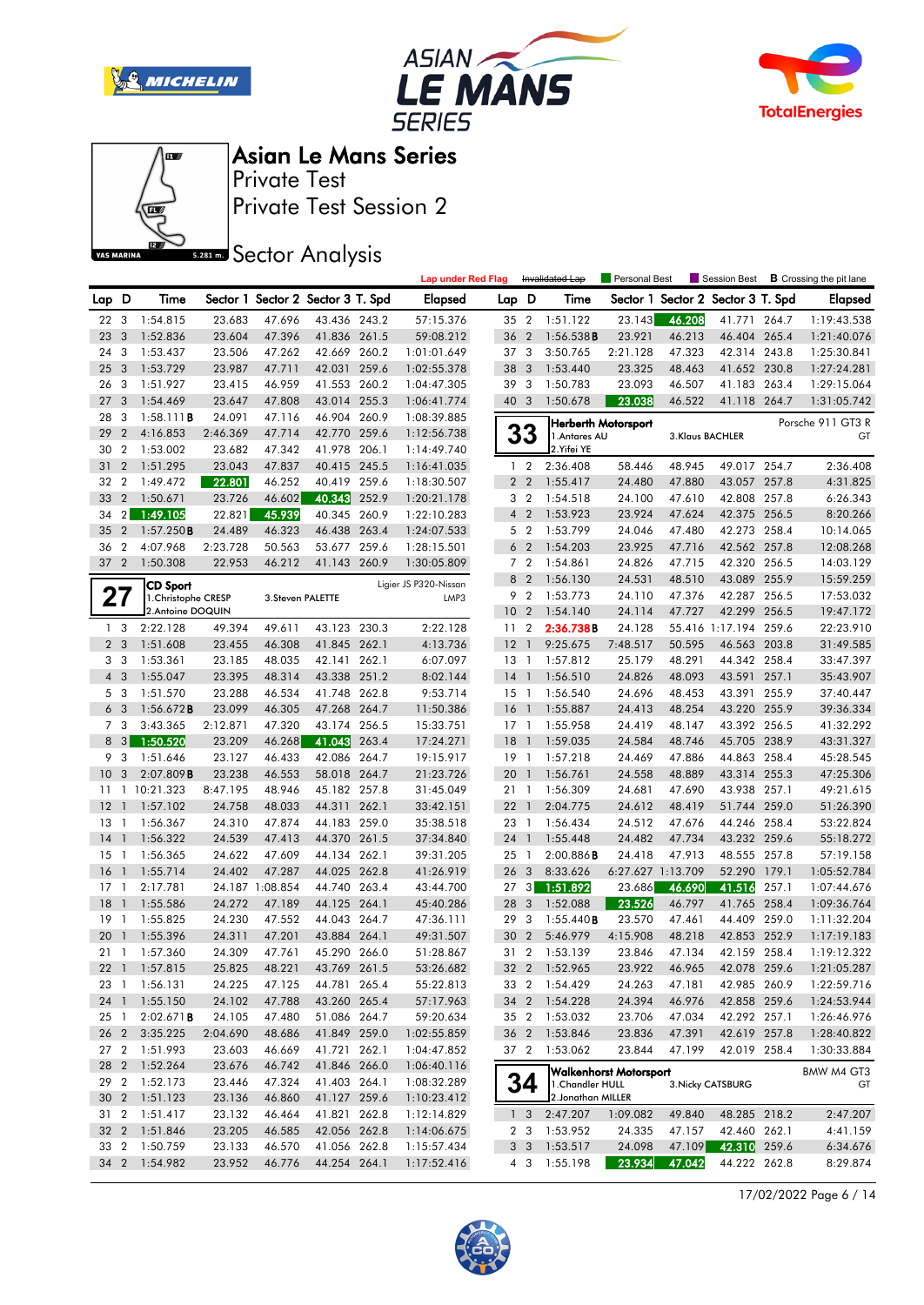







Private Test Session 2 Private Test

**SREAD** Sector Analysis

|                |                |                        |                                        |        |                                   |       | <b>Lap under Red Flag</b> |                 |                         | Invalidated Lap        | <b>Personal Best</b> |        | Session Best             |       | <b>B</b> Crossing the pit lane |
|----------------|----------------|------------------------|----------------------------------------|--------|-----------------------------------|-------|---------------------------|-----------------|-------------------------|------------------------|----------------------|--------|--------------------------|-------|--------------------------------|
| Lap D          |                | Time                   |                                        |        | Sector 1 Sector 2 Sector 3 T. Spd |       | <b>Elapsed</b>            | Lap D           |                         | Time                   | Sector 1             |        | Sector 2 Sector 3 T. Spd |       | <b>Elapsed</b>                 |
| 5              | 3              | 1:53.476               | 23.974                                 | 47.131 | 42.371 262.8                      |       | 10:23.350                 | 17              | 3                       | 2:00.800               | 25.701               | 48.922 | 46.177 251.2             |       | 51:13.033                      |
| 6              | -3             | 1:54.303               | 24.032                                 | 47.299 | 42.972 264.1                      |       | 12:17.653                 | 18              | 3                       | 2:00.240               | 25.399               | 48.795 | 46.046 237.9             |       | 53:13.273                      |
| 7              | 3              | 2:00.226B              | 23.978                                 | 47.193 | 49.055 262.1                      |       | 14:17.879                 | 19              | 3                       | 2:12.250               | 25.201               | 48.668 | 58.381 257.8             |       | 55:25.523                      |
| 8              | 3              | 3:27.272               | 1:56.728                               | 47.381 | 43.163 264.1                      |       | 17:45.151                 | 20 <sub>3</sub> |                         | 1:59.306               | 25.176               | 48.443 | 45.687 246.0             |       | 57:24.829                      |
| 9              | 3              | 1:54.432               | 23.954                                 | 47.095 | 43.383                            | 262.8 | 19:39.583                 | 21              | 3                       | 1:58.624               | 25.177               | 48.397 | 45.050                   | 257.1 | 59:23.453                      |
| 10             | 3              | 2:28.320B              | 24.059                                 |        | 48.488 1:15.773 262.8             |       | 22:07.903                 | 22 3            |                         | 2:01.833               | 26.481               | 49.408 | 45.944 249.4             |       | 1:01:25.286                    |
| 11             |                | 2 10:40.352            | 9:08.588                               | 47.801 | 43.963 260.9                      |       | 32:48.255                 | 23              | $\overline{\mathbf{3}}$ | 2:18.578B              | 25.287               | 58.911 | 54.380 112.4             |       | 1:03:43.864                    |
| 12             | $\overline{2}$ | 1:56.815               | 24.661                                 | 47.616 | 44.538 261.5                      |       | 34:45.070                 | 24 3            |                         | 2:29.169               | 53.227               | 49.527 | 46.415 250.6             |       | 1:06:13.033                    |
| 13             | $\overline{2}$ | 1:55.532               | 24.476                                 | 47.492 | 43.564 263.4                      |       | 36:40.602                 | 25 <sub>3</sub> |                         | 1:58.168               | 25.140               | 48.090 | 44.938 260.9             |       | 1:08:11.201                    |
| 14             | $\overline{2}$ | 1:55.007               | 24.078                                 | 47.342 | 43.587 263.4                      |       | 38:35.609                 | 26 3            |                         | 2:07.369B              | 26.469               | 51.053 | 49.847 225.9             |       | 1:10:18.570                    |
| 15             | $\overline{2}$ | 1:55.630               | 24.278                                 | 47.434 | 43.918 263.4                      |       | 40:31.239                 | 27              | 3                       | 3:24.506               | 1:41.613             | 51.625 | 51.268 220.0             |       | 1:13:43.076                    |
| 16             | $\overline{2}$ | 1:57.122               | 25.449                                 | 47.774 | 43.899 262.1                      |       | 42:28.361                 | 28 3            |                         | 2:04.891               | 25.280               | 48.459 | 51.152 251.2             |       | 1:15:47.967                    |
| 17             | $\overline{2}$ | 2:02.411B              | 24.440                                 | 49.776 | 48.195                            | 264.1 | 44:30.772                 | 29              | 3                       | 1:58.470               | 25.398               | 48.220 | 44.852 260.9             |       | 1:17:46.437                    |
| 18             | $\overline{2}$ | 3:44.617               | 2:13.604                               | 47.648 | 43.365 260.2                      |       | 48:15.389                 | 30              | -3                      | 2:08.667               | 27.146               | 51.023 | 50.498 230.8             |       | 1:19:55.104                    |
| 19             | $\overline{2}$ | 1:54.885               | 24.198                                 | 47.493 | 43.194 262.8                      |       | 50:10.274                 | 31 3            |                         | 2:00.752               | 25.218               | 48.998 | 46.536 263.4             |       | 1:21:55.856                    |
| 20             | $\overline{2}$ | 1:55.229               | 24.338                                 | 47.466 | 43.425 262.8                      |       | 52:05.503                 | 32 3            |                         | 1:59.150               | 25.186               | 48.560 | 45.404 259.0             |       | 1:23:55.006                    |
| 21             | $\overline{2}$ | 1:57.939               | 24.402                                 | 50.242 | 43.295 244.9                      |       | 54:03.442                 | 33              | $\mathbf{3}$            | 2:00.796               | 25.273               | 48.951 | 46.572 259.6             |       | 1:25:55.802                    |
| 22             | $\overline{2}$ | 1:56.192               | 24.274                                 | 47.509 | 44.409 264.7                      |       | 55:59.634                 | 343             |                         | 1:59.750               | 25.283               | 48.774 | 45.693 229.8             |       | 1:27:55.552                    |
| 23             | $\overline{2}$ | 1:55.933               | 24.522                                 | 47.769 | 43.642 265.4                      |       | 57:55.567                 | 35              | $\overline{\mathbf{3}}$ | 1:59.660               | 26.024               | 48.061 | 45.575 254.7             |       | 1:29:55.212                    |
| 24             | $\overline{2}$ | 1:59.633B              | 24.384                                 | 47.383 | 47.866 263.4                      |       | 59:55.200                 | 36 3            |                         | 1:58.739               | 24.941               | 48.149 | 45.649 260.2             |       | 1:31:53.951                    |
| 25             | $\overline{2}$ | 2:56.533B              | 1:21.018                               | 47.837 | 47.678 262.1                      |       | 1:02:51.733               |                 |                         | Graff Racing           |                      |        |                          |       | Oreca 07-Gibson                |
| 26             | $\overline{1}$ | 3:52.773               | 2:18.305                               | 50.551 | 43.917 221.3                      |       | 1:06:44.506               |                 | 39                      | 1. David DROUX         |                      |        | 3. Sébastien PAGE        |       | LMP2 AM                        |
| 27             | $\overline{1}$ | 1:55.400               | 24.500                                 | 47.945 | 42.955 260.9                      |       | 1:08:39.906               |                 |                         | 2. Eric TROUILLET      |                      |        |                          |       |                                |
| 28             | -1             | 1:54.957               | 24.511                                 | 47.728 | 42.718 261.5                      |       | 1:10:34.863               |                 | $1\quad$                | 2:07.623               | 40.421               | 46.758 | 40.444 270.0             |       | 2:07.623                       |
| 29             | $\mathbf{1}$   | 1:55.184               | 24.425                                 | 47.828 | 42.931 261.5                      |       | 1:12:30.047               |                 | 2 <sub>1</sub>          | 1:45.096               | 21.599               | 44.322 | 39.175 279.1             |       | 3:52.719                       |
| 30             | $\mathbf{1}$   | 1:55.567               | 24.439                                 | 47.995 | 43.133 261.5                      |       | 1:14:25.614               | 3               | $\overline{1}$          | 1:44.379               | 21.517               | 43.937 | 38.925 279.1             |       | 5:37.098                       |
| 31             | $\mathbf{1}$   | 1:55.552               | 24.330                                 | 47.884 | 43.338 258.4                      |       | 1:16:21.166               |                 | 4 1                     | 1:44.494               | 21.334               | 43.909 | 39.251 280.5             |       | 7:21.592                       |
| 32             | $\mathbf{1}$   | $1:57.731$ <b>B</b>    | 24.373                                 | 47.751 | 45.607 258.4                      |       | 1:18:18.897               | 5               | $\overline{1}$          | $1:47.801$ <b>B</b>    | 21.219               | 44.123 | 42.459                   | 279.8 | 9:09.393                       |
| 33             | 1              | 3:42.182               | 2:10.330                               | 48.759 | 43.093 260.9                      |       | 1:22:01.079               | 6               | -1                      | 6:23.480               | 4:58.898             | 44.291 | 40.291                   | 276.9 | 15:32.873                      |
| 34             | -1             | 1:56.432               | 24.653                                 | 47.750 | 44.029 262.1                      |       | 1:23:57.511               | 7 <sub>1</sub>  |                         | 1:44.532               | 21.381               | 43.880 | 39.271                   | 279.8 | 17:17.405                      |
| 35             | $\mathbf{1}$   | 1:55.111               | 24.062                                 | 48.037 | 43.012 260.9                      |       | 1:25:52.622               | 8               | $\overline{1}$          | 1:43.729               | 21.370               | 43.558 | 38.801                   | 279.8 | 19:01.134                      |
| 36             | $\mathbf{1}$   | 2:06.402               | 24.460                                 | 47.769 | 54.173 258.4                      |       | 1:27:59.024               | 9               | $\overline{1}$          | 1:47.873B              | 21.322               | 44.026 | 42.525 279.8             |       | 20:49.007                      |
| 37             | $\mathbf{1}$   | 1:57.092               | 24.814                                 | 48.450 | 43.828 262.8                      |       | 1:29:56.116               | 10              |                         | 2 10:50.488            | 9:17.535             | 49.107 | 43.846 195.7             |       | 31:39.495                      |
| 38 1           |                | 1:56.327               | 24.426                                 | 48.266 | 43.635 258.4                      |       | 1:31:52.443               | 11              | $\overline{2}$          | 1:46.775               | 21.628               | 44.613 | 40.534 268.0             |       | 33:26.270                      |
|                |                |                        | Walkenhorst Motorsport                 |        |                                   |       | BMW M4 GT3                | 12 2            |                         | 1:47.062               | 21.312               | 44.599 | 41.151                   | 270.7 | 35:13.332                      |
|                | 35             |                        | 1. Friedrich VON BOHLEN 3. Jorg BREUER |        |                                   |       | GT AM                     | 13              | $\overline{2}$          | 1:46.906               | 21.377               | 44.309 | 41.220 278.4             |       | 37:00.238                      |
|                |                |                        | 2. Henry WALKENHORST                   |        |                                   |       |                           | 14 2            |                         | 1:45.099               | 21.249               | 44.482 | 39.368 279.1             |       | 38:45.337                      |
| 1 <sub>2</sub> |                | 2:52.861               | 1:08.877                               | 51.590 | 52.394 206.1                      |       | 2:52.861                  | 15              | $\overline{2}$          | 1:46.514               | 21.314               | 44.440 | 40.760 274.8             |       | 40:31.851                      |
| 2 <sub>2</sub> |                | 1:58.627               | 25.575                                 | 48.158 | 44.894 247.1                      |       | 4:51.488                  | 16 2            |                         | 1:51.524B              | 23.213               | 44.473 | 43.838 275.5             |       | 42:23.375                      |
|                | 3 <sub>2</sub> | 2:10.021               | 25.322                                 | 49.118 | 55.581 253.5                      |       | 7:01.509                  | 17              | $\overline{\mathbf{3}}$ | 4:48.647               | 3:17.404             | 48.398 | 42.845 254.7             |       | 47:12.022                      |
|                | 4 2            | 2:13.117B              | 26.448                                 | 50.468 | 56.201 234.8                      |       | 9:14.626                  |                 |                         | 18 3 1:52.047          | 24.619               | 46.055 | 41.373 266.0             |       | 49:04.069                      |
|                |                | 5 2 5:40.942           | 4:08.404                               | 48.131 | 44.407 256.5                      |       | 14:55.568                 |                 |                         | 19 3 1:50.816          | 22.516               | 45.679 | 42.621 255.3             |       | 50:54.885                      |
|                |                | 6 2 1:56.407           | 24.703                                 | 47.837 | 43.867 262.1                      |       | 16:51.975                 |                 |                         | 20 3 1:48.270          | 22.306               | 45.107 | 40.857 276.9             |       | 52:43.155                      |
|                |                | 7 2 1:57.263           | 24.907                                 | 48.160 | 44.196 260.2                      |       | 18:49.238                 |                 |                         | 21 3 1:49.175          | 22.015               | 44.724 | 42.436 279.1             |       | 54:32.330                      |
|                |                | 8 2 2:03.664 <b>B</b>  | 25.135                                 | 47.490 | 51.039 263.4                      |       | 20:52.902                 |                 |                         | 22 3 1:47.327          | 22.010               | 44.333 | 40.984 280.5             |       | 56:19.657                      |
|                |                | 9 2 11:48.768          | $\dots$                                | 47.913 | 44.162 258.4                      |       | 32:41.670                 |                 |                         | 23 3 1:53.372          | 27.914               | 45.498 | 39.960 277.6             |       | 58:13.029                      |
|                |                | 10 2 1:56.377          | 24.563                                 | 48.098 | 43.716 255.3                      |       | 34:38.047                 |                 |                         | 24 3 1:50.256 <b>B</b> | 21.720               | 44.218 | 44.318 279.1             |       | 1:00:03.285                    |
|                |                | $11$ 2 1:55.684        | 24.576                                 | 47.291 | 43.817 255.9                      |       | 36:33.731                 |                 |                         | 25 2 6:37.031          | 5:07.864             | 47.658 | 41.509 225.0             |       | 1:06:40.316                    |
|                |                | 12 2 2:05.982 <b>B</b> | 24.708                                 | 47.370 | 53.904 262.8                      |       | 38:39.713                 |                 |                         | 26 2 1:48.635          | 21.767               | 45.438 | 41.430 273.4             |       | 1:08:28.951                    |
|                |                | 13 3 4:13.434          | 2:25.322                               | 53.775 | 54.337 207.3                      |       | 42:53.147                 |                 |                         | 27 2 1:47.128          | 21.828               | 44.602 | 40.698 277.6             |       | 1:10:16.079                    |
|                |                | 14 3 2:12.620          | 26.142                                 | 51.571 | 54.907 196.4                      |       | 45:05.767                 |                 |                         | 28 2 1:47.126          | 22.041               | 44.805 | 40.280 278.4             |       | 1:12:03.205                    |
|                |                | 15 3 2:02.406          | 26.024                                 | 49.457 | 46.925 243.8                      |       | 47:08.173                 |                 |                         | 29 2 1:50.897          | 21.883               | 44.915 | 44.099 277.6             |       | 1:13:54.102                    |
|                |                | 16 3 2:04.060          | 25.603                                 | 51.138 | 47.319 252.9                      |       | 49:12.233                 |                 |                         | 30 2 1:58.337 <b>B</b> | 21.782               | 44.391 | 52.164 279.1             |       | 1:15:52.439                    |

17/02/2022 Page 7 / 14

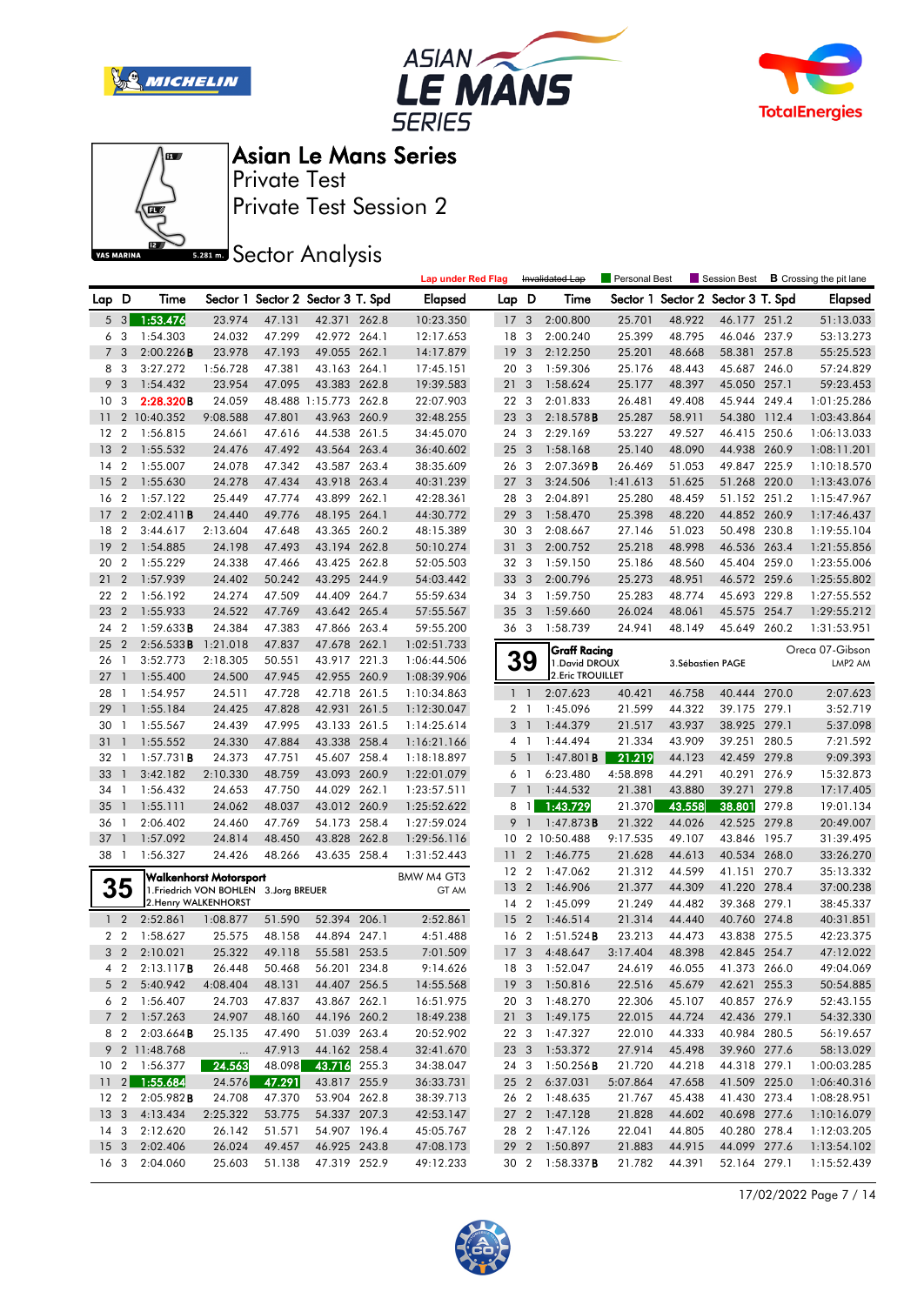







Private Test Session 2 Private Test

**SREAD** Sector Analysis

|                 |                |                     |                        |                                   |              |       | <b>Lap under Red Flag</b> |                 |                         | Invalidated Lap                         | Personal Best |               | Session Best                   |       | <b>B</b> Crossing the pit lane |
|-----------------|----------------|---------------------|------------------------|-----------------------------------|--------------|-------|---------------------------|-----------------|-------------------------|-----------------------------------------|---------------|---------------|--------------------------------|-------|--------------------------------|
| Lap D           |                | Time                |                        | Sector 1 Sector 2 Sector 3 T. Spd |              |       | <b>Elapsed</b>            | Lap D           |                         | Time                                    | Sector 1      |               | Sector 2 Sector 3 T. Spd       |       | <b>Elapsed</b>                 |
| 31              | 3              | 4:49.103            | 3:20.625               | 46.189                            | 42.289 274.8 |       | 1:20:41.542               |                 | 4 2                     | 1:54.586                                | 23.785        | 46.601        | 44.200 256.5                   |       | 9:30.331                       |
| 32              | 3              | 1:48.015            | 21.937                 | 44.674                            | 41.404 276.9 |       | 1:22:29.557               | 5               | $\overline{2}$          | 1:58.246B                               | 23.769        | 48.169        | 46.308 256.5                   |       | 11:28.577                      |
| 33              | 3              | 1:46.876            | 21.873                 | 44.469                            | 40.534 278.4 |       | 1:24:16.433               |                 | $6-1$                   | 9:47.278B                               | 7:56.399      | 51.753        | 59.126 249.4                   |       | 21:15.855                      |
| 34              | 3              | 1:48.872            | 22.451                 | 44.811                            | 41.610 278.4 |       | 1:26:05.305               | $\overline{7}$  | $\overline{1}$          | 10:40.287                               | 9:02.346      | 50.375        | 47.566 248.8                   |       | 31:56.142                      |
| 35              | 3              | 1:51.492            | 22.912                 | 45.419                            | 43.161       | 277.6 | 1:27:56.797               | 8               | -1                      | 2:07.078                                | 28.107        | 51.604        | 47.367                         | 248.3 | 34:03.220                      |
| 36              | 3              | 1:49.382            | 24.040                 | 44.793                            | 40.549       | 276.2 | 1:29:46.179               | 9               | $\mathbf{1}$            | 2:06.861                                | 27.264        | 50.199        | 49.398 237.9                   |       | 36:10.081                      |
| 37 <sub>3</sub> |                | 1:47.480            | 21.755                 | 44.140                            | 41.585 279.1 |       | 1:31:33.659               | 10 <sub>1</sub> |                         | 2:05.724                                | 26.741        | 50.581        | 48.402 250.6                   |       | 38:15.805                      |
|                 |                |                     |                        |                                   |              |       |                           | 111             |                         | 2:09.042                                | 29.159        | 51.217        | 48.666 250.6                   |       | 40:24.847                      |
|                 | 42             | 1. Nick MOSS        | Optimum Motorsport     | 3.Joe OSBORNE                     |              |       | McLaren 720S GT3<br>GT    | $12-1$          |                         | 2:11.465                                | 27.428        | 51.410        | 52.627 237.4                   |       | 42:36.312                      |
|                 |                | 2.Andrew WATSON     |                        |                                   |              |       |                           | 13              | $\overline{1}$          | 2:08.425                                | 27.881        | 51.191        | 49.353 247.7                   |       | 44:44.737                      |
|                 | 1 <sub>3</sub> | 2:31.682            | 56.499                 | 49.915                            | 45.268 213.0 |       | 2:31.682                  | 14 1            |                         | 2:16.615B                               | 28.701        | 51.843        | 56.071 225.5                   |       | 47:01.352                      |
|                 | 2 <sub>3</sub> | 1:55.044            | 24.683                 | 47.263                            | 43.098 259.0 |       | 4:26.726                  | 15              | $\overline{2}$          | 3:56.403                                | 2:20.975      | 48.659        | 46.769 251.7                   |       | 50:57.755                      |
| 3               | -3             | 1:56.796B           | 24.628                 | 47.282                            | 44.886 257.8 |       | 6:23.522                  | 16 2            |                         | 1:58.161                                | 25.497        | 48.169        | 44.495 252.3                   |       | 52:55.916                      |
| $\overline{4}$  | -3             | 4:40.728            | 3:06.646               | 51.235                            | 42.847 228.3 |       | 11:04.250                 | 17              | $\overline{2}$          | 1:57.424                                | 25.149        | 48.177        | 44.098 254.1                   |       | 54:53.340                      |
|                 | 5 3            | 1:53.625            | 23.882                 | 47.356                            | 42.387 255.9 |       | 12:57.875                 | 18              | $\overline{2}$          | 1:56.665                                | 24.945        | 47.957        | 43.763 253.5                   |       | 56:50.005                      |
|                 | 6 <sub>3</sub> | 1:53.298            | 24.018                 | 47.345                            | 41.935       | 256.5 | 14:51.173                 | 19              | $\overline{2}$          | 1:56.554                                | 24.864        | 47.843        | 43.847                         | 255.3 | 58:46.559                      |
|                 | 7 <sub>3</sub> | 1:53.427            | 24.005                 | 47.250                            | 42.172 257.1 |       | 16:44.600                 | 20 2            |                         | 1:56.435                                | 24.854        | 47.662        | 43.919                         | 257.1 | 1:00:42.994                    |
| 8               | 3              | 2:00.945B           | 24.178                 | 48.232                            | 48.535 258.4 |       | 18:45.545                 | 21              | $\overline{2}$          | 1:56.263                                | 24.797        | 47.721        | 43.745 258.4                   |       | 1:02:39.257                    |
| 9               |                | 3 12:57.396         | $\ldots$               | 51.223                            | 47.716 221.8 |       | 31:42.941                 | 22 2            |                         | $2:02.067$ B                            | 24.764        | 47.849        | 49.454 255.9                   |       | 1:04:41.324                    |
| 10              | 3              | 1:53.281            | 24.094                 | 47.247                            | 41.940 256.5 |       | 33:36.222                 | 23 2            |                         | 3:23.118                                | 1:49.423      | 49.085        | 44.610 251.2                   |       | 1:08:04.442                    |
| 11              | 3              | 1:53.370            | 24.081                 | 47.248                            | 42.041       | 257.1 | 35:29.592                 | 24 2            |                         | 1:59.053                                | 25.213        | 48.172        | 45.668 253.5                   |       | 1:10:03.495                    |
| 12              | 3 <sup>1</sup> | 1:53.262            | 24.008                 | 47.170                            | 42.084 257.8 |       | 37:22.854                 | 25 <sub>2</sub> | $\overline{2}$          | 1:56.774                                | 24.852        | 47.962        | 43.960 254.1                   |       | 1:12:00.269                    |
| 13              | 3              | 1:58.159B           | 24.068                 | 47.558                            | 46.533 258.4 |       | 39:21.013                 | 26 2            |                         | 1:58.342                                | 24.862        | 49.046        | 44.434 246.0                   |       | 1:13:58.611                    |
| 14              | $\mathbf{1}$   | 3:45.257            | 2:11.997               | 48.566                            | 44.694 255.3 |       | 43:06.270                 | 27              | $\overline{2}$          | 1:57.464                                | 24.886        | 48.279        | 44.299 255.9                   |       | 1:15:56.075                    |
| 15              | -1             | 1:58.503            | 24.852                 | 48.582                            | 45.069       | 238.4 | 45:04.773                 | 28 2            |                         | 2:03.645B                               | 25.360        | 49.052        | 49.233 253.5                   |       | 1:17:59.720                    |
| 16              | $\mathbf{1}$   | 1:57.280            | 25.053                 | 47.943                            | 44.284 256.5 |       | 47:02.053                 | 29              | 3                       | 3:29.084                                | 1:55.546      | 48.368        | 45.170 252.9                   |       | 1:21:28.804                    |
| 17              | -1             | 1:58.096            | 24.847                 | 48.502                            | 44.747 249.4 |       | 49:00.149                 | 30 3            |                         | 1:55.846                                | 24.827        | 47.891        | 43.128 252.3                   |       | 1:23:24.650                    |
| 18              | $\mathbf{1}$   | 2:04.068            | 25.106                 | 53.151                            | 45.811 165.9 |       | 51:04.217                 | 31              | 3                       | 1:55.408                                | 24.679        | 47.692        | 43.037                         | 252.9 | 1:25:20.058                    |
| 19              | -1             | 1:57.741            | 24.667                 | 48.562                            | 44.512 257.1 |       | 53:01.958                 | 32 3            |                         | 1:55.330                                | 24.558        | 47.662        | 43.110                         | 255.3 | 1:27:15.388                    |
| 20              | $\mathbf{1}$   | 2:12.658B           | 26.881                 | 51.501                            | 54.276 177.3 |       | 55:14.616                 | 33              | 3                       | 1:55.169                                | 24.564        | 47.693        | 42.912 252.9                   |       | 1:29:10.557                    |
| 21              | $\overline{2}$ | 3:41.167            | 2:09.648               | 48.052                            | 43.467 255.3 |       | 58:55.783                 | 34 3            |                         | 1:54.727                                | 24.353        | 47.510        | 42.864 256.5                   |       | 1:31:05.284                    |
| 22              | $\overline{2}$ | 1:54.561            | 24.246                 | 47.759                            | 42.556 255.9 |       | 1:00:50.344               |                 |                         |                                         |               |               |                                |       |                                |
| 23              | $\overline{2}$ | 1:54.461            | 24.157                 | 47.832                            | 42.472 256.5 |       | 1:02:44.805               |                 | 49                      | High Class Racing<br>1. Dennis ANDERSEN |               | 3.Kevin WEEDA |                                |       | Oreca 07-Gibson<br>LMP2 AM     |
| 24              | $\overline{2}$ | 1:53.861            | 23.930                 | 47.484                            | 42.447 258.4 |       | 1:04:38.666               |                 |                         | 2. Anders FJORDBACH                     |               |               |                                |       |                                |
| 25              | $\overline{2}$ | 1:57.897            | 24.179                 | 47.488                            | 46.230 259.6 |       | 1:06:36.563               | $\mathbf{1}$    | $\overline{3}$          | 2:19.630                                | 48.355        | 48.479        | 42.796 257.8                   |       | 2:19.630                       |
| 26              | $\overline{2}$ | 1:54.079            | 23.946                 | 47.392                            | 42.741       | 258.4 | 1:08:30.642               |                 | 2 <sub>3</sub>          | 1:51.458                                | 23.213        | 46.265        | 41.980 267.3                   |       | 4:11.088                       |
| 27              | $\overline{2}$ | $1:58.438$ <b>B</b> | 24.202                 | 48.317                            | 45.919 252.9 |       | 1:10:29.080               | 3               | $\overline{\mathbf{3}}$ | 1:51.606                                | 22.883        | 46.399        | 42.324 257.1                   |       | 6:02.694                       |
| 28              | $\mathbf{1}$   | 3:44.638            | 2:11.479               | 48.396                            | 44.763 254.7 |       | 1:14:13.718               |                 | $4 \quad 3$             | 1:54.185                                | 22.834        | 47.217        | 44.134 268.7                   |       | 7:56.879                       |
| 29              | -1             | 1:57.855            | 24.651                 | 49.372                            | 43.832 253.5 |       | 1:16:11.573               | 5               | $\overline{\mathbf{3}}$ | 1:50.819                                | 22.387        | 45.956        | 42.476 266.0                   |       | 9:47.698                       |
| 30 <sub>1</sub> |                | 1:56.702            | 24.592                 | 48.058                            | 44.052 255.3 |       | 1:18:08.275               |                 | 6 3                     | 1:51.457                                | 22.663        | 46.099        | 42.695 275.5                   |       | 11:39.155                      |
|                 |                | 31 1 1:55.797       | 24.451                 | 47.885                            | 43.461 255.9 |       | 1:20:04.072               |                 | 7 <sub>3</sub>          | 1:59.313 <b>B</b>                       | 22.562        | 46.518        | 50.233 251.2                   |       | 13:38.468                      |
| $32-1$          |                | 2:04.703            | 24.836                 | 50.194                            | 49.673 250.0 |       | 1:22:08.775               |                 |                         | 8 3 4:38.717                            | 3:07.392      | 46.909        | 44.416 272.7                   |       | 18:17.185                      |
| 33 1            |                | 2:01.683            | 28.223                 | 49.354                            | 44.106 255.9 |       | 1:24:10.458               |                 |                         | 9 3 1:49.984                            | 22.251        | 46.275        | 41.458 272.7                   |       | 20:07.169                      |
| 34 1            |                | 1:56.949            | 24.780                 | 47.922                            | 44.247 257.8 |       | 1:26:07.407               | 10 <sub>3</sub> |                         | 3:04.965B                               |               |               | 22.515 1:18.005 1:24.445 100.9 |       | 23:12.134                      |
| 35 1            |                | 1:56.974            | 24.735                 | 48.190                            | 44.049 257.1 |       | 1:28:04.381               | 111             |                         | 9:13.058                                | 7:43.759      | 47.191        | 42.108 249.4                   |       | 32:25.192                      |
| 36 1            |                | 1:55.557            | 24.465                 | 47.771                            | 43.321 258.4 |       | 1:29:59.938               |                 |                         | 12 1 1:48.889                           | 22.837        | 45.290        | 40.762 276.2                   |       | 34:14.081                      |
| 37 1            |                | 1:57.402            | 24.643                 | 48.320                            | 44.439 259.0 |       | 1:31:57.340               | 13 <sup>1</sup> |                         | 1:50.071                                | 22.840        | 45.979        | 41.252 270.7                   |       | 36:04.152                      |
|                 |                |                     |                        |                                   |              |       | Porsche 911 GT3 R         |                 |                         | 14 1 1:50.184                           | 22.535        | 45.319        | 42.330 275.5                   |       | 37:54.336                      |
|                 | 48             | 1. Nico PRONK       | Saalocin by Kox Racing | 3. Peter KOX                      |              |       | GT                        |                 |                         | 15 1 1:51.833                           | 22.738        | 45.509        | 43.586 276.2                   |       | 39:46.169                      |
|                 |                | 2.Stephane KOX      |                        |                                   |              |       |                           |                 |                         | 16 1 1:51.090                           | 22.859        | 45.487        | 42.744 275.5                   |       | 41:37.259                      |
|                 | $1\quad 2$     | 3:50.209            | 2:13.218               | 51.016                            | 45.975 195.3 |       | 3:50.209                  |                 |                         | 17 1 1:53.168 <b>B</b>                  | 22.531        | 45.376        | 45.261 276.2                   |       | 43:30.427                      |
|                 | 22             | 1:53.169            | 24.245                 | 46.885                            | 42.039 257.8 |       | 5:43.378                  | 18 1            |                         | 3:25.858                                | 1:58.324      | 45.792        | 41.742 273.4                   |       | 46:56.285                      |
|                 | $3 \quad 2$    | 1:52.367            | 23.684                 | 46.870                            | 41.813 255.3 |       | 7:35.745                  |                 |                         | 19 1 1:48.159                           | 22.095        | 45.238        | 40.826 273.4                   |       | 48:44.444                      |

17/02/2022 Page 8 / 14

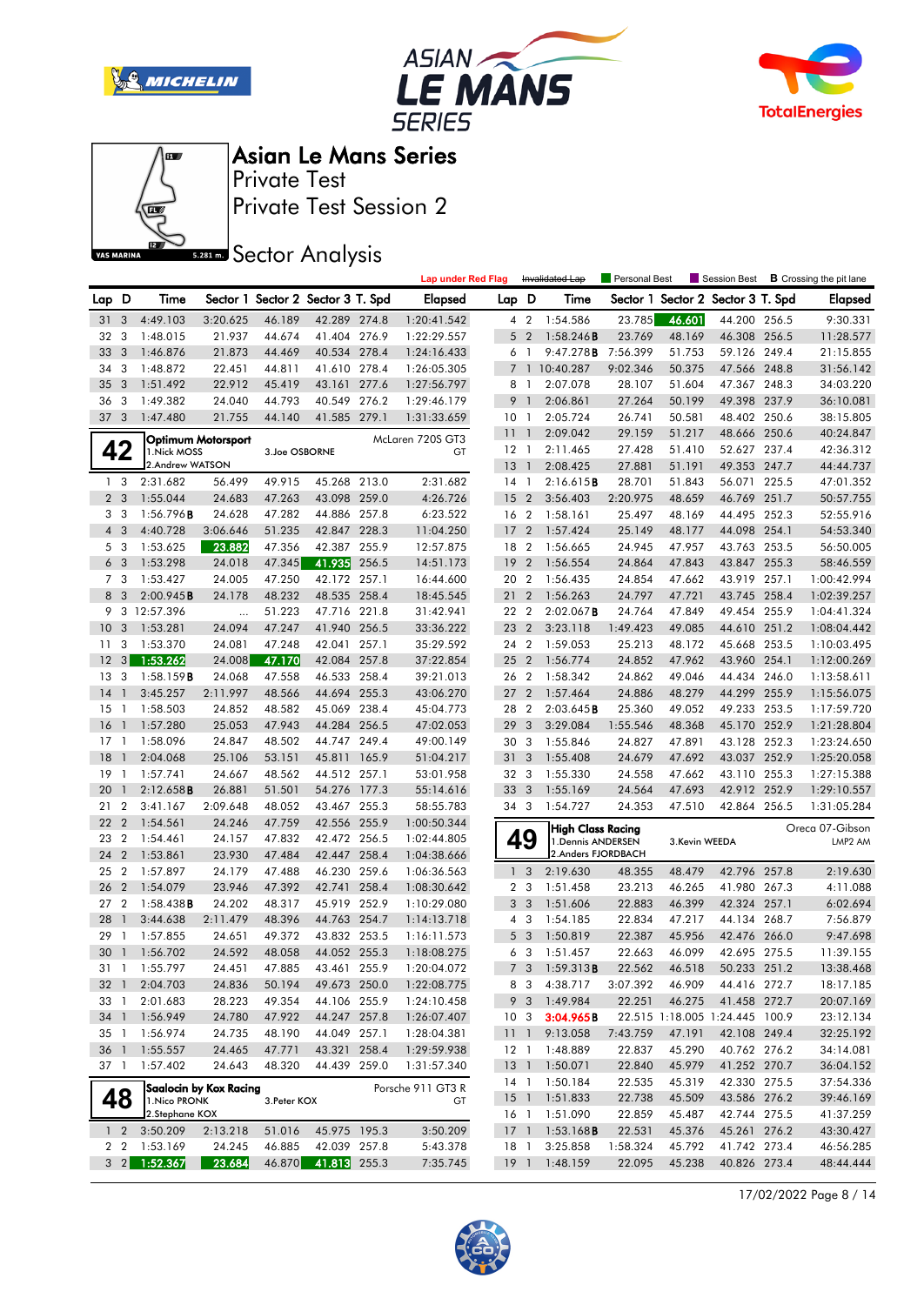







Private Test Session 2 Private Test

**SREAD** Sector Analysis

|          |                |                                                            |                          |        |                                   |       | <b>Lap under Red Flag</b> |                 |                         | Invalidated Lap                   | <b>Personal Best</b> |        | Session Best                      | <b>B</b> Crossing the pit lane |
|----------|----------------|------------------------------------------------------------|--------------------------|--------|-----------------------------------|-------|---------------------------|-----------------|-------------------------|-----------------------------------|----------------------|--------|-----------------------------------|--------------------------------|
| Lap D    |                | Time                                                       |                          |        | Sector 1 Sector 2 Sector 3 T. Spd |       | <b>Elapsed</b>            | Lap D           |                         | Time                              |                      |        | Sector 1 Sector 2 Sector 3 T. Spd | <b>Elapsed</b>                 |
| 20       | $\overline{1}$ | 1:47.406                                                   | 22.105                   | 44.969 | 40.332 266.7                      |       | 50:31.850                 | 12 <sub>3</sub> |                         | 1:54.238                          | 24.456               | 47.485 | 42.297 256.5                      | 34:31.175                      |
| 21       | $\mathbf{1}$   | 1:48.588                                                   | 22.351                   | 45.306 | 40.931 274.8                      |       | 52:20.438                 | 13              | -3                      | 1:53.889                          | 24.046               | 47.483 | 42.360 255.9                      | 36:25.064                      |
| 22       | $\overline{1}$ | 1:48.165                                                   | 22.429                   | 45.340 | 40.396 276.9                      |       | 54:08.603                 | 14              | $\overline{\mathbf{3}}$ | $1:57.877$ <b>B</b>               | 24.430               | 47.704 | 45.743 257.8                      | 38:22.941                      |
| 23       | $\mathbf{1}$   | 1:48.556                                                   | 22.275                   | 44.850 | 41.431 277.6                      |       | 55:57.159                 | 15              | 3                       | 3:49.911                          | 2:17.776             | 49.270 | 42.865 245.5                      | 42:12.852                      |
| 24       | $\overline{1}$ | $1:57.408$ B                                               | 24.565                   | 45.629 | 47.214 276.2                      |       | 57:54.567                 | <b>16</b>       | $\lceil 3 \rceil$       | 1:53.031                          | 23.843               | 47.286 | 41.902 255.9                      | 44:05.883                      |
| 25       | $\overline{2}$ | 6:59.108                                                   | 5:27.485                 | 45.955 | 45.668 255.9                      |       | 1:04:53.675               | 17              | -3                      | 1:53.523                          | 23.954               | 47.401 | 42.168 257.1                      | 45:59.406                      |
| 26       | $\overline{2}$ | 1:48.071                                                   | 22.458                   | 44.496 | 41.117 275.5                      |       | 1:06:41.746               | 18              | 3                       | 1:59.873                          | 24.106               | 48.586 | 47.181 256.5                      | 47:59.279                      |
| 27       | $\overline{2}$ | 1:47.652                                                   | 21.875                   | 44.573 | 41.204 277.6                      |       | 1:08:29.398               | 19              | $\overline{\mathbf{3}}$ | 1:53.686                          | 24.127               | 47.601 | 41.958 255.3                      | 49:52.965                      |
| 28       | $\overline{2}$ | 1:51.832                                                   | 22.553                   | 44.658 | 44.621                            | 276.9 | 1:10:21.230               | 20              | $\mathbf{3}$            | 1:53.694                          | 23.941               | 47.534 | 42.219 255.9                      | 51:46.659                      |
| 29       | 2              | 1:44.525                                                   | 21.310                   | 44.244 | 38.971                            | 276.9 | 1:12:05.755               | 21              | 3                       | 1:57.489B                         | 24.081               | 47.662 | 45.746 255.9                      | 53:44.148                      |
| 30 2     |                | 1:53.015B                                                  | 21.329                   | 45.152 | 46.534 275.5                      |       | 1:13:58.770               | 22              | $\overline{1}$          | 4:16.452                          | 2:36.395             | 55.995 | 44.062 205.3                      | 58:00.600                      |
|          |                |                                                            |                          |        |                                   |       |                           | 23              | $\overline{1}$          | 1:55.588                          | 24.289               | 47.911 | 43.388 255.3                      | 59:56.188                      |
| 51       |                | <b>AF Corse</b>                                            | 1. Alessandro PIER GUIDI |        | 3. Francesco PIOVANETTI           |       | Ferrari 488 GT3<br>GT     | 24 1            |                         | 1:54.556                          | 24.143               | 47.763 | 42.650 257.1                      | 1:01:50.744                    |
|          |                | 2. Victor GOMEZ                                            |                          |        |                                   |       |                           | 25 1            |                         | 1:55.063                          | 24.243               | 47.995 | 42.825 257.1                      | 1:03:45.807                    |
| $1\quad$ |                | 2:37.427                                                   | 59.300                   | 48.607 | 49.520 255.9                      |       | 2:37.427                  | 26 1            |                         | 1:54.634                          | 24.180               | 47.790 | 42.664 257.1                      | 1:05:40.441                    |
|          | 21             | 1:57.265                                                   | 24.043                   | 47.702 | 45.520 258.4                      |       | 4:34.692                  | 27 <sub>1</sub> |                         | 1:54.525                          | 24.021               | 47.649 | 42.855 257.1                      | 1:07:34.966                    |
| 3        | $\mathbf{1}$   | 1:53.406                                                   | 23.929                   | 47.341 | 42.136                            | 259.6 | 6:28.098                  | 28              | $\overline{1}$          | 1:58.906                          | 25.027               | 49.295 | 44.584 238.4                      | 1:09:33.872                    |
|          | 41             | 1:53.607                                                   | 23.849                   | 47.634 | 42.124                            | 259.6 | 8:21.705                  | 29              | $\overline{1}$          | 1:54.665                          | 24.149               | 47.766 | 42.750 255.9                      | 1:11:28.537                    |
| 5        | -1             | 1:56.418B                                                  | 23.755                   | 47.240 | 45.423 259.6                      |       | 10:18.123                 | 30              | $\overline{1}$          | 1:54.534                          | 23.975               | 47.795 | 42.764 256.5                      | 1:13:23.071                    |
|          | 61             | 3:30.088                                                   | 1:56.216                 | 49.204 | 44.668 228.8                      |       | 13:48.211                 | 31 1            |                         | 2:03.679B                         | 25.366               | 48.951 | 49.362 251.7                      | 1:15:26.750                    |
|          |                | 7 13:03.367B                                               | 23.668                   | 47.213 | $\cdots$                          | 261.5 | 26:51.578                 | 32 2            |                         | 3:41.748                          | 2:09.653             | 48.056 | 44.039 255.3                      | 1:19:08.498                    |
|          |                | 8 3 29:55.388                                              | $\cdots$                 | 49.100 | 45.268 257.8                      |       | 56:46.966                 | 33 2            |                         | 1:56.228                          | 25.191               | 47.941 | 43.096 255.9                      | 1:21:04.726                    |
| 9        | 3              | 1:57.681                                                   | 24.768                   | 48.532 | 44.381 257.8                      |       | 58:44.647                 | 34 2            |                         | 1:54.655                          | 24.028               | 47.662 | 42.965 255.9                      | 1:22:59.381                    |
| 10       | 3              | 1:57.018                                                   | 24.875                   | 48.297 | 43.846 257.8                      |       | 1:00:41.665               | 35 2            |                         | 2:03.057                          | 24.636               | 53.137 | 45.284 220.9                      | 1:25:02.438                    |
| 11       | 3              | 1:56.181                                                   | 24.440                   | 47.814 | 43.927 255.9                      |       | 1:02:37.846               | 36 <sub>2</sub> |                         | 1:54.653                          | 24.198               | 47.738 | 42.717 255.9                      | 1:26:57.091                    |
| 12       | -3             | 1:57.780                                                   | 24.429                   | 49.145 | 44.206 256.5                      |       | 1:04:35.626               | 37 2            |                         | 1:54.516                          | 24.063               | 47.671 | 42.782 256.5                      | 1:28:51.607                    |
| 13       | 3              | 1:56.447                                                   | 24.383                   | 48.090 | 43.974 248.3                      |       | 1:06:32.073               | 38 2            |                         | 1:54.351                          | 24.197               | 47.625 | 42.529 255.3                      | 1:30:45.958                    |
| 14       | 3              | 1:57.296                                                   | 24.511                   | 48.059 | 44.726 257.1                      |       | 1:08:29.369               |                 |                         |                                   |                      |        |                                   |                                |
| 15       | 3              | 1:58.438                                                   | 24.732                   | 48.397 | 45.309 257.1                      |       | 1:10:27.807               | 57              |                         | Kessel Racing<br>1. Roman ZIEMIAN |                      |        | 3. Axcil JEFFERIES                | Ferrari 488 GT3<br>GT AM       |
| 16       | -3             | 1:56.507                                                   | 24.753                   | 47.929 | 43.825 255.9                      |       | 1:12:24.314               |                 |                         | 2. Francesco ZOLLO                |                      |        |                                   |                                |
| 17       | 3              | $1:58.952$ <b>B</b>                                        | 24.548                   | 48.175 | 46.229 257.1                      |       | 1:14:23.266               |                 | $1\quad 2$              | 2:51.076                          | 1:06.915             | 52.178 | 51.983 196.0                      | 2:51.076                       |
| 18       | $\overline{2}$ | 3:29.118                                                   | 1:52.501                 | 50.126 | 46.491 260.9                      |       | 1:17:52.384               |                 | 2 <sub>2</sub>          | 1:58.229                          | 24.841               | 48.991 | 44.397 257.1                      | 4:49.305                       |
| 19       | $\overline{2}$ | 2:00.674                                                   | 25.115                   | 49.473 | 46.086 254.7                      |       | 1:19:53.058               |                 | 3 <sub>2</sub>          | 1:57.643                          | 24.807               | 48.888 | 43.948 256.5                      | 6:46.948                       |
| 20       | $\overline{2}$ | 1:56.593                                                   | 24.767                   | 48.041 | 43.785 262.8                      |       | 1:21:49.651               |                 | 4 <sup>2</sup>          | 1:57.005                          | 24.940               | 48.121 | 43.944 256.5                      | 8:43.953                       |
| 21       | $\overline{2}$ | 1:55.602                                                   | 24.206                   | 47.967 | 43.429 257.8                      |       | 1:23:45.253               |                 | 5 <sub>2</sub>          | 1:56.558                          | 25.194               | 47.949 | 43.415 257.8                      | 10:40.511                      |
| 22       | $\overline{2}$ | 1:56.040                                                   | 24.172                   | 48.004 | 43.864                            | 255.9 | 1:25:41.293               | 6               | $\overline{2}$          | 2:01.305B                         | 24.861               | 48.261 | 48.183 257.1                      | 12:41.816                      |
| 23       | $\overline{2}$ | 1:55.535                                                   | 24.286                   | 47.763 | 43.486 253.5                      |       | 1:27:36.828               |                 | 7 <sub>2</sub>          | 3:45.015                          | 2:13.307             | 48.429 | 43.279 255.9                      | 16:26.831                      |
| 24       | $\overline{2}$ | 1:56.248                                                   | 24.297                   | 47.921 | 44.030 259.6                      |       | 1:29:33.076               |                 | 8 2                     | 1:55.351                          | 24.362               | 47.849 | 43.140 257.1                      | 18:22.182                      |
| 25 2     |                | 1:55.518                                                   | 24.301                   | 47.721 | 43.496 255.9                      |       | 1:31:28.594               |                 | 9 2                     | 1:55.095                          | 24.411               | 47.899 | 42.785 257.1                      | 20:17.277                      |
|          |                |                                                            |                          |        |                                   |       |                           | 10 <sub>2</sub> |                         | 2:56.768B                         |                      |        | 24.537 1:07.916 1:24.315 175.6    | 23:14.045                      |
|          | ББ             | Rinaldi Racing<br>00   1. Rino MASTRONARDI 3. Davide RIGON |                          |        |                                   |       | Ferrari 488 GT3           |                 | 11 <sub>2</sub>         | 8:45.383                          | 7:11.366             | 49.723 | 44.294 217.3                      | 31:59.428                      |
|          |                | 2.David PEREL                                              |                          |        |                                   |       |                           |                 |                         | 12 2 1:57.047                     | 25.064               | 48.481 | 43.502 256.5                      | 33:56.475                      |
|          |                | 1 2 3:09.379                                               | 1:34.902                 | 48.726 | 45.751 245.5                      |       | 3:09.379                  |                 |                         | 13 2 1:55.427                     | 24.676               | 47.735 | 43.016 257.8                      | 35:51.902                      |
|          |                | 2 2 1:55.336                                               | 24.386                   | 47.792 | 43.158 254.1                      |       | 5:04.715                  |                 |                         | 14 2 1:55.328                     | 24.538               | 47.927 | 42.863 257.1                      | 37:47.230                      |
|          |                | 3 2 2:02.767                                               | 24.233                   | 47.917 | 50.617 255.3                      |       | 7:07.482                  |                 |                         | 15 2 1:55.367                     | 24.688               | 47.683 | 42.996 257.8                      | 39:42.597                      |
|          |                | 4 2 1:55.123                                               | 24.246                   | 47.745 | 43.132 256.5                      |       | 9:02.605                  |                 |                         | 16 2 1:56.711                     | 24.572               | 47.729 | 44.410 257.1                      | 41:39.308                      |
|          |                | 5 2 1:55.546                                               | 24.610                   | 48.017 | 42.919 255.9                      |       | 10:58.151                 |                 |                         | 17 2 1:59.660 <b>B</b>            | 24.669               | 47.816 | 47.175 257.8                      | 43:38.968                      |
|          |                | 6 2 1:55.978                                               | 24.303                   | 48.844 | 42.831 227.8                      |       | 12:54.129                 |                 |                         | 18 3 3:50.053                     | 2:14.118             | 49.494 | 46.441 248.8                      | 47:29.021                      |
|          |                | 7 2 1:55.177                                               | 24.580                   | 47.858 | 42.739 255.9                      |       | 14:49.306                 |                 |                         | 19 3 1:53.218                     | 23.953               | 47.192 | 42.073 257.8                      | 49:22.239                      |
|          |                | 8 2 1:54.535                                               | 23.995                   | 47.600 | 42.940 255.9                      |       | 16:43.841                 |                 |                         | 20 3 2:00.308                     | 24.144               | 50.644 | 45.520 255.9                      | 51:22.547                      |
|          |                | 9 2 2:00.553 <b>B</b>                                      | 24.111                   | 47.899 | 48.543 257.1                      |       | 18:44.394                 |                 |                         | 21 3 1:55.327                     | 23.885               | 47.178 | 44.264 258.4                      | 53:17.874                      |
|          |                | 10 3 5:21.429B 2:12.242 1:42.639 1:26.548 79.9             |                          |        |                                   |       | 24:05.823                 |                 |                         | 22 3 2:01.679B                    | 25.476               | 48.012 | 48.191 244.3                      | 55:19.553                      |
|          |                | 11 3 8:31.114                                              | 6:57.313                 | 49.399 | 44.402 252.9                      |       | 32:36.937                 |                 |                         | 23 3 3:57.629                     | 2:18.229             | 50.934 | 48.466 255.9                      | 59:17.182                      |

17/02/2022 Page 9 / 14

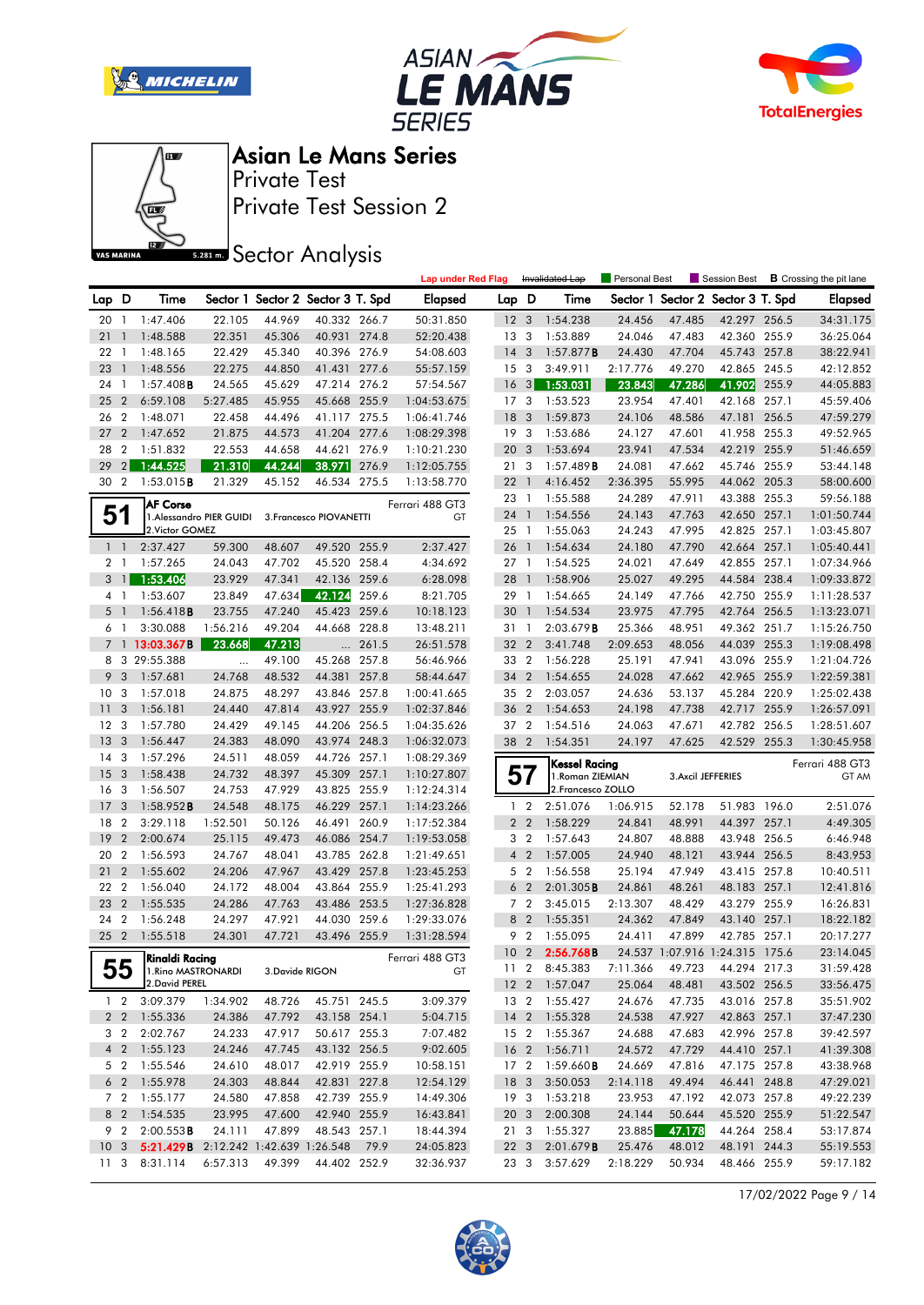







Private Test Asian Le Mans Series

Private Test Session 2

**SR281 mm** Sector Analysis

|       |                                  |                       |                     |                            |                                   |       | <b>Lap under Red Flag</b> |                 |                | Invalidated Lap                                | <b>Personal Best</b>    |                   | Session Best                 |       | <b>B</b> Crossing the pit lane |
|-------|----------------------------------|-----------------------|---------------------|----------------------------|-----------------------------------|-------|---------------------------|-----------------|----------------|------------------------------------------------|-------------------------|-------------------|------------------------------|-------|--------------------------------|
| Lap D |                                  | Time                  |                     |                            | Sector 1 Sector 2 Sector 3 T. Spd |       | <b>Elapsed</b>            | Lap D           |                | Time                                           | Sector 1                |                   | Sector 2 Sector 3 T. Spd     |       | <b>Elapsed</b>                 |
| 24    | 3                                | 1:53.402              | 24.047              | 47.368                     | 41.987 257.1                      |       | 1:01:10.584               | 36              | $\overline{1}$ | 2:03.459                                       | 24.298                  | 50.437            | 48.724 211.4                 |       | 1:28:11.629                    |
| 25    | 3 <sup>1</sup>                   | 1:53.050              | 23.809              | 47.346                     | 41.895                            | 257.1 | 1:03:03.634               | 37              | $\overline{1}$ | 1:54.076                                       | 23.953                  | 47.551            | 42.572 255.9                 |       | 1:30:05.705                    |
| 26    | 3                                | 1:55.622B             | 23.848              | 47.218                     | 44.556 257.1                      |       | 1:04:59.256               |                 |                | <b>YC Panda Racing</b>                         |                         |                   |                              |       | Audi R8 LMS GT3 EVO            |
| 27    | -1                               | 3:57.043              | 2:22.467            | 49.025                     | 45.551                            | 252.3 | 1:08:56.299               |                 | 66             | 1. Douglas KHOO                                |                         |                   |                              |       | GT AM                          |
| 28    | $\mathbf{1}$                     | 1:59.584              | 26.377              | 48.671                     | 44.536 255.3                      |       | 1:10:55.883               |                 |                |                                                | 2. Jean-Francois BRUNOT |                   |                              |       |                                |
| 29    | -1                               | 2:00.703              | 25.457              | 48.076                     | 47.170 255.9                      |       | 1:12:56.586               |                 | 1 <sub>2</sub> | 2:41.701B                                      | 48.174                  | 58.506            | 55.021 179.1                 |       | 2:41.701                       |
| 30    |                                  | 2:07.172B             | 26.258              | 49.756                     | 51.158 213.4                      |       | 1:15:03.758               |                 | 2 <sub>2</sub> | 2:32.113                                       | 53.284                  | 52.564            | 46.265 206.5                 |       | 5:13.814                       |
| 31    | -1                               | 3:07.753              | 1:35.215            | 48.782                     | 43.756 254.1                      |       | 1:18:11.511               |                 | 3 <sub>2</sub> | 2:03.714B                                      | 25.081                  | 48.868            | 49.765 252.9                 |       | 7:17.528                       |
| 32    | $\overline{1}$                   | 1:57.451              | 25.152              | 48.418                     | 43.881                            | 255.3 | 1:20:08.962               |                 | 4 <sup>1</sup> | 4:21.646                                       | 2:30.789                | 55.630            | 55.227 227.8                 |       | 11:39.174                      |
| 33    | 1                                | 1:57.185              | 25.135              | 47.954                     | 44.096 254.7                      |       | 1:22:06.147               | 5               | $\overline{1}$ | 2:18.133                                       | 30.737                  | 52.094            | 55.302 255.9                 |       | 13:57.307                      |
| 34    | $\mathbf{1}$                     | 1:56.831              | 25.157              | 47.942                     | 43.732 255.9                      |       | 1:24:02.978               |                 | 6 1            | 2:14.437                                       | 29.488                  | 52.680            | 52.269 254.7                 |       | 16:11.744                      |
| 35    | 1                                | 1:56.704              | 25.244              | 47.918                     | 43.542 254.1                      |       | 1:25:59.682               |                 | $7-1$          | 2:12.196                                       | 28.548                  | 51.780            | 51.868 250.0                 |       | 18:23.940                      |
| 36    | $\mathbf{1}$                     | 1:58.417              | 25.003              | 47.958                     | 45.456 256.5                      |       | 1:27:58.099               |                 | 8 1            | 2:12.640                                       | 28.804                  | 52.881            | 50.955 254.7                 |       | 20:36.580                      |
| 37    | $\mathbf{1}$                     | 1:59.719              | 25.651              | 49.297                     | 44.771                            | 229.8 | 1:29:57.818               | 9               | $\mathbf{1}$   | 3:37.342B                                      | 29.266                  | 1:39.993 1:28.083 |                              | 84.7  | 24:13.922                      |
| 38    | $\overline{1}$                   | 1:59.072              | 25.170              | 49.549                     | 44.353 253.5                      |       | 1:31:56.890               | 10 <sub>2</sub> |                | 7:44.546                                       | 6:09.068                | 50.054            | 45.424 238.4                 |       | 31:58.468                      |
|       |                                  | Garage 59             |                     |                            |                                   |       | McLaren 720S GT3          | 11              | $\overline{2}$ | 1:59.021<br>1:55.775                           | 25.796<br>24.515        | 49.631            | 43.594 253.5<br>43.348       |       | 33:57.489                      |
|       | 59                               | 1. Nicolai KJAERGAARD | 2. Manuel MALDONADO | 3. James VOWLES            |                                   |       | GT                        | 12              | $\overline{2}$ |                                                |                         | 47.912            | 43.777 258.4                 | 259.0 | 35:53.264                      |
|       | $1\quad 2$                       |                       |                     |                            | 52.436 173.6                      |       | 2:50.964                  | 13 <sub>2</sub> |                | 1:56.676                                       | 24.707                  | 48.192<br>47.845  |                              |       | 37:49.940                      |
|       | 2 <sub>2</sub>                   | 2:50.964<br>2:04.842  | 1:02.905            | 55.623                     |                                   |       |                           | 14              | $\overline{2}$ | 1:55.860                                       | 24.468                  |                   | 43.547 257.8                 |       | 39:45.800                      |
|       |                                  |                       | 26.489              | 52.139                     | 46.214 189.5<br>48.243 220.4      |       | 4:55.806                  | 15              | $\overline{2}$ | 1:57.785                                       | 25.628                  | 48.056            | 44.101                       | 257.1 | 41:43.585                      |
|       | 3 <sub>2</sub>                   | 2:04.843              | 25.534<br>24.630    | 51.066                     |                                   |       | 7:00.649                  | 16 <sub>2</sub> | $\mathbf{1}$   | 2:01.593B<br>5:36.399                          | 25.246<br>3:47.206      | 49.136            | 47.211<br>50.808 223.6       | 237.9 | 43:45.178                      |
|       | 4 <sup>2</sup>                   | 1:56.199<br>1:56.583  |                     | 48.183                     | 43.386 255.3                      |       | 8:56.848                  | 17              |                |                                                |                         | 58.385            |                              |       | 49:21.577<br>51:37.378         |
| 6     | 5 <sub>2</sub><br>$\overline{2}$ |                       | 24.768              | 48.732                     | 43.083 255.3<br>42.984 251.7      |       | 10:53.431                 | $18-1$          | $\overline{1}$ | 2:15.801                                       | 29.362                  | 54.335            | 52.104 238.9                 |       |                                |
|       | 7 <sub>2</sub>                   | 1:55.325              | 24.150<br>24.024    | 48.191                     |                                   |       | 12:48.756                 | 19<br>20 1      |                | 2:09.914<br>2:07.325                           | 28.316                  | 51.031<br>50.878  | 50.567 255.3<br>49.202 256.5 |       | 53:47.292<br>55:54.617         |
|       | 8 2                              | 1:56.291<br>1:55.330  | 24.070              | 48.839<br>48.058           | 43.428 253.5<br>43.202 253.5      |       | 14:45.047<br>16:40.377    | 21              | $\mathbf{1}$   | 3:12.299B                                      | 27.245<br>56.530        |                   | 1:08.154 1:07.615 157.9      |       | 59:06.916                      |
| 9     | $\overline{2}$                   | 2:02.212B             | 24.235              | 48.632                     | 49.345 235.8                      |       | 18:42.589                 | 22 2            |                | 9:44.834                                       | 8:03.414                | 54.639            | 46.781                       | 206.9 | 1:08:51.750                    |
| 10    | $\overline{2}$                   | 5:21.720B             |                     | 2:09.630 1:43.613 1:28.477 |                                   | 79.8  | 24:04.309                 | 23              | $\overline{2}$ | 1:58.990                                       | 25.273                  | 49.716            | 44.001                       | 243.8 | 1:10:50.740                    |
| 11    | $\overline{2}$                   | 9:10.004              | 7:35.110            | 51.324                     | 43.570 236.3                      |       | 33:14.313                 | 24 2            |                | 1:57.112                                       | 25.038                  | 48.503            | 43.571                       | 254.1 | 1:12:47.852                    |
| 12    | $\overline{2}$                   | 1:55.598              | 24.338              | 48.688                     | 42.572 252.9                      |       | 35:09.911                 | 25              | $\overline{2}$ | 1:59.408                                       | 25.067                  | 48.655            | 45.686 232.3                 |       | 1:14:47.260                    |
| 13    | $\overline{2}$                   | 1:54.249              | 23.943              | 47.812                     | 42.494 255.3                      |       | 37:04.160                 | 26 2            |                | 1:57.660                                       | 24.546                  | 49.090            | 44.024 257.8                 |       | 1:16:44.920                    |
| 14    | 2                                | 2:01.679B             | 24.024              | 47.811                     | 49.844 255.3                      |       | 39:05.839                 | 27 <sub>2</sub> |                | 2:00.664B                                      | 25.155                  | 48.424            | 47.085 257.1                 |       | 1:18:45.584                    |
| 15    | 3                                | 3:53.043              | 2:13.800            | 50.206                     | 49.037                            | 248.8 | 42:58.882                 |                 |                |                                                |                         |                   |                              |       | Aston Martin Vantage AMR GT3   |
| 16    | 3                                | 2:02.111              | 25.098              | 48.968                     | 48.045 254.7                      |       | 45:00.993                 |                 | 69             | Oman Racing<br>1. Ahmad AL HARTHY              |                         |                   | 3. Charlie EASTWOOD          |       | GT                             |
| 17    | 3                                | 1:59.614              | 25.132              | 48.852                     | 45.630 254.7                      |       | 47:00.607                 |                 |                | 2.Sam DE HAAN                                  |                         |                   |                              |       |                                |
| 18    | 3                                | 1:59.267              | 24.875              | 48.808                     | 45.584 254.1                      |       | 48:59.874                 | 1               | 3              | 2:29.753                                       | 56.074                  | 49.909            | 43.770 219.5                 |       | 2:29.753                       |
| 19    | 3                                | 1:58.470              | 24.660              | 48.180                     | 45.630 256.5                      |       | 50:58.344                 |                 | 2 <sub>3</sub> | 1:54.303                                       | 24.239                  | 47.526            | 42.538 258.4                 |       | 4:24.056                       |
| 20    | 3                                | 2:06.525              | 25.161              | 48.658                     | 52.706 255.9                      |       | 53:04.869                 |                 | 3 <sub>3</sub> | 1:53.637                                       | 24.079                  | 47.351            | 42.207 258.4                 |       | 6:17.693                       |
| 21    | 3                                | 1:58.730              | 24.920              | 48.934                     | 44.876 254.7                      |       | 55:03.599                 |                 | $4 \quad 3$    | 1:53.603                                       | 23.892                  | 47.283            | 42.428 259.0                 |       | 8:11.296                       |
| 22    | $\overline{3}$                   | 1:56.889              | 24.684              | 48.076                     | 44.129 255.3                      |       | 57:00.488                 |                 | 5 <sub>3</sub> | 1:54.633                                       | 23.911                  | 47.316            | 43.406 260.2                 |       | 10:05.929                      |
| 23    | $\mathbf{3}$                     | 2:03.026B             | 24.604              | 48.120                     | 50.302 255.9                      |       | 59:03.514                 |                 | 6 <sub>3</sub> | 1:53.536                                       | 24.095                  |                   | 47.245 42.196 259.0          |       | 11:59.465                      |
|       |                                  | 24 3 3:23.627         | 1:48.750            | 49.340                     | 45.537 254.1                      |       | 1:02:27.141               |                 |                | 7 3 1:59.005 <b>B</b>                          |                         |                   | 23.937 47.944 47.124 258.4   |       | 13:58.470                      |
|       |                                  | 25 3 1:56.501         | 24.417              | 47.770                     | 44.314 255.3                      |       | 1:04:23.642               |                 |                | 8 3 10:21.936B 7:18.642 1:37.268 1:26.026 80.5 |                         |                   |                              |       | 24:20.406                      |
|       |                                  | 26 3 1:55.822         | 24.417              | 47.810                     | 43.595 255.3                      |       | 1:06:19.464               |                 |                | 9 3 7:05.032                                   | 5:32.688                | 48.828            | 43.516 251.2                 |       | 31:25.438                      |
|       |                                  | 27 3 1:55.495         | 24.273              | 47.650                     | 43.572 256.5                      |       | 1:08:14.959               |                 |                | 10 3 1:54.204                                  | 24.291                  | 47.236            | 42.677 258.4                 |       | 33:19.642                      |
|       |                                  | 28 3 2:01.520B        | 24.343              | 48.009                     | 49.168 255.3                      |       | 1:10:16.479               |                 |                | 11 3 1:56.212                                  | 24.082                  | 47.277            | 44.853 259.0                 |       | 35:15.854                      |
| 29 1  |                                  | 4:21.790              | 2:49.118            | 48.407                     | 44.265 253.5                      |       | 1:14:38.269               |                 |                | 12 3 1:53.535                                  | 23.961                  | 47.117            | 42.457 260.9                 |       | 37:09.389                      |
|       |                                  | 30 1 1:54.495         | 23.954              | 47.780                     | 42.761 254.1                      |       | 1:16:32.764               |                 |                | 13 3 1:53.226                                  | 23.914                  | 47.074            | 42.238 259.6                 |       | 39:02.615                      |
|       |                                  | 31 1 1:56.390         | 23.763              | 49.306                     | 43.321 254.7                      |       | 1:18:29.154               |                 |                | 14 3 1:57.961 <b>B</b>                         | 23.971                  | 47.111            | 46.879 259.6                 |       | 41:00.576                      |
|       |                                  | 32 1 1:55.192         | 23.873              | 48.218                     | 43.101 254.1                      |       | 1:20:24.346               |                 |                | 15 1 3:50.531                                  | 2:12.251                | 51.335            | 46.945 238.4                 |       | 44:51.107                      |
|       |                                  | 33 1 1:54.369         | 24.398              | 47.499                     | 42.472 254.1                      |       | 1:22:18.715               |                 |                | 16 1 1:55.334                                  | 24.338                  | 47.750            | 43.246 259.6                 |       | 46:46.441                      |
|       |                                  | 34 1 1:54.684         | 24.196              | 47.863                     | 42.625 254.7                      |       | 1:24:13.399               |                 |                | 17 1 1:54.399                                  | 23.990                  | 47.357            | 43.052 258.4                 |       | 48:40.840                      |
|       |                                  | 35 1 1:54.771         | 24.077              | 47.999                     | 42.695 255.9                      |       | 1:26:08.170               |                 |                | 18 1 1:56.104                                  | 23.811                  | 48.621            | 43.672 254.7                 |       | 50:36.944                      |

17/02/2022 Page 10 / 14

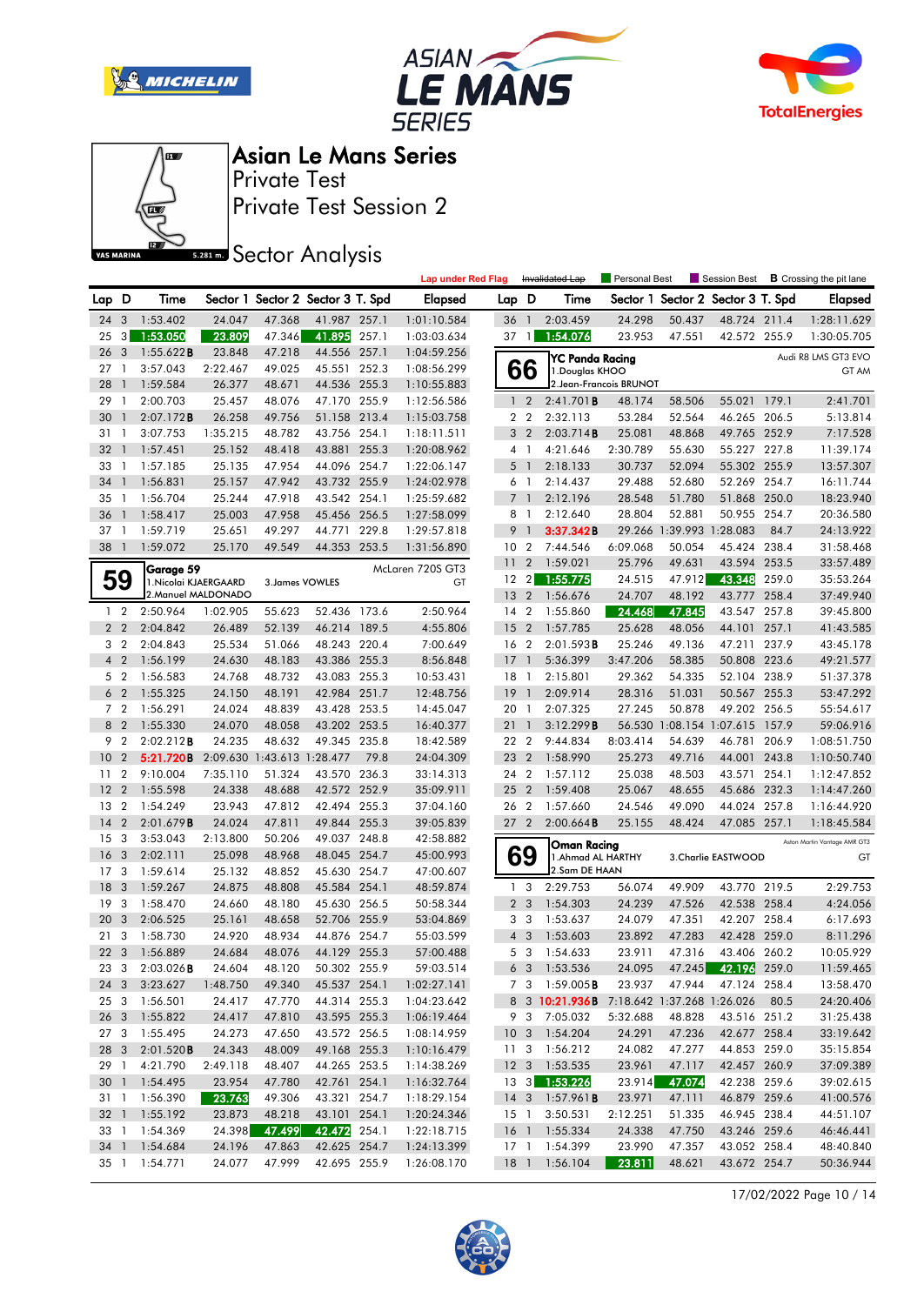







Private Test Session 2 Private Test

**SREAD** Sector Analysis

|                 |                |                        |                            |        |                                   |       | <b>Lap under Red Flag</b> |                 |                         | Invalidated Lap                 | <b>Personal Best</b>                     |        | Session Best                   |       | <b>B</b> Crossing the pit lane |
|-----------------|----------------|------------------------|----------------------------|--------|-----------------------------------|-------|---------------------------|-----------------|-------------------------|---------------------------------|------------------------------------------|--------|--------------------------------|-------|--------------------------------|
| Lap D           |                | Time                   |                            |        | Sector 1 Sector 2 Sector 3 T. Spd |       | <b>Elapsed</b>            | Lap D           |                         | Time                            | Sector 1                                 |        | Sector 2 Sector 3 T. Spd       |       | <b>Elapsed</b>                 |
| 19              | $\overline{1}$ | 1:54.303               | 24.029                     | 47.274 | 43.000 258.4                      |       | 52:31.247                 | 31              | $\overline{1}$          | 4:28.291                        | 24.606                                   |        | 47.691 3:15.994 261.5          |       | 1:15:40.515                    |
| 20              | $\overline{1}$ | 1:53.886               | 23.965                     | 47.212 | 42.709 260.9                      |       | 54:25.133                 | 32              | $\overline{1}$          | 1:59.028                        | 25.634                                   | 48.174 | 45.220 259.0                   |       | 1:17:39.543                    |
| 21              | - 1            | 1:54.219               | 24.061                     | 47.221 | 42.937 261.5                      |       | 56:19.352                 | 33 1            |                         | 1:57.291                        | 24.766                                   | 47.992 | 44.533 254.7                   |       | 1:19:36.834                    |
| 22              | $\overline{1}$ | 2:01.181               | 28.938                     | 48.782 | 43.461                            | 250.0 | 58:20.533                 | 34 1            |                         | 1:57.451                        | 24.658                                   | 47.935 | 44.858 262.1                   |       | 1:21:34.285                    |
| 23              | $\overline{1}$ | 1:59.308B              | 25.966                     | 47.637 | 45.705 257.8                      |       | 1:00:19.841               | 35 1            |                         | 1:57.009                        | 24.790                                   | 47.746 | 44.473                         | 259.6 | 1:23:31.294                    |
| 24              | $\overline{2}$ | 3:47.455               | 2:14.156                   | 48.653 | 44.646 252.3                      |       | 1:04:07.296               | 36              | - 1                     | 1:57.542                        | 24.789                                   | 47.874 | 44.879 261.5                   |       | 1:25:28.836                    |
| 25              | $\overline{2}$ | 1:55.466               | 24.446                     | 47.750 | 43.270 257.8                      |       | 1:06:02.762               | 37 1            |                         | 1:59.474                        | 24.894                                   | 49.002 | 45.578 243.8                   |       | 1:27:28.310                    |
| 26              | $\overline{2}$ | 1:54.470               | 24.163                     | 47.569 | 42.738 257.1                      |       | 1:07:57.232               | 38              | $\overline{1}$          | 1:58.538                        | 24.937                                   | 48.637 | 44.964                         | 258.4 | 1:29:26.848                    |
| 27              | $\overline{2}$ | 1:56.406               | 24.235                     | 47.319 | 44.852 257.8                      |       | 1:09:53.638               | 39 1            |                         | 1:57.904                        | 24.890                                   | 48.298 | 44.716 258.4                   |       | 1:31:24.752                    |
| 28              | $\overline{2}$ | 1:56.032               | 24.422                     | 48.008 | 43.602 259.0                      |       | 1:11:49.670               |                 |                         | Kessel Racina                   |                                          |        |                                |       | Ferrari 488 GT3                |
| 29              | $\overline{2}$ | 1:55.889               | 24.119                     | 47.563 | 44.207 258.4                      |       | 1:13:45.559               |                 | 74                      |                                 | 1. Michael BRONISZEWSKI 3. Mikkel JENSEN |        |                                |       | GT                             |
| 30              | $\overline{2}$ | 1:57.506               | 24.159                     | 47.448 | 45.899 260.2                      |       | 1:15:43.065               |                 |                         | 2. David FUMANELLI              |                                          |        |                                |       |                                |
| 31              | $\overline{2}$ | 1:58.749               | 24.348                     | 47.443 | 46.958 259.0                      |       | 1:17:41.814               |                 | $1\quad2$               | 2:51.368                        | 1:18.536                                 | 48.805 | 44.027 253.5                   |       | 2:51.368                       |
| 32              | $\overline{2}$ | 1:59.094               | 24.238                     | 47.635 | 47.221                            | 259.6 | 1:19:40.908               |                 | 2 <sub>2</sub>          | 1:55.949                        | 24.745                                   | 47.797 | 43.407 256.5                   |       | 4:47.317                       |
| 33              | $\overline{2}$ | 1:54.908               | 24.230                     | 47.318 | 43.360 259.6                      |       | 1:21:35.816               |                 | 3 <sub>2</sub>          | 1:53.879                        | 24.079                                   | 47.525 | 42.275 257.1                   |       | 6:41.196                       |
| 34              | $\overline{2}$ | 2:00.784               | 24.361                     | 47.582 | 48.841                            | 259.6 | 1:23:36.600               |                 | 4 2                     | 1:53.186                        | 23.828                                   | 47.331 | 42.027 257.8                   |       | 8:34.382                       |
| 35              | $\overline{2}$ | 2:01.851               | 24.220                     | 47.338 | 50.293 258.4                      |       | 1:25:38.451               | 5               | $\overline{2}$          | 1:53.101                        | 23.828                                   | 47.183 | 42.090 257.8                   |       | 10:27.483                      |
| 36              | $\overline{2}$ | 1:54.517               | 24.376                     | 47.438 | 42.703 259.0                      |       | 1:27:32.968               |                 | 6 <sub>2</sub>          | 1:53.216                        | 23.867                                   | 47.299 | 42.050 257.1                   |       | 12:20.699                      |
| 37 2            |                | 1:56.805               | 24.169                     | 48.895 | 43.741                            | 248.3 | 1:29:29.773               | $\overline{7}$  | $\overline{2}$          | 1:53.225                        | 23.817                                   | 47.294 | 42.114 257.8                   |       | 14:13.924                      |
| 38 2            |                | 2:00.988B              | 24.293                     | 47.358 | 49.337 259.0                      |       | 1:31:30.761               | 8               | $\overline{2}$          | 1:56.461                        | 23.775                                   | 47.219 | 45.467 258.4                   |       | 16:10.385                      |
|                 |                |                        | Koiranen Kemppi Motorsport |        |                                   |       | Duqueine M30-D08-Nissan   | 9               | $\overline{2}$          | 1:53.134                        | 23.934                                   | 47.298 | 41.902                         | 256.5 | 18:03.519                      |
|                 | $\mathbf{Z}$   | 1.Tomi VEIJALAINEN     |                            |        | 3. Nikita ALEKSANDROV             |       | LMP3                      | 10 <sub>2</sub> |                         | 1:53.312                        | 23.851                                   | 47.240 | 42.221 257.8                   |       | 19:56.831                      |
|                 |                | 2. Jesse SALMENAUTIO   |                            |        |                                   |       |                           | 11              | $\overline{2}$          | 2:51.168B                       |                                          |        | 24.249 1:08.340 1:18.579 257.1 |       | 22:47.999                      |
| 1 <sub>3</sub>  |                | 2:54.868               | 1:18.312                   | 50.210 | 46.346 218.6                      |       | 2:54.868                  | 12 <sub>2</sub> |                         | 8:44.528                        | 7:11.860                                 | 48.671 | 43.997 253.5                   |       | 31:32.527                      |
| 2 <sub>3</sub>  |                | 1:57.201               | 24.429                     | 49.603 | 43.169 194.6                      |       | 4:52.069                  | 13              | $\overline{2}$          | 1:53.531                        | 24.166                                   | 47.318 | 42.047 257.1                   |       | 33:26.058                      |
| 3 <sub>3</sub>  |                | 1:57.604               | 24.887                     | 49.820 | 42.897 224.5                      |       | 6:49.673                  | 14 2            |                         | 1:53.258                        | 24.058                                   | 47.228 | 41.972 257.8                   |       | 35:19.316                      |
| $\overline{4}$  | 3              | 1:53.033               | 23.432                     | 47.289 | 42.312 241.6                      |       | 8:42.706                  | 15              | $\overline{2}$          | 1:53.282                        | 23.866                                   | 47.093 | 42.323 257.8                   |       | 37:12.598                      |
| 5 <sub>3</sub>  |                | 1:51.985               | 23.278                     | 47.242 | 41.465 244.9                      |       | 10:34.691                 | 16 2            |                         | 1:56.920B                       | 23.880                                   | 47.106 | 45.934 257.8                   |       | 39:09.518                      |
| 6 <sub>3</sub>  |                | 1:51.833               | 23.211                     | 46.999 | 41.623 256.5                      |       | 12:26.524                 | 17 <sub>3</sub> |                         | 3:42.135                        | 2:10.167                                 | 48.754 | 43.214 251.2                   |       | 42:51.653                      |
| 7 <sub>3</sub>  |                | 1:51.304               | 23.071                     | 47.065 | 41.168 250.0                      |       | 14:17.828                 | 18 3            |                         | 1:54.302                        | 24.010                                   | 47.736 | 42.556 257.8                   |       | 44:45.955                      |
| 8               | $\overline{3}$ | 1:59.912               | 23.336                     | 48.845 | 47.731                            | 227.8 | 16:17.740                 | 19              | $\overline{\mathbf{3}}$ | 1:53.808                        | 24.030                                   | 47.621 | 42.157 255.9                   |       | 46:39.763                      |
| 9               | 3              | 1:53.915               | 23.370                     | 47.681 | 42.864 244.3                      |       | 18:11.655                 | 20 3            |                         | 1:53.482                        | 23.879                                   | 47.575 | 42.028 256.5                   |       | 48:33.245                      |
| 10              | 3              | 1:51.857               | 23.064                     | 47.139 | 41.654 244.3                      |       | 20:03.512                 | 21              | $\overline{\mathbf{3}}$ | 1:53.727                        | 23.852                                   | 47.264 | 42.611                         | 257.1 | 50:26.972                      |
| 11              | -3             | 2:54.234B              |                            |        | 24.284 1:12.224 1:17.726 155.4    |       | 22:57.746                 | 22 3            |                         | 1:53.308                        | 23.877                                   | 47.384 | 42.047 256.5                   |       | 52:20.280                      |
| 12              | $\overline{2}$ | 8:48.944               | 7:05.908                   | 55.034 | 48.002 155.2                      |       | 31:46.690                 | 23 3            |                         | 1:53.673                        | 24.075                                   | 47.393 | 42.205 257.1                   |       | 54:13.953                      |
| 13              | $\overline{2}$ | 1:57.008               | 23.566                     | 50.615 | 42.827 199.3                      |       | 33:43.698                 | 24 3            |                         | 1:56.999B                       | 23.775                                   | 47.412 | 45.812 256.5                   |       | 56:10.952                      |
| 14              | $\overline{2}$ | 1:51.185               | 23.264                     | 46.739 | 41.182 261.5                      |       | 35:34.883                 | 25              | $\overline{\mathbf{3}}$ | 5:36.116                        | 4:04.133                                 | 49.032 | 42.951 252.9                   |       | 1:01:47.068                    |
| 15              | $\overline{2}$ | 1:49.467               | 22.970                     | 45.815 | 40.682                            | 264.7 | 37:24.350                 | 26 3            |                         | 1:53.945                        | 23.982                                   | 47.542 | 42.421 255.9                   |       | 1:03:41.013                    |
| 16              | $\overline{2}$ | 2:03.128               | 22.972                     | 59.213 | 40.943                            | 176.8 | 39:27.478                 | 27 <sub>3</sub> |                         | 1:53.767                        | 23.952                                   | 47.532 | 42.283 257.8                   |       | 1:05:34.780                    |
| 17 <sub>2</sub> |                | 1:50.714               | 22.910                     | 46.355 | 41.449 262.8                      |       | 41:18.192                 | 28 3            |                         | 1:55.202                        | 23.979                                   | 47.741 | 43.482 254.7                   |       | 1:07:29.982                    |
|                 |                | 18 2 1:50.789          | 22.975                     | 46.899 | 40.915 262.8                      |       | 43:08.981                 |                 |                         | 29 3 1:53.607                   | 23.935                                   | 47.414 | 42.258 255.9                   |       | 1:09:23.589                    |
|                 |                | 19 2 1:53.063          | 22.763                     |        | 46.587 43.713 264.1               |       | 45:02.044                 |                 |                         | 30 3 1:54.109                   | 24.017                                   | 47.524 | 42.568 257.1                   |       | 1:11:17.698                    |
|                 |                | 20 2 3:05.912 <b>B</b> | 24.149                     |        | 46.868 1:54.895 262.8             |       | 48:07.956                 |                 |                         | 31 3 1:53.991                   | 23.976                                   | 47.379 | 42.636 256.5                   |       | 1:13:11.689                    |
|                 |                | 21 2 3:08.228          | 1:36.534                   | 48.864 | 42.830 213.4                      |       | 51:16.184                 |                 |                         | 32 3 1:54.799                   | 24.200                                   | 47.689 | 42.910 255.9                   |       | 1:15:06.488                    |
|                 |                | 22 2 1:51.629          | 23.214                     | 46.836 | 41.579 260.9                      |       | 53:07.813                 |                 |                         | 33 3 1:56.053 <b>B</b>          | 24.052                                   | 47.384 | 44.617 257.1                   |       | 1:17:02.541                    |
|                 |                | 23 2 1:55.899B         | 22.927                     | 46.736 | 46.236 264.7                      |       | 55:03.712                 |                 |                         | 34 2 3:41.854                   | 2:11.153                                 | 48.080 | 42.621 255.9                   |       | 1:20:44.395                    |
| 24 1            |                | 4:17.952               | 2:40.898                   | 50.288 | 46.766 234.3                      |       | 59:21.664                 |                 |                         | 35 2 1:53.432                   | 23.808                                   | 47.418 | 42.206 256.5                   |       | 1:22:37.827                    |
| 25 1            |                | 2:00.355               | 25.455                     | 48.675 | 46.225 243.8                      |       | 1:01:22.019               |                 |                         | 36 2 1:53.251                   | 23.815                                   | 47.428 | 42.008 255.9                   |       | 1:24:31.078                    |
| 26 1            |                | 1:59.800               | 25.952                     | 48.725 | 45.123 244.3                      |       | 1:03:21.819               |                 |                         | 37 2 1:53.017                   | 23.744                                   | 47.297 | 41.976 255.9                   |       | 1:26:24.095                    |
| 27 <sub>1</sub> |                | 1:58.590               | 25.089                     | 48.133 | 45.368 242.2                      |       | 1:05:20.409               |                 |                         | 38 2 1:56.725 <b>B</b>          | 23.906                                   | 47.437 | 45.382 255.9                   |       | 1:28:20.820                    |
|                 |                | 28 1 1:58.948          | 25.352                     | 49.239 | 44.357 239.5                      |       | 1:07:19.357               |                 |                         | 39 2 3:50.413 <b>B</b> 2:09.086 |                                          | 48.809 | 52.518 246.0                   |       | 1:32:11.233                    |
| 29 1            |                | 1:56.712               | 24.748                     | 47.865 | 44.099 252.9                      |       | 1:09:16.069               |                 |                         |                                 |                                          |        |                                |       |                                |
| 30 1            |                | 1:56.155               | 24.751                     | 47.707 | 43.697 249.4                      |       | 1:11:12.224               |                 |                         |                                 |                                          |        |                                |       |                                |

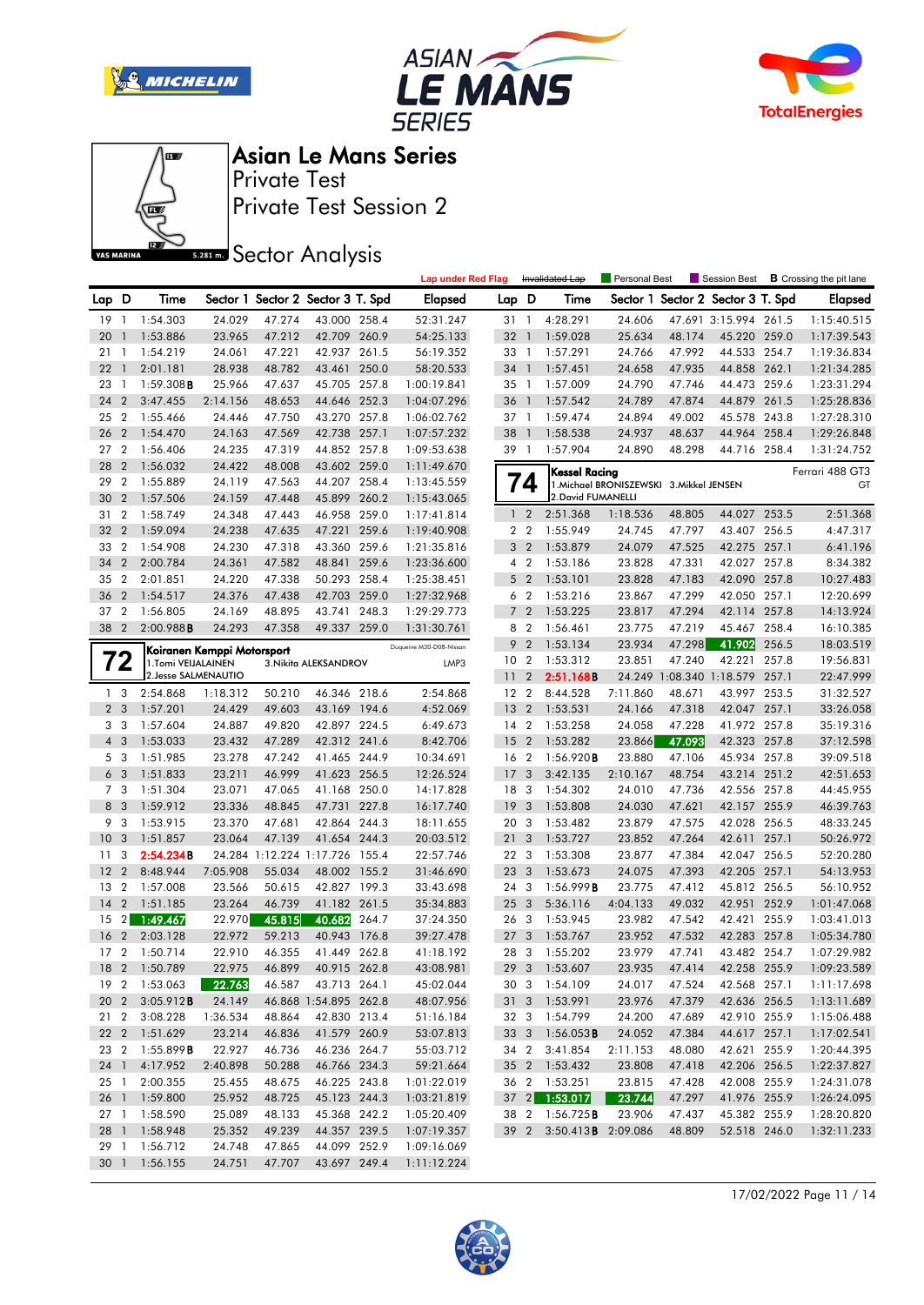







Private Test Session 2 Private Test

**SREAD** Sector Analysis

|       |                |                                              |          |                          |                                   |       | <b>Lap under Red Flag</b>    |                 |                         | Invalidated Lap        | Personal Best              |             | Session Best             |       | <b>B</b> Crossing the pit lane |
|-------|----------------|----------------------------------------------|----------|--------------------------|-----------------------------------|-------|------------------------------|-----------------|-------------------------|------------------------|----------------------------|-------------|--------------------------|-------|--------------------------------|
| Lap D |                | Time                                         |          |                          | Sector 1 Sector 2 Sector 3 T. Spd |       | Elapsed                      | Lap.            | D                       | Time                   | Sector 1                   |             | Sector 2 Sector 3 T. Spd |       | <b>Elapsed</b>                 |
|       |                |                                              |          |                          |                                   |       | Aston Martin Vantage AMR GT3 | 14              | $\overline{2}$          | 5:50.247               | 4:17.859                   | 48.388      | 44.000 247.7             |       | 51:49.947                      |
|       | 77             | <b>D'Station Racing</b><br>1.Satoshi HOSHINO |          | 3.Tom GAMBLE             |                                   |       | GT                           | 15 2            |                         | 1:54.702               | 23.940                     | 47.605      | 43.157 254.7             |       | 53:44.649                      |
|       |                | 2.Tomonobu FUJII                             |          |                          |                                   |       |                              | 16              | $\overline{2}$          | 1:54.555               | 24.004                     | 48.219      | 42.332 254.7             |       | 55:39.204                      |
|       | 1 <sup>3</sup> | 3:36.699                                     | 1:59.928 | 50.508                   | 46.263 233.8                      |       | 3:36.699                     | 17              | $\overline{2}$          | 1:56.906B              | 24.030                     | 47.514      | 45.362 255.9             |       | 57:36.110                      |
|       | 2 <sub>3</sub> | 1:53.205                                     | 23.872   | 47.357                   | 41.976 257.1                      |       | 5:29.904                     | 18              | $\overline{2}$          | 6:06.985               | 4:36.920                   | 47.691      | 42.374 254.1             |       | 1:03:43.095                    |
|       | 3 <sub>3</sub> | 1:52.816                                     | 23.652   | 47.042                   | 42.122 259.0                      |       | 7:22.720                     | 19              | $\overline{2}$          | 1:53.887               | 24.107                     | 47.537      | 42.243 255.9             |       | 1:05:36.982                    |
|       | $4\quad$       | 1:52.578                                     | 23.694   | 46.957                   | 41.927 259.0                      |       | 9:15.298                     | 20              | $\overline{2}$          | 1:56.459               | 24.245                     | 48.406      | 43.808 254.7             |       | 1:07:33.441                    |
| 5     | 3              | $2:07.831$ B                                 | 23.784   | 51.539                   | 52.508 201.9                      |       | 11:23.129                    | 21              | $\overline{2}$          | 1:57.587B              | 24.144                     | 47.807      | 45.636 255.3             |       | 1:09:31.028                    |
| 6     | 3              | 8:32.905                                     | 6:52.960 | 53.898                   | 46.047                            | 205.7 | 19:56.034                    | 22              | $\overline{1}$          | 3:30.020               | 1:48.602                   | 49.323      | 52.095                   | 254.1 | 1:13:01.048                    |
|       | 7 <sub>3</sub> | 2:45.085B                                    |          | 23.793 1:04.387 1:16.905 |                                   | 257.1 | 22:41.119                    | 23 1            |                         | 1:59.237               | 24.912                     | 48.639      | 45.686 254.7             |       | 1:15:00.285                    |
| 8     | 3              | 9:33.799                                     | 8:00.676 | 49.969                   | 43.154                            | 222.7 | 32:14.918                    | 24              | $\overline{1}$          | 1:57.419               | 24.849                     | 48.495      | 44.075 254.7             |       | 1:16:57.704                    |
| 9     | 3              | 1:52.897                                     | 23.818   | 47.231                   | 41.848                            | 256.5 | 34:07.815                    | $25-1$          |                         | 1:58.677               | 24.804                     | 49.496      | 44.377 255.3             |       | 1:18:56.381                    |
| 10    | 3              | 1:53.103                                     | 23.712   | 47.319                   | 42.072 257.8                      |       | 36:00.918                    | 26 1            |                         | 2:00.924B              | 24.962                     | 48.775      | 47.187                   | 255.3 | 1:20:57.305                    |
| 11    | 3              | 1:52.303                                     | 23.534   | 46.909                   | 41.860 257.8                      |       | 37:53.221                    | 27 1            |                         | 3:10.408               | 1:35.587                   | 50.057      | 44.764                   | 208.9 | 1:24:07.713                    |
| 12    | 3              | 1:58.161B                                    | 23.531   | 48.673                   | 45.957 234.3                      |       | 39:51.382                    | 28              | $\overline{1}$          | 1:55.864               | 24.646                     | 47.928      | 43.290                   | 255.9 | 1:26:03.577                    |
| 13    | -1             | 3:57.601                                     | 2:21.431 | 50.481                   | 45.689 254.7                      |       | 43:48.983                    | 29 1            |                         | 1:56.945               | 25.089                     | 48.228      | 43.628 255.9             |       | 1:28:00.522                    |
| 14    | $\mathbf{1}$   | 1:56.555                                     | 24.560   | 47.957                   | 44.038 257.1                      |       | 45:45.538                    | 30              | $\overline{1}$          | 1:57.755               | 24.759                     | 48.619      | 44.377                   | 257.8 | 1:29:58.277                    |
| 15    | 1              | 1:57.207                                     | 24.542   | 48.552                   | 44.113 257.1                      |       | 47:42.745                    | 31 1            |                         | 1:57.447               | 24.830                     | 49.013      | 43.604                   | 254.1 | 1:31:55.724                    |
| 16    | $\mathbf{1}$   | 1:56.144                                     | 24.534   | 47.972                   | 43.638 259.0                      |       | 49:38.889                    |                 |                         |                        | <b>Herberth Motorsport</b> |             |                          |       | Porsche 911 GT3 R              |
| 17    | $\mathbf{1}$   | 1:57.334                                     | 24.433   | 48.155                   | 44.746 258.4                      |       | 51:36.223                    | 91              |                         | 1.Alfred RENAUER       |                            | 3.Ralf BOHN |                          |       | GT                             |
| 18    | $\mathbf{1}$   | 1:57.532                                     | 25.323   | 48.305                   | 43.904 257.8                      |       | 53:33.755                    |                 |                         | 2. Robert RENAUER      |                            |             |                          |       |                                |
| 19    | $\overline{1}$ | 1:56.157                                     | 24.197   | 47.479                   | 44.481 260.2                      |       | 55:29.912                    |                 | 1 <sub>2</sub>          | 2:48.862               | 1:14.289                   | 48.566      | 46.007 249.4             |       | 2:48.862                       |
| 20    | $\mathbf{1}$   | 1:56.914                                     | 24.967   | 48.092                   | 43.855 259.0                      |       | 57:26.826                    |                 | 2 <sub>2</sub>          | 1:54.795               | 24.312                     | 47.688      | 42.795 259.0             |       | 4:43.657                       |
| 21    | $\mathbf{1}$   | 1:56.941                                     | 24.631   | 48.078                   | 44.232 259.6                      |       | 59:23.767                    |                 | 3 <sub>2</sub>          | 1:53.673               | 24.051                     | 47.269      | 42.353 259.6             |       | 6:37.330                       |
| 22    | $\mathbf{1}$   | 1:58.782                                     | 25.204   | 48.277                   | 45.301                            | 259.0 | 1:01:22.549                  |                 | 4 <sup>2</sup>          | 1:54.042               | 23.956                     | 47.298      | 42.788                   | 258.4 | 8:31.372                       |
| 23    | -1             | 1:59.957                                     | 25.554   | 49.322                   | 45.081 254.7                      |       | 1:03:22.506                  |                 | 5 <sub>2</sub>          | $1:58.309$ <b>B</b>    | 23.956                     | 47.391      | 46.962 259.6             |       | 10:29.681                      |
| 24    | $\mathbf{1}$   | 2:01.117                                     | 25.826   | 50.715                   | 44.576 257.8                      |       | 1:05:23.623                  |                 | 6 <sub>2</sub>          | 4:51.720               | 3:21.802                   | 47.561      | 42.357 257.1             |       | 15:21.401                      |
| 25    | $\mathbf{1}$   | 2:09.617B                                    | 25.951   | 52.714                   | 50.952 230.8                      |       | 1:07:33.240                  | $\overline{7}$  | $\overline{2}$          | 1:53.530               | 23.825                     | 47.338      | 42.367                   | 257.1 | 17:14.931                      |
| 26    | $\overline{2}$ | 3:48.173                                     | 2:15.796 | 49.386                   | 42.991                            | 249.4 | 1:11:21.413                  | 8               | $\overline{2}$          | 1:53.783               | 24.042                     | 47.373      | 42.368                   | 257.8 | 19:08.714                      |
| 27    | $\overline{2}$ | 1:54.732                                     | 24.207   | 47.610                   | 42.915 257.8                      |       | 1:13:16.145                  | 9               | $\overline{2}$          | $2:08.868$ <b>B</b>    | 23.892                     | 47.124      | 57.852 257.8             |       | 21:17.582                      |
| 28    | $\overline{2}$ | 1:55.628                                     | 24.031   | 47.380                   | 44.217 258.4                      |       | 1:15:11.773                  |                 |                         | 10 3 11:42.273         | $\ddotsc$                  | 57.463      | 44.802 148.6             |       | 32:59.855                      |
| 29    | $\overline{2}$ | 1:54.455                                     | 24.202   | 47.499                   | 42.754 258.4                      |       | 1:17:06.228                  | 11              | 3                       | 1:54.068               | 24.242                     | 47.399      | 42.427 256.5             |       | 34:53.923                      |
| 30    | $\overline{2}$ | 1:56.138                                     | 24.326   | 48.073                   | 43.739                            | 257.1 | 1:19:02.366                  | 12 <sup>3</sup> |                         | 1:54.536               | 24.030                     | 47.906      | 42.600                   | 257.1 | 36:48.459                      |
| 31    | $\overline{2}$ | 2:03.669B                                    | 23.964   | 47.570                   | 52.135 257.8                      |       | 1:21:06.035                  | 13              | 3                       | 1:53.973               | 24.179                     | 47.656      | 42.138                   | 256.5 | 38:42.432                      |
| 32    | $\mathbf{1}$   | 3:56.002B                                    | 2:14.219 | 49.497                   | 52.286 255.3                      |       | 1:25:02.037                  | 14 <sup>3</sup> |                         | 1:54.639               | 24.132                     | 47.779      | 42.728                   | 258.4 | 40:37.071                      |
| 33    | 3              | 3:44.895                                     | 2:14.719 | 47.732                   | 42.444                            | 255.9 | 1:28:46.932                  | 15              | 3                       | 1:57.593               | 24.222                     | 47.875      | 45.496 258.4             |       | 42:34.664                      |
| 34 3  |                | 1:53.053                                     | 23.764   | 47.241                   | 42.048 258.4                      |       | 1:30:39.985                  | 16 <sub>3</sub> |                         | 1:54.118               | 24.165                     | 47.399      | 42.554 259.6             |       | 44:28.782                      |
|       |                | Garage 59                                    |          |                          |                                   |       | McLaren 720S GT3             | 17              | 3                       | 1:54.040               | 24.031                     | 47.503      | 42.506 257.1             |       | 46:22.822                      |
|       | 88             | 1. Alexander WEST                            |          |                          | 3. Marvin KIRCHOFER               |       | GT                           | 18              | -3                      | 1:54.858               | 24.521                     | 47.527      | 42.810 258.4             |       | 48:17.680                      |
|       |                | 2. Frankie BIRD                              |          |                          |                                   |       |                              | 19              | $\overline{\mathbf{3}}$ | 2:06.083               | 24.333                     | 49.912      | 51.838 217.3             |       | 50:23.763                      |
|       | 1 <sup>3</sup> | 3:04.859                                     | 1:31.368 | 50.115                   | 43.376 218.6                      |       | 3:04.859                     |                 |                         | 20 3 1:54.328          | 24.235                     | 47.662      | 42.431 256.5             |       | 52:18.091                      |
|       |                | 2 3 1:53.164                                 | 23.865   | 47.345                   | 41.954 255.9                      |       | 4:58.023                     |                 |                         | 21 3 1:57.436 <b>B</b> | 24.292                     | 47.872      | 45.272 259.0             |       | 54:15.527                      |
|       |                | 3 3 2:00.847                                 | 24.126   | 48.820                   | 47.901 255.3                      |       | 6:58.870                     |                 | 22 1                    | 3:23.128               | 1:50.285                   | 49.964      | 42.879 257.1             |       | 57:38.655                      |
|       |                | 4 3 1:56.096                                 | 23.896   | 47.795                   | 44.405 257.8                      |       | 8:54.966                     |                 |                         | 23 1 1:54.738          | 24.454                     | 47.647      | 42.637 257.1             |       | 59:33.393                      |
|       |                | 5 3 2:11.007 <b>B</b>                        | 24.737   | 53.881                   | 52.389 255.9                      |       | 11:05.973                    |                 |                         | 24 1 1:54.510          | 24.242                     | 47.816      | 42.452 257.8             |       | 1:01:27.903                    |
|       |                | 6 2 21:29.329                                | $\ldots$ | 48.173                   | 43.098 255.3                      |       | 32:35.302                    |                 |                         | 25 1 1:56.583          | 24.457                     | 47.833      | 44.293 258.4             |       | 1:03:24.486                    |
|       |                | 7 2 1:54.279                                 | 24.117   | 47.825                   | 42.337 254.7                      |       | 34:29.581                    |                 |                         | 26 1 1:56.273          | 24.486                     | 48.101      | 43.686 257.8             |       | 1:05:20.759                    |
|       |                | 8 2 1:54.944                                 | 24.057   | 47.790                   | 43.097 255.3                      |       | 36:24.525                    |                 |                         | 27 1 1:55.748          | 25.247                     | 48.317      | 42.184 256.5             |       | 1:07:16.507                    |
|       |                | 9 2 1:54.184                                 | 23.846   | 47.670                   | 42.668 256.5                      |       | 38:18.709                    |                 |                         | 28 1 1:59.307 <b>B</b> | 24.278                     | 47.677      | 47.352 257.8             |       | 1:09:15.814                    |
|       |                | 10 2 1:54.661                                | 24.497   | 47.787                   | 42.377 256.5                      |       | 40:13.370                    |                 |                         | 29 2 9:14.108          | 7:40.258                   | 50.679      | 43.171 227.4             |       | 1:18:29.922                    |
|       |                | 11 2 1:53.979                                | 24.009   | 47.609                   | 42.361 257.1                      |       | 42:07.349                    |                 |                         | 30 2 1:56.182          | 24.167                     | 48.294      | 43.721 257.1             |       | 1:20:26.104                    |
|       |                | 12 2 1:54.033                                | 24.010   | 47.733                   | 42.290 257.1                      |       | 44:01.382                    |                 |                         | 31 2 1:54.030          | 24.084                     | 47.647      | 42.299 257.8             |       | 1:22:20.134                    |
|       |                | 13 2 1:58.318 <b>B</b>                       | 24.154   | 47.743                   | 46.421 257.1                      |       | 45:59.700                    |                 |                         | 32 2 1:54.742          | 24.498                     | 47.618      | 42.626 259.0             |       | 1:24:14.876                    |

17/02/2022 Page 12 / 14

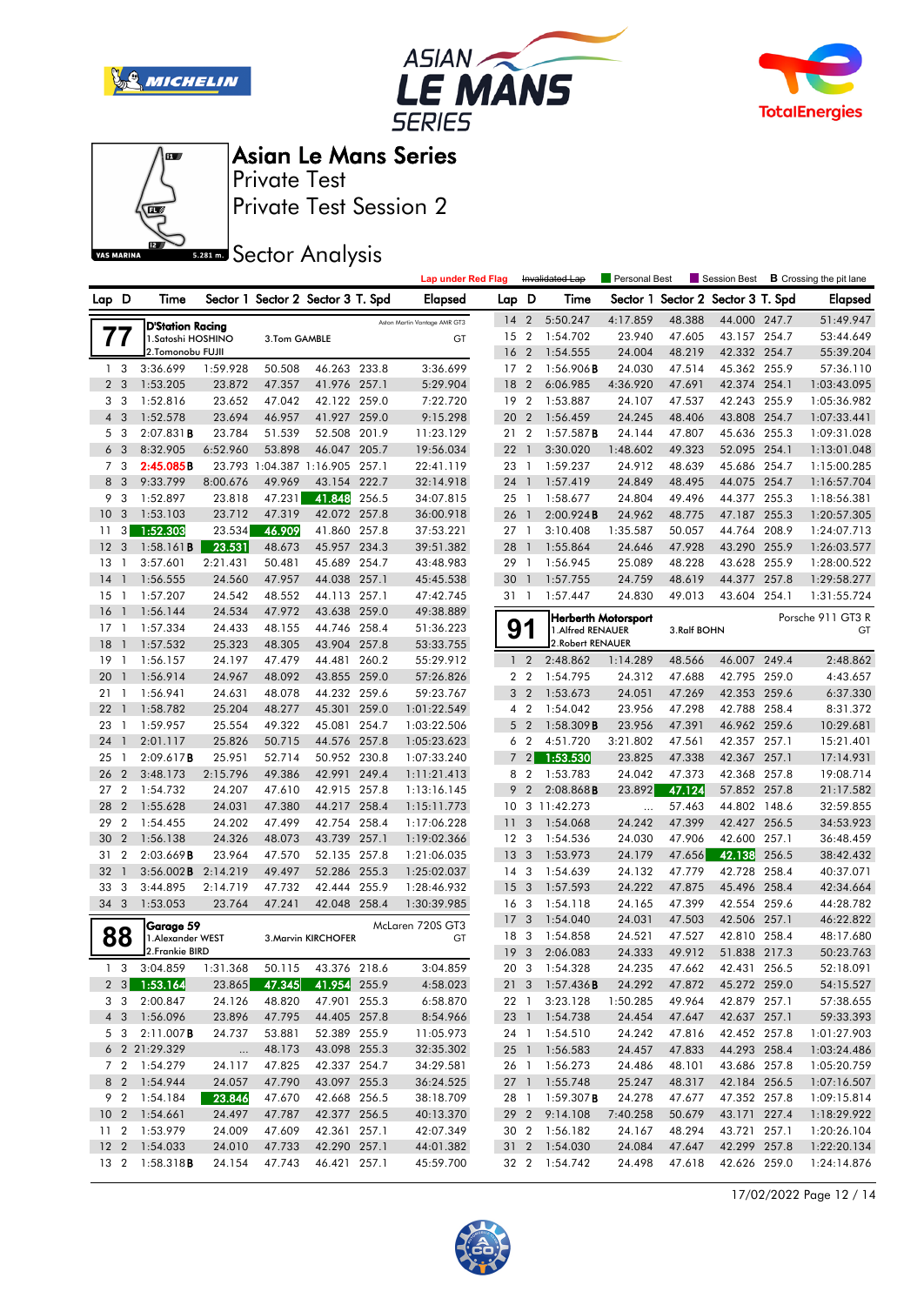







Private Test Session 2 Private Test

**SREAD** Sector Analysis

|                |                                  |                                 |                  |                  |                                   |       | <b>Lap under Red Flag</b>    |                         | Invalidated Lap          |                           | Personal Best              |                  | Session Best                      |       | <b>B</b> Crossing the pit lane |
|----------------|----------------------------------|---------------------------------|------------------|------------------|-----------------------------------|-------|------------------------------|-------------------------|--------------------------|---------------------------|----------------------------|------------------|-----------------------------------|-------|--------------------------------|
| Lap D          |                                  | Time                            |                  |                  | Sector 1 Sector 2 Sector 3 T. Spd |       | <b>Elapsed</b>               | Lap D                   |                          | Time                      |                            |                  | Sector 1 Sector 2 Sector 3 T. Spd |       | <b>Elapsed</b>                 |
| 33             | $\overline{2}$                   | 1:56.929                        | 23.993           | 47.923           | 45.013 259.6                      |       | 1:26:11.805                  | 11 <sub>2</sub>         |                          | 7:08.677                  | 5:32.072                   | 50.020           | 46.585 242.2                      |       | 31:47.962                      |
| 34             | $\overline{2}$                   | 1:56.943                        | 23.899           | 47.641           | 45.403 258.4                      |       | 1:28:08.748                  | 12                      | $\overline{2}$           | 2:01.996                  | 24.697                     | 48.644           | 48.655 255.3                      |       | 33:49.958                      |
| 35             | $\overline{2}$                   | 1:54.004                        | 23.784           | 47.461           | 42.759 259.0                      |       | 1:30:02.752                  | 13 2                    |                          | 1:56.713                  | 25.076                     | 47.999           | 43.638 256.5                      |       | 35:46.671                      |
|                |                                  | TF Sport                        |                  |                  |                                   |       | Aston Martin Vantage AMR GT3 | 14                      | $\overline{2}$           | 1:55.449                  | 24.298                     | 48.066           | 43.085 257.8                      |       | 37:42.120                      |
|                | 95                               | 1.John HARTSHORNE               |                  |                  | 3. Henrique CHAVES                |       | GT                           | 15 2                    |                          | 1:58.698B                 | 24.219                     | 48.255           | 46.224 257.8                      |       | 39:40.818                      |
|                |                                  | 2. Jonathan ADAM                |                  |                  |                                   |       |                              | 16                      | $\mathbf{1}$             | 3:32.490                  | 1:59.925                   | 48.756           | 43.809 229.8                      |       | 43:13.308                      |
|                | $1\quad$                         | 3:59.101                        | 2:20.232         | 51.004           | 47.865 229.8                      |       | 3:59.101                     | $17-1$                  |                          | 1:54.483                  | 24.300                     | 47.485           | 42.698 258.4                      |       | 45:07.791                      |
|                | 2 <sub>1</sub>                   | 2:01.136                        | 25.760           | 49.425           | 45.951 256.5                      |       | 6:00.237                     | 18                      | $\overline{1}$           | 1:54.650                  | 24.194                     | 47.338           | 43.118 259.6                      |       | 47:02.441                      |
|                | 3 1                              | 2:02.510                        | 25.309           | 49.664           | 47.537 257.8                      |       | 8:02.747                     | 19                      | $\overline{1}$           | $1:58.305$ <b>B</b>       | 24.580                     | 47.555           | 46.170 259.0                      |       | 49:00.746                      |
| $\overline{4}$ | $\mathbf{1}$                     | 2:03.144                        | 26.102           | 49.906           | 47.136 256.5                      |       | 10:05.891                    | 20                      | $\mathbf{1}$             | 4:55.362                  | 3:21.150                   | 49.581           | 44.631 220.0                      |       | 53:56.108                      |
|                | 5 <sub>1</sub>                   | 2:01.888                        | 26.465           | 49.098           | 46.325 241.1                      |       | 12:07.779                    | 21 1                    |                          | 1:52.939                  | 23.921                     | 47.120           | 41.898 258.4                      |       | 55:49.047                      |
|                | 6 <sup>1</sup>                   | 2:01.683                        | 26.956           | 48.716           | 46.011                            | 259.0 | 14:09.462                    | 221                     |                          | 1:52.838                  | 23.702                     | 47.183           | 41.953 258.4                      |       | 57:41.885                      |
|                | 7 <sub>1</sub>                   | 2:08.729B                       | 25.569           | 49.202           | 53.958                            | 256.5 | 16:18.191                    | 23                      | $\mathbf{1}$             | 1:52.792                  | 23.747                     | 47.176           | 41.869                            | 259.0 | 59:34.677                      |
| 8              | - 3                              | 3:44.802                        | 2:14.155         | 47.770           | 42.877 258.4                      |       | 20:02.993                    | 24                      | $\mathbf{1}$             | 2:00.289B                 | 23.808                     | 48.888           | 47.593 233.3                      |       | 1:01:34.966                    |
| 9              | 3                                | 2:51.353B                       |                  |                  | 24.322 1:11.213 1:15.818 163.6    |       | 22:54.346                    | 25 3                    |                          | 4:06.519                  | 2:35.726                   | 47.872           | 42.921 254.7                      |       | 1:05:41.485                    |
| 10             | 3                                | 9:51.301                        | 8:19.326         | 48.637           | 43.338 248.8                      |       | 32:45.647                    | 26 <sub>3</sub>         |                          | 1:54.410                  | 24.080                     | 47.444           | 42.886 260.2                      |       | 1:07:35.895                    |
| 11             | 3                                | 1:54.306                        | 24.244           | 47.253           | 42.809                            | 262.1 | 34:39.953                    | 273                     |                          | 1:54.544                  | 24.065                     | 48.003           | 42.476 257.1                      |       | 1:09:30.439                    |
| 12             | 3                                | 1:56.304                        | 24.868           | 47.917           | 43.519 254.1                      |       | 36:36.257                    | 28                      | $\mathbf{3}$             | 1:53.597                  | 23.940                     | 47.444           | 42.213 257.8                      |       | 1:11:24.036                    |
| 13             | 3                                | 1:54.271                        | 24.121           | 47.148           | 43.002 261.5                      |       | 38:30.528                    | 29 3                    |                          | 1:56.630                  | 23.872                     | 47.996           | 44.762 257.8                      |       | 1:13:20.666                    |
| 14             | 3                                | 1:54.035                        | 23.850           | 47.170           | 43.015 259.6                      |       | 40:24.563                    | 30                      | $\overline{\mathbf{3}}$  | 1:55.228                  | 24.349                     | 47.975           | 42.904                            | 258.4 | 1:15:15.894                    |
| 15             | 3                                | $1:55.976$ B                    | 23.988           | 47.128           | 44.860                            | 260.2 | 42:20.539                    | 31 3                    |                          | 1:56.877B                 | 23.879                     | 47.732           | 45.266 258.4                      |       | 1:17:12.771                    |
| 16             | $\mathbf{1}$                     | 6:57.142                        | 5:12.602         | 55.539           | 49.001                            | 204.2 | 49:17.681                    | 32                      | $\overline{2}$           | 4:04.619                  | 2:30.226                   | 49.681           | 44.712 254.7                      |       | 1:21:17.390                    |
| 17             | -1                               | 2:09.649                        | 25.525           | 50.317           | 53.807 226.4                      |       | 51:27.330                    | 33 2                    |                          | 1:57.036                  | 24.775                     | 48.497           | 43.764 250.6                      |       | 1:23:14.426                    |
| 18             | $\mathbf{1}$                     | 2:02.938                        | 27.328           | 49.981           | 45.629 257.1                      |       | 53:30.268                    | 34                      | $\overline{2}$           | 1:59.334                  | 24.762                     | 48.245           | 46.327                            | 257.1 | 1:25:13.760                    |
| 19             | $\mathbf{1}$                     | 2:01.937                        | 25.880           | 48.917           | 47.140 258.4                      |       | 55:32.205                    | 35 2                    |                          | 1:56.615                  | 24.487                     | 47.998           | 44.130 258.4                      |       | 1:27:10.375                    |
| 20             | $\mathbf{1}$                     | 1:59.476                        | 25.356           | 48.515           | 45.605 259.0                      |       | 57:31.681                    | 36                      | $\overline{2}$           | 1:58.193                  | 24.372                     | 48.561           | 45.260 257.8                      |       | 1:29:08.568                    |
| 21             | -1                               | 2:00.594                        | 25.367           | 48.914           | 46.313 257.8                      |       | 59:32.275                    | 37 2                    |                          | 1:56.400                  | 24.410                     | 47.815           | 44.175 257.8                      |       | 1:31:04.968                    |
| 22             | $\mathbf{1}$                     | 2:01.752                        | 25.138           | 49.322           | 47.292 256.5                      |       | 1:01:34.027                  |                         |                          |                           | <b>Herberth Motorsport</b> |                  |                                   |       | Porsche 911 GT3 R              |
| 23             | $\mathbf{1}$                     | 1:59.972                        | 26.031           | 48.501           | 45.440 259.0                      |       | 1:03:33.999                  |                         | 99                       | 1.Jurgen HARING           |                            |                  | 3. Marco SEEFRIED                 |       | GT AM                          |
| 24             | $\mathbf{1}$                     | 1:59.076                        | 25.292           | 48.597           | 45.187 258.4                      |       | 1:05:33.075                  |                         |                          | 2.Fin GEHRSITZ            |                            |                  |                                   |       |                                |
| 25             | $\mathbf{1}$                     | 2:01.212                        | 25.212           | 49.849           | 46.151 251.2                      |       | 1:07:34.287                  |                         | $1\quad$                 | 3:30.936                  | 1:53.737                   | 50.875           | 46.324 237.9                      |       | 3:30.936                       |
| 26             | $\mathbf{1}$                     | 2:00.447                        | 25.417           | 49.304           | 45.726                            | 244.9 | 1:09:34.734                  |                         | 2 <sub>1</sub>           | 2:00.820                  | 25.281                     | 48.718           | 46.821 251.2                      |       | 5:31.756                       |
| 27             | $\mathbf{1}$                     | 1:59.387                        | 25.216           | 48.723           | 45.448                            | 241.1 | 1:11:34.121                  | 3                       | $\overline{1}$           | 1:59.196                  | 25.593                     | 48.220           | 45.383 257.8                      |       | 7:30.952                       |
| 28             | $\mathbf{1}$                     | 2:06.411B                       | 25.604           | 48.937           | 51.870 258.4                      |       | 1:13:40.532                  |                         | 4 1                      | 2:00.667                  | 25.079                     | 48.404           | 47.184 256.5                      |       | 9:31.619                       |
| 29             | $\mathbf{1}$                     | 3:50.743                        | 2:19.838         | 48.141           | 42.764 257.8                      |       | 1:17:31.275                  | 5                       | $\overline{1}$           | 2:00.733                  | 25.928                     | 48.268           | 46.537 259.0                      |       | 11:32.352                      |
| 30             | $\mathbf{1}$                     | 1:53.249                        | 23.917           | 47.089           | 42.243                            | 258.4 | 1:19:24.524                  | 6                       | $\overline{\phantom{a}}$ | $2:09.800$ B              | 25.444                     | 48.503           | 55.853 257.8                      |       | 13:42.152                      |
| 31             | $\mathbf{1}$                     | 1:53.308                        | 23.830           | 47.188           | 42.290                            | 259.6 | 1:21:17.832                  |                         | 7 <sup>2</sup>           | 3:36.808                  | 2:04.728                   | 48.086           | 43.994 257.8                      |       | 17:18.960                      |
| 32             | $\mathbf{1}$                     | 1:56.814B                       | 24.635           | 47.538           | 44.641                            | 256.5 | 1:23:14.646                  |                         | 8 2                      | 1:58.794                  | 24.234                     | 51.060           | 43.500 257.8                      |       | 19:17.754                      |
| 33             | $\overline{2}$                   | 6:24.841                        | 4:50.477         | 48.406           | 45.958 250.6                      |       | 1:29:39.487                  |                         | 9 <sub>2</sub>           | 2:13.103B                 | 24.287                     | 48.827           | 59.989 257.1                      |       | 21:30.857                      |
| 34             | $\overline{2}$                   | 1:53.827                        | 24.061           | 47.161           | 42.605 258.4                      |       | 1:31:33.314                  |                         |                          | 10 2 13:11.550            | $\cdots$                   | 48.571           | 43.023 257.8                      |       | 34:42.407                      |
|                |                                  | Attempto Racing                 |                  |                  |                                   |       | Audi R8 LMS GT3 EVO          |                         |                          | 11 2 1:55.217             | 24.238                     | 47.871           | 43.108 259.0                      |       | 36:37.624                      |
|                | 96                               | 1.Alex AKA<br>2.Florian SCHOLZE |                  |                  | 3. Finlay HUTCHISON               |       | GT                           |                         |                          | 12 2 1:55.745             | 24.392                     | 47.631           | 43.722 259.6                      |       | 38:33.369                      |
|                |                                  |                                 |                  |                  |                                   |       |                              |                         |                          | 13 2 2:00.757             | 24.200                     | 48.757           | 47.800 261.5                      |       | 40:34.126                      |
|                | $1\quad 2$                       | 3:17.458                        | 1:42.291         | 49.054           | 46.113 254.1                      |       | 3:17.458                     |                         |                          | 14 2 1:59.599             | 24.276                     | 47.977           | 47.346 259.6                      |       | 42:33.725                      |
|                | $2\quad 2$                       | 2:00.347                        | 25.938           | 48.814           | 45.595 257.1                      |       | 5:17.805                     |                         |                          | 15 2 1:59.019 <b>B</b>    | 24.100                     | 47.635<br>48.919 | 47.284 256.5                      |       | 44:32.744                      |
|                |                                  | 3 2 1:57.874                    | 24.755           | 48.329           | 44.790 259.0                      |       | 7:15.679                     |                         | 16 2                     | 3:08.971                  | 1:29.277                   |                  | 50.775 255.9                      |       | 47:41.715                      |
|                | 4 <sup>2</sup><br>5 <sub>2</sub> | 2:00.027<br>1:57.455            | 26.668<br>24.610 | 48.382<br>47.954 | 44.977 259.6<br>44.891 259.0      |       | 9:15.706                     |                         |                          | 17 2 1:54.721<br>1:57.965 | 23.977<br>23.888           | 47.790<br>47.659 | 42.954 256.5<br>46.418 255.3      |       | 49:36.436                      |
|                | 6 <sub>2</sub>                   | 2:03.865B                       | 24.671           | 48.421           | 50.773 258.4                      |       | 11:13.161<br>13:17.026       | 18 2<br>19 <sub>2</sub> |                          | 1:55.728                  | 24.144                     | 47.208           | 44.376 257.8                      |       | 51:34.401<br>53:30.129         |
|                | 7 2                              | 3:40.518                        | 2:05.743         | 49.943           | 44.832 250.0                      |       | 16:57.544                    |                         |                          | 20 2 1:53.560             | 24.094                     | 47.086           | 42.380 257.1                      |       | 55:23.689                      |
|                |                                  | 8 2 1:58.345                    | 24.874           | 48.499           | 44.972 259.0                      |       | 18:55.889                    |                         |                          | 21 2 2:00.299             | 24.151                     | 47.567           | 48.581 259.0                      |       | 57:23.988                      |
|                | 9 2                              | 1:56.849                        | 24.708           | 48.324           | 43.817 251.7                      |       | 20:52.738                    |                         |                          | 22 2 1:55.206             | 23.867                     | 47.535           | 43.804 259.0                      |       | 59:19.194                      |
|                | 10 <sub>2</sub>                  | 3:46.547B                       |                  |                  | 48.946 1:42.717 1:14.884          | 82.3  | 24:39.285                    |                         |                          | 23 2 1:53.857             | 23.838                     | 47.256           | 42.763 259.0                      |       | 1:01:13.051                    |
|                |                                  |                                 |                  |                  |                                   |       |                              |                         |                          |                           |                            |                  |                                   |       |                                |

17/02/2022 Page 13 / 14